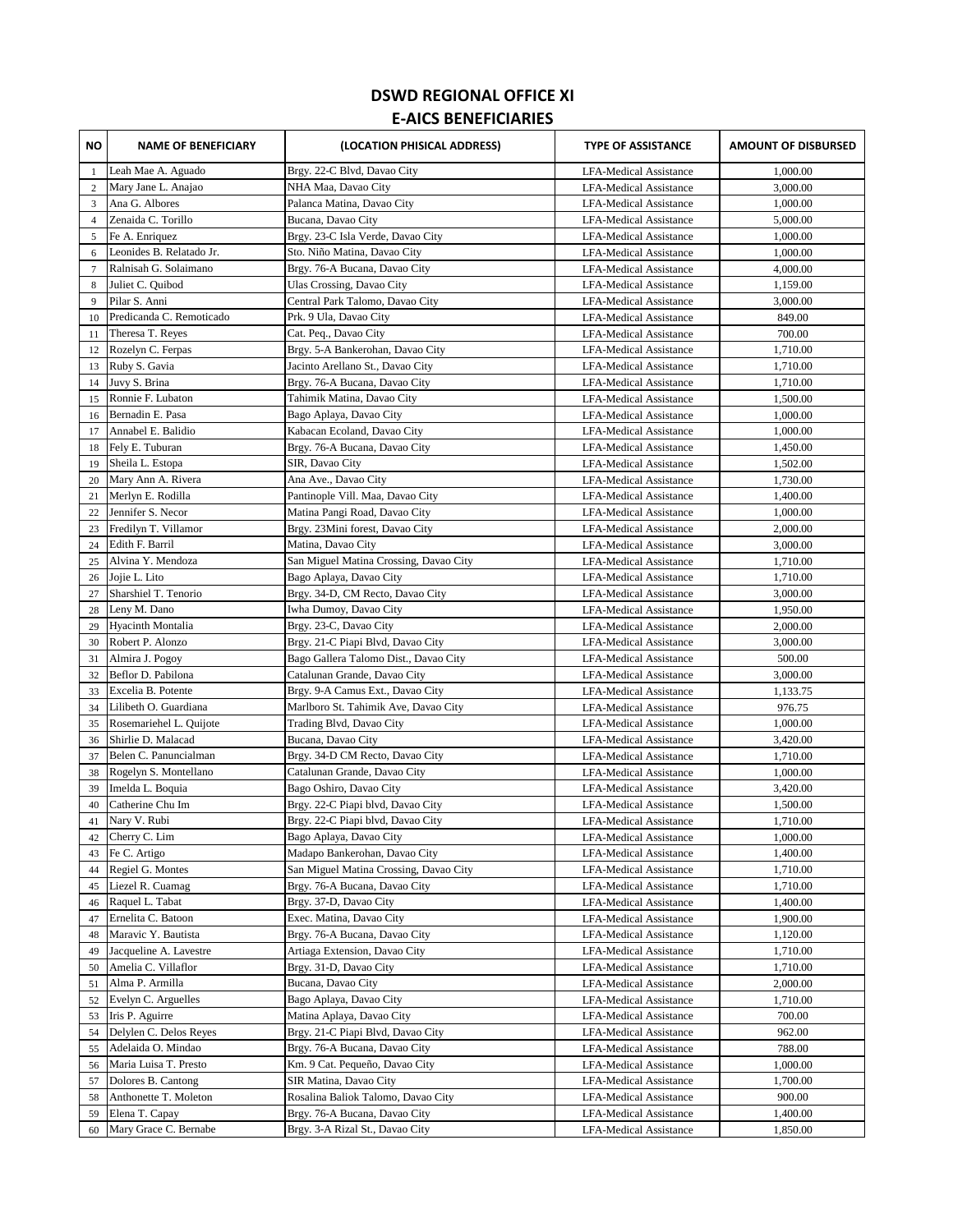| 61      | Alicia L. Quijada         | Cabantian, Davao City                          | <b>LFA-Medical Assistance</b> | 1,400.00 |
|---------|---------------------------|------------------------------------------------|-------------------------------|----------|
| 62      | Jennett M. Aranas         | Wellspring Vill. Catalunan Peq., Davao City    | <b>LFA-Medical Assistance</b> | 1,710.00 |
| 63      | Daisy R. Rimando          | Brgy. 76-A SIR, Matina, Davao City             | <b>LFA-Medical Assistance</b> | 2,500.00 |
|         |                           |                                                |                               |          |
| 64      | Robelina B. Europa        | Brgy. 76-A, Bucana, Davao City                 | <b>LFA-Medical Assistance</b> | 1,201.60 |
| 65      | Melanie L. Akmad          | Piapi Blvd, Davao City                         | <b>LFA-Medical Assistance</b> | 295.00   |
| 66      | Joanne J. Abi-Abi         | Brgy. 76-A Bucana, Davao City                  | <b>LFA-Medical Assistance</b> | 987.50   |
| 67      | Geraldine D. Bacala       | Agro Comp. Ecoland, Davao City                 | <b>LFA-Medical Assistance</b> | 1,120.00 |
| 68      | Mariesol L. Andico        | Brgy. 27-C Monteverde, Davao City              | <b>LFA-Medical Assistance</b> | 1,000.00 |
| 69      | Peunita M. Fernandez      | Cat. Peq., Davao City                          | <b>LFA-Medical Assistance</b> | 5,000.00 |
| 70      | Juvy Sonia A. Arnejo      | Brgy. 33-D Bonifacio, Davao City               | <b>LFA-Medical Assistance</b> | 1,500.00 |
| 71      | Milagros B. Limbago       | Cat. Grande, Davao City                        | <b>LFA-Medical Assistance</b> | 1,400.00 |
| 72      | Rosalinda G. Jubail       | Maa, Davao City                                | <b>LFA-Medical Assistance</b> | 1,400.00 |
| 73      | Rubini S. Epaz            | Catalunan Grande, Davao City                   | <b>LFA-Medical Assistance</b> | 700.00   |
| 74      | Liezel T. Mayoral         | Brgy. 76-A Bucana, Davao City                  | <b>LFA-Medical Assistance</b> | 1,100.00 |
| 75      | Hanna B. Cabaylo          | Catalunan Peq., Davao City                     | <b>LFA-Medical Assistance</b> | 1,000.00 |
| 76      | Melanie F. Abanado        | NHA Bangkal, Davao City                        | <b>LFA-Medical Assistance</b> | 1,710.00 |
|         |                           |                                                |                               |          |
| 77      | Rosalina S. Deriada       | Nalum Baliok Talomo Dist., Davao City          | LFA-Medical Assistance        | 1,000.00 |
| 78      | Ananisa M. Dumaguio       | Brgy. 11-B Arellano, Davao City                | <b>LFA-Medical Assistance</b> | 1,760.00 |
| 79      | Perfectua T. Romarate     | Datu Bago Bankerohan, Davao City               | <b>LFA-Medical Assistance</b> | 2,091.00 |
| 80      | Jeanette D. Robledo       | Sta. Lucia Brgy. Centro Magallanes, Davao City | <b>LFA-Medical Assistance</b> | 1,850.00 |
| 81      | Charito A. Blanco         | San Lorenzo Puan, Davao City                   | LFA-Medical Assistance        | 5,000.00 |
| 82      | Miriam B. Antonio         | Brgy. 9-A Jaena St., Davao City                | <b>LFA-Medical Assistance</b> | 1,400.00 |
| 83      | Marivic B. Genovia        | Cat. Peq., Davao City                          | <b>LFA-Medical Assistance</b> | 1,000.00 |
| 84      | Dawn Lucille P. Licatan   | San Rafael Vill. Maa, Davao City               | <b>LFA-Medical Assistance</b> | 1,000.00 |
| 85      | Ma. Josephine B. Arañas   | Brgy. 39-D Washington, Davao City              | <b>LFA-Medical Assistance</b> | 1,400.00 |
| 86      | Maribeth R. Cabrera       | Brgy. 26-C Gempesaw St., Davao City            | <b>LFA-Medical Assistance</b> | 1,950.00 |
| 87      | Gerry Ann D. Pascua       | GSIS Matina, Davao City                        | <b>LFA-Medical Assistance</b> | 1,400.00 |
| 88      | Minerva V. Baidiango      | Brgy. 36-D, Piapi Blvd, Davao City             | <b>LFA-Medical Assistance</b> | 1,710.00 |
| 89      | Lilia S. Magundayao       | Prk. 12 Bucana St. John, Davao City            | <b>LFA-Medical Assistance</b> | 1,000.00 |
| 90      | Charry Lyn R. Timario     | Talomo, Davao City                             | <b>LFA-Medical Assistance</b> | 1,000.00 |
|         |                           |                                                |                               |          |
| 91      | Juvy Jane E. Sumilang     | Jacinto Arellano St., Davao City               | <b>LFA-Medical Assistance</b> | 1,450.00 |
| 92      | Adelfa A. Viña            | Piapi Blvd, Davao City                         | <b>LFA-Medical Assistance</b> | 1,710.00 |
| 93      | Aritch B. Tiangui         | Sirawan Toril, Davao City                      | <b>LFA-Medical Assistance</b> | 1,000.00 |
| 94      | Novylie R. Caliniahan     | Brgy. 8-A Madapo Hills, Davao City             | <b>LFA-Medical Assistance</b> | 1,710.00 |
| 95      | Josephine A. Am-is        | Km. 7 Sped Bangkal, Davao City                 | <b>LFA-Medical Assistance</b> | 2,000.00 |
| 96      | Helen Grace C. Campo      | Brgy. 5-A Bankerohan, Davao City               | <b>LFA-Medical Assistance</b> | 1,710.00 |
| 97      | Felipe L. Jastillana      | Santiago Vill. Catalunan Grande, Davao City    | <b>LFA-Medical Assistance</b> | 3,000.00 |
| 98      | Rose Marie M. Araw Araw   | Bago Gallera Talomo Dist., Davao City          | <b>LFA-Medical Assistance</b> | 1,000.00 |
| 99      | Emielyn M. Canoy          | Lower Madapo Hills Bankerohan, Davao City      | <b>LFA-Medical Assistance</b> | 1,510.00 |
| 100     | Ritz C. Mina              | Cristina Matina Aplaya, Davao City             | <b>LFA-Medical Assistance</b> | 1,710.00 |
| 101     | Bonita S. Caysido         | Brgy. 39-D, Davao City                         | <b>LFA-Medical Assistance</b> | 1,000.00 |
| 102     | Flordeliza E. Jison       | Brgy. 76-A, Davao City                         | <b>LFA-Medical Assistance</b> | 1,400.00 |
| $103\,$ | Lorna E. Duran            | Talomo, Davao City                             | <b>LFA-Medical Assistance</b> | 1,710.00 |
| 104     | Catherine B. Agoo         | Antonio Comp. Mabini Bangkal, Davao City       | <b>LFA-Medical Assistance</b> | 2,000.00 |
| 105     | Tita L. Estudillo         | Matina Gravahan, Davao City                    | <b>LFA-Medical Assistance</b> | 1,150.00 |
| 106     | Carol D. Rosauro          | Center Beach Talomo, Davao City                | <b>LFA-Medical Assistance</b> | 1,000.00 |
|         | Kristine Mae D. Maquiling |                                                |                               |          |
| 107     |                           | Brgy. 5-A Bankerohan, Davao City               | <b>LFA-Medical Assistance</b> | 1,900.00 |
| 108     | Teresita M. Carmen        | Sandawa New Matina, Davao City                 | LFA-Medical Assistance        | 1,900.00 |
| 109     | Marilou B. Camingawan     | Brgy. 31-D Bonifacio, Davao City               | LFA-Medical Assistance        | 1,000.00 |
| 110     | Lodrina E. Frias          | Brgy. 31-D, Davao City                         | <b>LFA-Medical Assistance</b> | 1,710.00 |
| 111     | Lea T. Ladroma            | Brgy. 31-D Bonifacio, Davao City               | <b>LFA-Medical Assistance</b> | 1,260.00 |
| 112     | Norma R. Rabor            | BRC Vill. Catalunan Peq., Davao City           | LFA-Medical Assistance        | 526.00   |
| 113     | Jael B. Cabaylo           | Catalunan Peq., Davao City                     | LFA-Medical Assistance        | 1,927.00 |
| 114     | Mely O. Oñez              | Prk. 7 Brgy. 76-A Bucana, Davao City           | LFA-Medical Assistance        | 1,000.00 |
| 115     | Jael A. Gevero            | Kasilak Bucana, Davao City                     | LFA-Medical Assistance        | 4,000.00 |
| 116     | Marilyn S. Valenzona      | New Matina Gravahan, Davao City                | LFA-Medical Assistance        | 1,950.00 |
| 117     | Elby T. Galera            | Prk. 7 Talomo, Davao City                      | <b>LFA-Medical Assistance</b> | 3,000.00 |
| 118     | Abdul Mannan A. Malali    | Brgy. 21-C Piapi Blvd, Davao City              | LFA-Medical Assistance        | 1,000.00 |
| 119     | Noli V. Casar             | Bago Aplaya Gulfview Bago Aplaya, Davao City   | <b>LFA-Medical Assistance</b> | 1,000.00 |
| 120     | Cesar Steven S. Lambac    | Catliya St. Talomo Dist., Davao City           | LFA-Medical Assistance        | 1,000.00 |
| 121     | Carlofer L. Batilo        | Brgy. 2-A Pichon, Davao City                   | <b>LFA-Medical Assistance</b> | 919.00   |
| 122     | Geronimo L. Ayangco       | San Rafael Duwha, Davao City                   | <b>LFA-Medical Assistance</b> | 939.60   |
| 123     | Mark Cris S. Nadela       | San Rafael Duwha, Davao City                   | <b>LFA-Medical Assistance</b> | 1,730.00 |
|         | Adolfo D. Salada Jr.      | Brgy. 76-A, Bucana, Davao City                 |                               |          |
| 124     |                           |                                                | <b>LFA-Medical Assistance</b> | 2,000.00 |
| 125     | Roland L. Beltran         | Bago Aplaya, Davao City                        | <b>LFA-Medical Assistance</b> | 1,722.00 |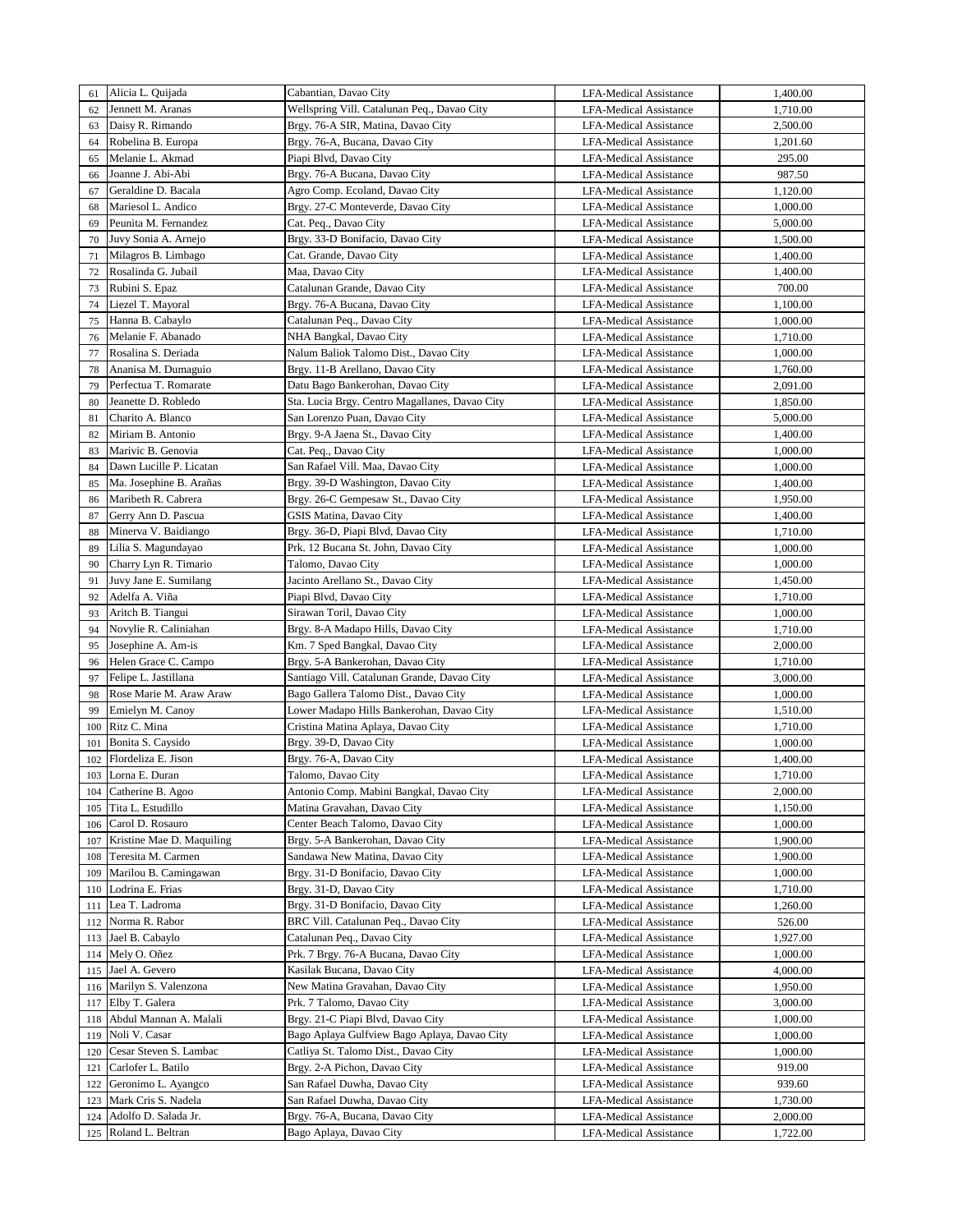|     | 126 Albert G. Albulario Sr.           | SIR New Matina, Davao City                                             | <b>LFA-Medical Assistance</b> | 1,450.00             |
|-----|---------------------------------------|------------------------------------------------------------------------|-------------------------------|----------------------|
| 127 | Temoteo C. Garcia Jr.                 | Piap Blvd, Davao City                                                  | <b>LFA-Medical Assistance</b> | 1,045.00             |
| 128 | Sukarno M. Sukarno                    | UM Matina Gravahan, Davao City                                         | <b>LFA-Medical Assistance</b> | 1,500.00             |
| 129 | Rogelio R. Rabago                     | Brgy. 34-D, Davao City                                                 | <b>LFA-Medical Assistance</b> | 2,000.00             |
| 130 | Erwin L. Dulos                        | Malvar St., Davao City                                                 | <b>LFA-Medical Assistance</b> | 1,950.00             |
| 131 | Deveyjhon A. Realista                 | Brgy. 76-A Bucana, Davao City                                          | <b>LFA-Medical Assistance</b> | 2,035.00             |
| 132 | Azevar N. Labao                       | Brgy. 21-C Piapi Blvd, Davao City                                      | <b>LFA-Medical Assistance</b> | 1,500.00             |
| 133 | Joseph T. Garrote                     | 919 Pioneer St., Davao City                                            | <b>LFA-Medical Assistance</b> | 2,100.00             |
| 134 | William D. Guibernas                  | San Miguel Matina, Davao City                                          | LFA-Medical Assistance        | 3,420.00             |
| 135 | Solomon B. Martinez                   | Doña Luisa Matina, Davao City                                          | <b>LFA-Medical Assistance</b> | 2,500.00             |
| 136 | Ronald M. Duran                       | Brgy. 7-A Malvar, Davao City                                           | <b>LFA-Medical Assistance</b> | 1,000.00             |
| 137 | Zenas L. Palmita                      | Talomo, Davao City                                                     | <b>LFA-Medical Assistance</b> | 1,684.75             |
| 138 | Christopher Bryan Saniel              | Trading Blvd, Davao City                                               | LFA-Medical Assistance        | 10,000.00            |
|     |                                       | Brgy. 40-D Bolton Ext., Davao City                                     | <b>LFA-Medical Assistance</b> |                      |
| 139 | Celso M. Catayas<br>David S. Dacera   | Matina Pangi, Davao City                                               |                               | 1,710.00             |
| 140 | Anwar A. Macaangga                    |                                                                        | LFA-Medical Assistance        | 1,710.00<br>1,450.00 |
| 141 |                                       | Brgy. 76-A, Davao City                                                 | LFA-Medical Assistance        |                      |
| 142 | Bernalyn E. Pasa<br>Roberto P. Morada | Bago Aplaya, Davao City                                                | LFA-Medical Assistance        | 983.00               |
| 143 | Rosalio V. Ramirez                    | Mayon Central Bangkal, Davao City<br>Bagamai Baliok Talomo, Davao City | LFA-Medical Assistance        | 955.00               |
| 144 |                                       |                                                                        | <b>LFA-Medical Assistance</b> | 1,500.00             |
| 145 | Oresbill Libre                        | Blvd, Davao City                                                       | <b>LFA-Medical Assistance</b> | 1,350.00             |
| 146 | Ronald M. Negro                       | Brgy 23-C Pob., Davao City                                             | <b>LFA-Medical Assistance</b> | 700.00               |
| 147 | Helmor F. Taule                       | Matina Pangi, Davao City                                               | <b>LFA-Medical Assistance</b> | 1,710.00             |
| 148 | Rodolfo G. Heramil                    | Brgy. 6-A 77-A Malvar St., Davao City                                  | <b>LFA-Medical Assistance</b> | 1,710.00             |
| 149 | Patrick L. Asenia                     | Brgy. 21-C Piapi Blvd, Davao City                                      | <b>LFA-Medical Assistance</b> | 1,602.00             |
| 150 | Julius Peñol                          | Brgy. 21-C Piapi Blvd, Davao City                                      | <b>LFA-Medical Assistance</b> | 1,979.00             |
| 151 | Potracio C. Martinez                  | Marian Vill. Matina, Davao City                                        | <b>LFA-Medical Assistance</b> | 1,700.00             |
| 152 | Evelner V. Antonio                    | Bago Gallera Talomo, Davao City                                        | <b>LFA-Medical Assistance</b> | 1,000.00             |
| 153 | Leonilo B. Dulia Jr.                  | NHA Bangkal, Davao City                                                | <b>LFA-Medical Assistance</b> | 2,900.00             |
| 154 | Rex R. Labajo                         | Maa, Davao City                                                        | <b>LFA-Medical Assistance</b> | 1,710.00             |
| 155 | Simon M. Gementiza Jr.                | Bucana, Davao City                                                     | <b>LFA-Medical Assistance</b> | 700.00               |
| 156 | Almer L. Soco                         | Brgy. 8-A Fr. Selga, Davao City                                        | <b>LFA-Medical Assistance</b> | 1,850.00             |
| 157 | Arnold S. Laganzo                     | Brgy. 26-C, Davao City                                                 | <b>LFA-Medical Assistance</b> | 917.00               |
| 158 | Vicente B. Ravina Jr.                 | Brgy. 40-D Bolton Ext., Davao City                                     | <b>LFA-Medical Assistance</b> | 1,000.00             |
| 159 | Edwin B. Apura                        | NHA Maa, Davao City                                                    | <b>LFA-Medical Assistance</b> | 1,100.00             |
| 160 | Danilo A. Umbayon                     | Bago Aplaya Talomo, Davao City                                         | <b>LFA-Medical Assistance</b> | 1,400.00             |
| 161 | Esperidion J. Pacete                  | Maa Vill., Davao City                                                  | LFA-Medical Assistance        | 1,710.00             |
| 162 | Romeo J. Delos Reyes                  | Monte Maria Catalunan Grande, Davao City                               | <b>LFA-Medical Assistance</b> | 1,710.00             |
| 163 | Adonis G. Noynay                      | Upper Madapo Bankerohan, Davao City                                    | <b>LFA-Medical Assistance</b> | 1,710.00             |
| 164 | Eleazar R. Bello                      | Brgy. 22-C Piapi Blvd, Davao City                                      | <b>LFA-Medical Assistance</b> | 709.75               |
| 165 | Jonas E. Mahipus                      | Matina Pangi, Davao City                                               | LFA-Medical Assistance        | 5,000.00             |
| 166 | Agapito M. Santiago                   | Brgy. 5-A Bankerohan, Davao City                                       | <b>LFA-Medical Assistance</b> | 1,710.00             |
| 167 | Remar E. Angos                        | Ponciano, Davao City                                                   | <b>LFA-Medical Assistance</b> | 1,400.00             |
| 168 | Erwin H. Rodriguez                    | St. John Bucana, Davao City                                            | <b>LFA-Medical Assistance</b> | 1,710.00             |
| 169 | Danilo H. Hernandez                   | Villafurete St., Calinan, Davao City                                   | LFA-Medical Assistance        | 700.00               |
| 170 | Nelly C. Escudero                     | Brgy. 26-C Juan Luna Ext., Davao City                                  | <b>LFA-Medical Assistance</b> | 917.00               |
| 171 | Jonathan F. Abasques                  | Pisces St. Matina Crossing, Davao City                                 | LFA-Medical Assistance        | 1,750.00             |
| 172 | Jesus V. Basoc                        | 168-2 Quezon Blvd, Davao City                                          | LFA-Medical Assistance        | 2,000.00             |
| 173 | Beltran G. Naparate                   | Dela Mereced Comp. Talomo, Davao City                                  | LFA-Medical Assistance        | 3,000.00             |
| 174 | Isidro L. Rodelas                     | GSIS Matina, Davao City                                                | LFA-Medical Assistance        | 1,710.00             |
| 175 | Bienvenido C. Gaitero                 | Brgy. 23-C Quezon Blvd, Davao City                                     | LFA-Medical Assistance        | 837.50               |
| 176 | Jose A. Jimeno Sr.                    | Matina, Davao City                                                     | <b>LFA-Medical Assistance</b> | 932.50               |
| 177 | Marcial S. Galindo                    | Bucana, Davao City                                                     | LFA-Medical Assistance        | 1,153.00             |
| 178 | Mateo S. Muñez Sr.                    | Lower Madapo Hills, Davao City                                         | LFA-Medical Assistance        | 1,950.00             |
| 179 | Loreto S. Dorlones                    | Piapi Quezon Blvd, Davao City                                          | LFA-Medical Assistance        | 3,000.00             |
| 180 | Elena H. Miano                        | Magtuod, Davao City                                                    | LFA-Medical Assistance        | 940.00               |
| 181 | Leonila P. Brabat                     | Matina Pangi, Davao City                                               | LFA-Medical Assistance        | 958.00               |
| 182 | Anabel Z. Talamo                      | Brgy. 76-A, Davao City                                                 | LFA-Medical Assistance        | 763.00               |
| 183 | Carmenlita U. Sanchez                 | New Society Vill., Davao City                                          | LFA-Medical Assistance        | 1,050.00             |
| 184 | Lolita P. Hamot                       | Bago Aplaya Victoria Hills, Davao City                                 | LFA-Medical Assistance        | 1,710.00             |
| 185 | Helen O. Zozobrado                    | Brgy. 9-A Camus Ext., Davao City                                       | <b>LFA-Medical Assistance</b> | 3,000.00             |
| 186 | Alicia D. Auxtero                     | Catalunan Peq., Davao City                                             | LFA-Medical Assistance        | 500.00               |
| 187 | Ma. Lourdes F. Tiangco                | Matina Aplaya, Davao City                                              | LFA-Medical Assistance        | 3,000.00             |
| 188 | Rosie P. Padernal                     | Brgy. 76-A Bucana, Davao City                                          | LFA-Medical Assistance        | 1,500.00             |
| 189 | Eufracia P. Patrolla                  | Bo. Obrero Brgy. 20-B, Davao City                                      | <b>LFA-Medical Assistance</b> | 1,710.00             |
| 190 | Anita B. Macrohon                     | Brgy. 21-C Riverbed, Davao City                                        | LFA-Medical Assistance        | 955.00               |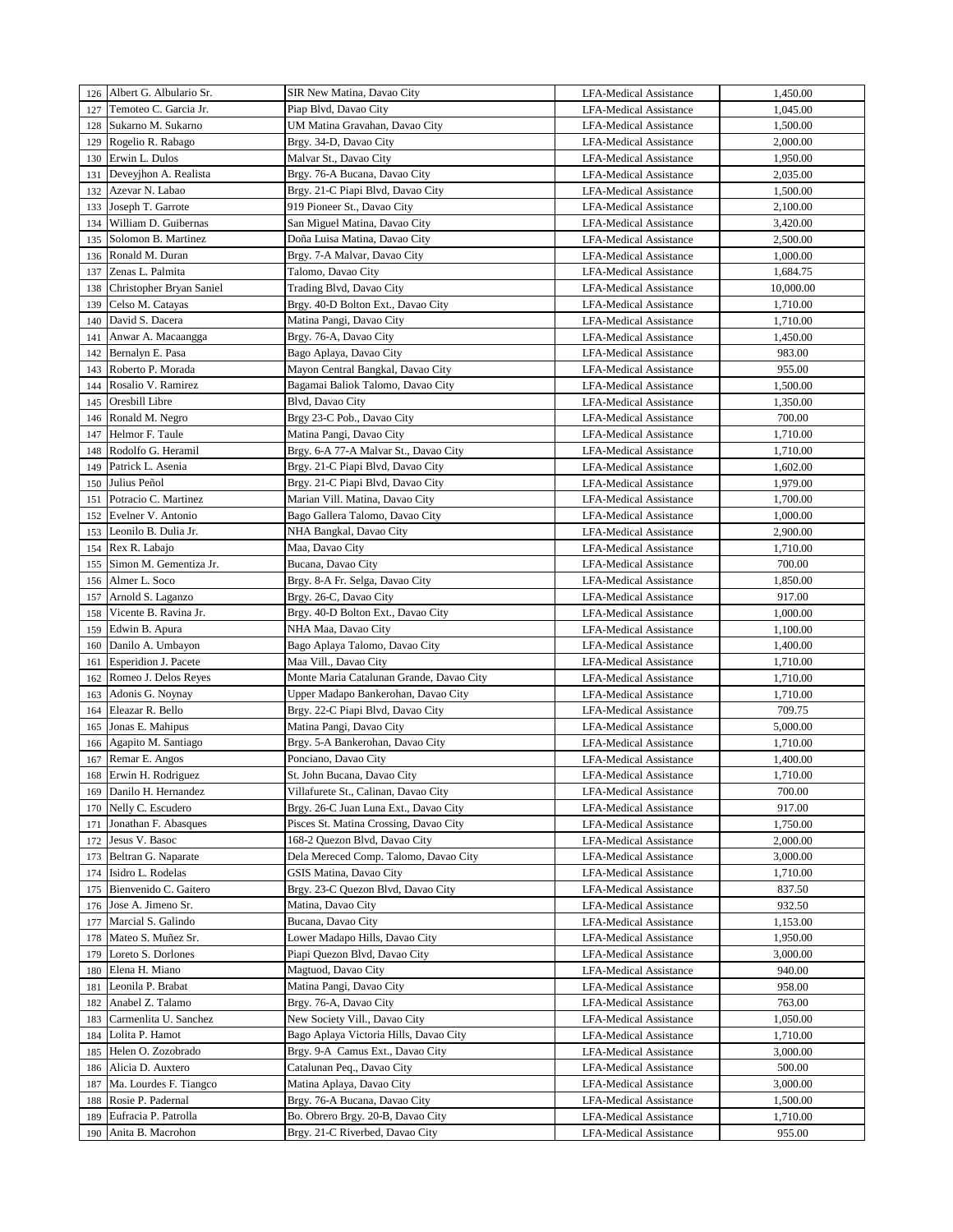| 191 | Teodora S. Mangubat       | Brgy. 37-D, Davao City                      | <b>LFA-Medical Assistance</b> | 1,710.00 |
|-----|---------------------------|---------------------------------------------|-------------------------------|----------|
| 192 | Nilly V. Bastunan         | Matina Aplaya, Davao City                   | <b>LFA-Medical Assistance</b> | 1,710.00 |
| 193 | Maria T. Taghoy           | Brgy. 22-C Piapi Blvd, Davao City           | <b>LFA-Medical Assistance</b> | 1,900.00 |
| 194 | Clarita B. Carreon        | San Antonio Matina, Davao City              | <b>LFA-Medical Assistance</b> | 1,244.50 |
| 195 | Amelita M. Martinez       | Maa Bankerohan, Davao City                  | LFA-Medical Assistance        | 1,400.00 |
| 196 | Isabel C. Escurzon        | Gulf View Subd, Davao City                  | <b>LFA-Medical Assistance</b> | 1,000.00 |
| 197 | Milagros S.Ramin          | Guadalupe Vill. Matina Crossing, Davao City | <b>LFA-Medical Assistance</b> | 1,315.00 |
| 198 | Ruth B. Gonzales          | SIR Bucana, Davao City                      | <b>LFA-Medical Assistance</b> | 1,710.00 |
| 199 | Rubylen R. Sabucido       | Brgy. 21-C, Davao City                      | LFA-Burial Assistance         | 2,000.00 |
| 200 | Ruth A. Bultron           | Brgy. 21-C, Davao City                      | <b>LFA-Burial Assistance</b>  | 1,000.00 |
| 201 | Sherlita B. Cahinde       | Brgy. 76-A Bucana, Davao City               | LFA-Burial Assistance         | 2,000.00 |
| 202 | Loriebe L. Cambare        | Brgy. 76-A Bucana, Davao City               |                               |          |
|     |                           |                                             | LFA-Burial Assistance         | 1,000.00 |
| 203 | Annaliza R. Salingay      | Brgy. 76-A Bucana, Davao City               | <b>LFA-Burial Assistance</b>  | 1,000.00 |
| 204 | Janet O. Sinfuego         | Maa, Davao City                             | <b>LFA-Burial Assistance</b>  | 5,000.00 |
| 205 | Jocelyn B. Agad           | Mini Forest Blvd, Davao City                | LFA-Burial Assistance         | 1,000.00 |
| 206 | Elicia O. Abao            | Brgy. 84-A Fr. Selga, Davao City            | <b>LFA-Burial Assistance</b>  | 1,000.00 |
| 207 | Gina A. Micoy             | Brgy. 76-A Matina, Davao City               | <b>LFA-Burial Assistance</b>  | 2,500.00 |
| 208 | Lani L. Buca              | Brgy. 76-A Bucana, Davao City               | <b>LFA-Burial Assistance</b>  | 1,500.00 |
| 209 | Leny D. Caballero         | Ubalde Carnia St., Davao City               | <b>LFA-Burial Assistance</b>  | 1,500.00 |
| 210 | Merlyn D. Maceren         | Rasay Ext. Bankerohan, Davao City           | <b>LFA-Burial Assistance</b>  | 1,000.00 |
| 211 | Juvelyn M. Orzales        | San Nicholas Father Selga, Davao City       | <b>LFA-Burial Assistance</b>  | 1,000.00 |
| 212 | Zaida P. Pila             | Brgy. 76-A Sampaguita, Davao City           | LFA-Burial Assistance         | 1,000.00 |
| 213 | Concepcion V. Ligotan     | Talomo, Davao City                          | <b>LFA-Burial Assistance</b>  | 1,000.00 |
| 214 | Arlene U. Tubo            | SIR New Matina, Davao City                  | <b>LFA-Burial Assistance</b>  | 1,000.00 |
| 215 | Judith C. Malda           | Prk. 2 Langub, Davao City                   | <b>LFA-Burial Assistance</b>  | 1,500.00 |
| 216 | Lynlyn A. Lapinig         | Km. 13 Catalunan Peq., Davao City           | <b>LFA-Burial Assistance</b>  | 1,000.00 |
| 217 | Jeannie Lucia S. Hermoso  | SIR New Matina, Davao City                  | LFA-Burial Assistance         | 1,000.00 |
| 218 | Mernie L. Miralles        | Brgy. 76-A, Davao City                      | <b>LFA-Burial Assistance</b>  | 1,000.00 |
| 219 | Roberto I. Bautista       | Brgy. 76-A Bucana, Davao City               | LFA-Burial Assistance         | 1,000.00 |
| 220 | Regie R. Egot             | Matina Aplaya, Davao City                   | <b>LFA-Burial Assistance</b>  | 1,000.00 |
| 221 | Melvin James Baranggan    | Bago Gallera Talomo Dist., Davao City       | LFA-Burial Assistance         | 2,500.00 |
| 222 | Ricardo A. Sanchez        | Bago Gallera Talomo Dist., Davao City       | <b>LFA-Burial Assistance</b>  | 5,000.00 |
| 223 | Jeffrey R. Sison          | Countryside Vill. Bangkal, Davao City       | <b>LFA-Burial Assistance</b>  | 1,500.00 |
| 224 | Bernabe R. Niñal          | Quimpo Blvd, Davao City                     | LFA-Burial Assistance         | 1,000.00 |
| 225 | Brian B. Villaflor        | Quezon Blvd, Davao City                     | LFA-Burial Assistance         | 1,000.00 |
|     |                           |                                             |                               |          |
| 226 | Gerry Boy O. Angeles      | Brgy. Bunawan, Davao City                   | LFA-Burial Assistance         | 1,000.00 |
| 227 | Ronaldo D. Villar         | Brgy. 21-C Piapi Blvd, Davao City           | <b>LFA-Burial Assistance</b>  | 1,000.00 |
| 228 | Rosita R. Elman           | Brgy. 76-A Bucana, Davao City               | LFA-Burial Assistance         | 1,000.00 |
| 229 | Benjamin T. Pier          | Bago Aplaya, Davao City                     | LFA-Transportation Assistance | 300.00   |
| 230 | Lineth D. Caalim          | Km. 6 Salvador St., Buhangin, Davao City    | <b>LFA-Medical Assistance</b> | 800.00   |
| 231 | Ester O. Tulabing         | Ilang, Davao City                           | LFA-Medical Assistance        | 946.00   |
| 232 | Lannie K. Yap             | Buhangin, Davao City                        | <b>LFA-Medical Assistance</b> | 1,352.75 |
| 233 | Rosalind P. Dumadapat     | San Antonio Agdao, Davao City               | <b>LFA-Medical Assistance</b> | 1,952.00 |
| 234 | Norma V. Acedo            | Bunawan, Davao City                         | LFA-Medical Assistance        | 1,300.00 |
| 235 | Elina C. Dela Torre       | Jade Valley Tigatto Buhangin, Davao City    | <b>LFA-Medical Assistance</b> | 1,000.00 |
| 236 | Marivic B. Galvez         | Ilang Bunawan, Davao City                   | <b>LFA-Medical Assistance</b> | 847.50   |
| 237 | Florma A. Dapar           | Vista Verde Panacan, Davao City             | <b>LFA-Medical Assistance</b> | 2,000.00 |
| 238 | Marlyn P. Melese          | Km. 14 Panacan, Davao City                  | LFA-Medical Assistance        | 1,000.00 |
| 239 | Rubie Lyn G. Dela Torre   | Prk. Pine Tree Buhangin, Davao City         | LFA-Medical Assistance        | 1,000.00 |
| 240 | Maria Theresa C. Bontuyan | Leon Garcia, Davao City                     | LFA-Medical Assistance        | 719.30   |
| 241 | Alice D. Hinlog           | Brgy. 28-C Sales St., Davao City            | LFA-Medical Assistance        | 1,850.00 |
| 242 | Nelia B. De Guzman        | Sto. Niño Agdao, Davao City                 | <b>LFA-Medical Assistance</b> | 1,000.00 |
| 243 | Norma D. Salang           | Tibungco Vill., Davao City                  | LFA-Medical Assistance        | 1,000.00 |
| 244 | Arcelie C. Arellano       | Cabantian, Davao City                       | <b>LFA-Medical Assistance</b> | 2,000.00 |
| 245 | Arlene P. Gapuzan         | Brgy. 9-A, Poblacion Bajada, Davao City     | LFA-Medical Assistance        | 1,000.00 |
| 246 | Vivian E. Navaja          | Panacan, Davao City                         | LFA-Medical Assistance        | 700.00   |
| 247 | Teresa G. Ballada         | Bacaca Awang, Davao City                    | LFA-Medical Assistance        | 2,000.00 |
| 248 | Nenit G. Mendoza          | Tibungco, Davao City                        | LFA-Medical Assistance        | 1,000.00 |
| 249 | Maureen Mae P. Granada    | Cabantian, Davao City                       | LFA-Medical Assistance        | 1,000.00 |
| 250 | Charlita A. Bundac        | Buhangin, Davao City                        | <b>LFA-Medical Assistance</b> | 1,500.00 |
| 251 | Charlotte A. Espejon      | Calvo Vill. Tibungco, Davao City            | LFA-Medical Assistance        | 3,000.00 |
|     | Merlie V. Paete           | Brgy. San Antonio Agdao, Davao City         |                               | 1,000.00 |
| 252 | Berlisa S. Barrameda      |                                             | LFA-Medical Assistance        |          |
| 253 |                           | Panacan, Davao City                         | LFA-Medical Assistance        | 2,000.00 |
| 254 | Mirth M. Rojas            | Bajada, Davao City                          | LFA-Medical Assistance        | 4,000.00 |
| 255 | Melanie D. Dacuma         | Brgy. Buhangin, Davao City                  | LFA-Medical Assistance        | 1,000.00 |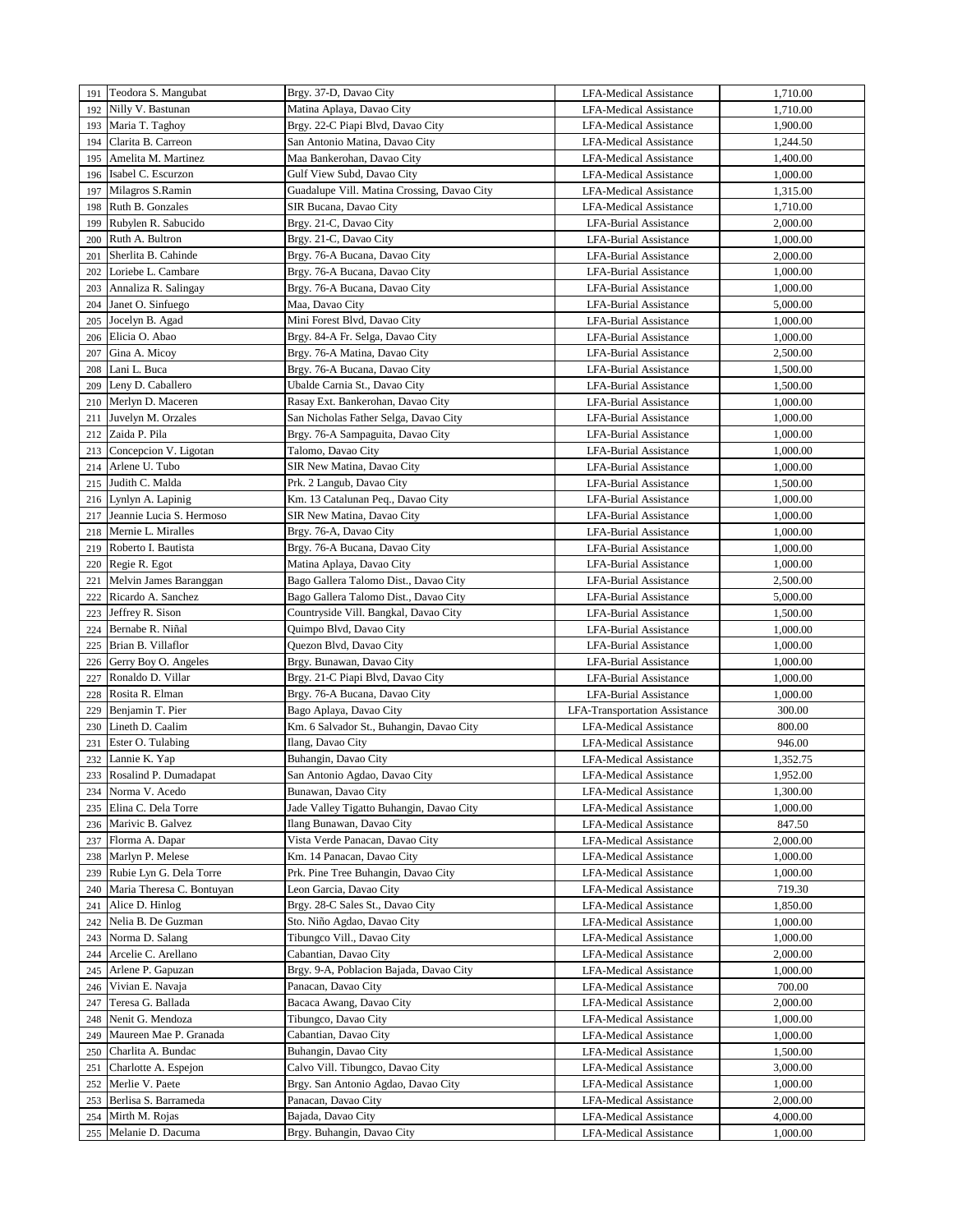|     | 256 Martina B. Patlunag    | Jerome Ext. R. Castillo Agdao, Davao City   | <b>LFA-Medical Assistance</b> | 1,710.00 |
|-----|----------------------------|---------------------------------------------|-------------------------------|----------|
| 257 | Aileen R. Claveria         | Brgy. Lapu-Lapu Jerome Agdao, Davao City    | <b>LFA-Medical Assistance</b> | 1,500.00 |
| 258 | Rosvida P. Pasilbas        | Taurus Tambongon Lasang, Davao City         | LFA-Medical Assistance        | 1,500.00 |
| 259 | Eufemia L. Figura          | San Antonio Agdao, Davao City               | <b>LFA-Medical Assistance</b> | 3,420.00 |
| 260 | Fe D. Panes                | Sto. Niño Buhangin, Davao City              | <b>LFA-Medical Assistance</b> | 3,000.00 |
| 261 | Moonyeen D. Melendres      | R. Castillo Agdao, Davao City               | <b>LFA-Medical Assistance</b> | 1,710.00 |
| 262 | Montano R. Richa           | Callawa, Davao City                         | <b>LFA-Medical Assistance</b> | 2,000.00 |
| 263 | Suzette I. Jurilla         | Block 23 Cabantian, Davao City              | <b>LFA-Medical Assistance</b> | 1,710.00 |
| 264 | Maria Victoria N. Arancon  | Lourdes St. Buhangin, Davao City            | LFA-Medical Assistance        | 5,000.00 |
| 265 | Nena M. Badilles           | Dona Consuello Vill. Panacan, Davao City    | <b>LFA-Medical Assistance</b> | 1,500.00 |
| 266 | Rosemarie J. Monday        | Leon Garcia St., Davao City                 | <b>LFA-Medical Assistance</b> | 1,000.00 |
| 267 | Lolita L. Getuya           | Lasang, Davao City                          | <b>LFA-Medical Assistance</b> | 1,000.00 |
| 268 | Teodora D. Igot            | Leon Garcia St., Davao City                 | LFA-Medical Assistance        | 1,500.00 |
| 269 | Anna Liza V. Piedraverde   | San Antonio Sasa, Davao City                | <b>LFA-Medical Assistance</b> | 1,710.00 |
| 270 | Isnia W. Ismael            | Isla Verde Magsaysay, Davao City            | LFA-Medical Assistance        | 2,000.00 |
| 271 | Edgardo G. Tabiolo         | Tigatto, Davao City                         | LFA-Medical Assistance        | 1,710.00 |
| 272 | Elisa S. Sansait           |                                             |                               | 1,500.00 |
|     | Mercedita B Tobias         | Dumanlas Buhangin, Davao City               | LFA-Medical Assistance        |          |
| 273 | Maelene D. Dela Silva      | San Isidro R. Castillo Agdao, Davao City    | LFA-Medical Assistance        | 3,000.00 |
| 274 |                            | Leon Garcia Agdao, Davao City               | LFA-Medical Assistance        | 1,117.50 |
| 275 | Araceli T. Castillas       | San Isidro R. Castillo Agdao, Davao City    | <b>LFA-Medical Assistance</b> | 1,147.50 |
| 276 | Rufina P. Namalata         | NHA Buhangin, Davao City                    | LFA-Medical Assistance        | 1,710.00 |
| 277 | Ma. Lorette D. Carpio      | NHA Buhangin, Davao City                    | LFA-Medical Assistance        | 1,710.00 |
| 278 | Marilou V. Cariño          | R. Castillo Agdao, Davao City               | <b>LFA-Medical Assistance</b> | 1,000.00 |
| 279 | Nancy E. Gilay             | Mandug Buhangin, Davao City                 | LFA-Medical Assistance        | 1,400.00 |
| 280 | Agnes R. Avenido           | Palm Drive St. Buhangin, Davao City         | <b>LFA-Medical Assistance</b> | 1,710.00 |
| 281 | Alicia L. Quijada          | Cabantian, Davao City                       | <b>LFA-Medical Assistance</b> | 1,400.00 |
| 282 | Lydia P. Dela Torre        | Tigatto Buhangin, Davao City                | <b>LFA-Medical Assistance</b> | 1,500.00 |
| 283 | Ruby C. Garcia             | Cabantian, Davao City                       | <b>LFA-Medical Assistance</b> | 1,112.00 |
| 284 | Jealyn S. Pilapil          | San Antonio Agdao, Davao City               | <b>LFA-Medical Assistance</b> | 700.00   |
| 285 | Estrella P. Geldore        | Brgy. Hizon Lanang, Davao City              | LFA-Medical Assistance        | 700.00   |
| 286 | Rhodora A. Rodriguez       | Lapu Lapu Agdao, Davao City                 | <b>LFA-Medical Assistance</b> | 700.00   |
| 287 | Amina Amil                 | Ilang, Davao City                           | <b>LFA-Medical Assistance</b> | 1,000.00 |
| 288 | Lolita M. Guiraldo         | Tibungco, Davao City                        | <b>LFA-Medical Assistance</b> | 1,710.00 |
| 289 | Angelita B. Tabalba        | Buhangin, Davao City                        | <b>LFA-Medical Assistance</b> | 500.00   |
| 290 | Sylvinia M. Timbal         | Brgy. 19-B, Davao City                      | <b>LFA-Medical Assistance</b> | 1,710.00 |
| 291 | Eva P. Duro                | Mandug Buhangin, Davao City                 | LFA-Medical Assistance        | 3,888.80 |
| 292 | Evelyn S. Vios             | Sasa, Davao City                            | <b>LFA-Medical Assistance</b> | 1,400.00 |
| 293 | Marites M. Ortillano       | Agdao, Davao City                           | <b>LFA-Medical Assistance</b> | 1,000.00 |
| 294 | Jeselin B. Camiring        | Mitsui Bussan Vill. Bajada, Davao City      | <b>LFA-Medical Assistance</b> | 1,710.00 |
| 295 | Sofronio S. Eleria         | Km. 18 Tibungco, Davao City                 | <b>LFA-Medical Assistance</b> | 1,710.00 |
| 296 | Jambalaya G. Maceda        | Cabantian, Davao City                       | <b>LFA-Medical Assistance</b> | 1,700.00 |
| 297 | Jocelyn T. Panes           | Hill Top Vill. Bajada, Davao City           | LFA-Medical Assistance        | 1,710.00 |
| 298 | Mamssa M. Fontanilla       | Brgy. Tomas Monteverde, Davao City          | LFA-Medical Assistance        | 2,000.00 |
| 299 | Ruth C. Poliquit           | Ubalde Agdao, Davao City                    | <b>LFA-Medical Assistance</b> | 1,000.00 |
| 300 | Elisa P. Pagatpat          | San Antonio Buhangin, Davao City            | <b>LFA-Medical Assistance</b> | 1,000.00 |
| 301 | Mary Grace B. Bestil       | Looban Panacan, Davao City                  | LFA-Medical Assistance        | 2,000.00 |
| 302 | Maria Cristina E. Enriquez | Landmark Subd Panacan, Davao City           | <b>LFA-Medical Assistance</b> | 1,800.00 |
| 303 | Melchora V. Gabriel        | Sta. Cruz, Agdao, Davao City                | LFA-Medical Assistance        | 1,400.00 |
| 304 | Julie C. Buhian            | Esperanza Cabantian, Davao City             | LFA-Medical Assistance        | 1,100.00 |
| 305 | Nanette L. Capuyan         | Alpha Homes Exodus Matina, Davao City       | <b>LFA-Medical Assistance</b> | 1,120.00 |
| 306 | Gemma R. Cortez            | Antonio Agdao, Davao City                   | LFA-Medical Assistance        | 1,450.00 |
| 307 | Giselle Rose A. Pere       | Lapu Lapu Agdao, Davao City                 | LFA-Medical Assistance        | 3,000.00 |
| 308 | Gemma B. Morta             | Deca Homes, Davao City                      | <b>LFA-Medical Assistance</b> | 3,300.00 |
| 309 | Amalia A. Anuta            | Km. 11 Sasa, Davao City                     | <b>LFA-Medical Assistance</b> | 1,400.00 |
| 310 | Shiela Mae F. Caballero    | Bacaca Bajada, Davao City                   | <b>LFA-Medical Assistance</b> | 1,850.00 |
| 311 | Chaly S. Govela            | Hillside Bajada, Davao City                 | LFA-Medical Assistance        | 3,000.00 |
| 312 | Lucita M. Solano           | Sitio Correas Vill. Leon Garcia, Davao City | LFA-Medical Assistance        | 1,000.00 |
| 313 | Gina R. Dela Cerna         | Carpio Comp. Pioneer Buhangin, Davao City   | LFA-Medical Assistance        | 1,400.00 |
| 314 | Godofreda B. Recto         | Bo. Pampanga Sasa, Davao City               | LFA-Medical Assistance        | 1,400.00 |
| 315 | Gretchen B. Quindao        | Prk. 1 Communal Buhangin, Davao City        | <b>LFA-Medical Assistance</b> | 1,500.00 |
| 316 | Shirlita G. Juano          | Tigatto Buhangin, Davao City                | LFA-Medical Assistance        | 1,500.00 |
| 317 | Elsie C. Ballarta          | Mahayag Bunawan Dist., Davao City           | LFA-Medical Assistance        | 384.00   |
| 318 | Merlyn B. Pastrana         | Doña Pilar Vill. Sasa, Davao City           | LFA-Medical Assistance        | 650.00   |
| 319 | Apolonia F. Flores         | Luzville Panacan, Davao City                | <b>LFA-Medical Assistance</b> | 825.00   |
| 320 | Cherry Mae C. Chua         | New Salmonan Agdao, Davao City              | LFA-Medical Assistance        | 1,058.00 |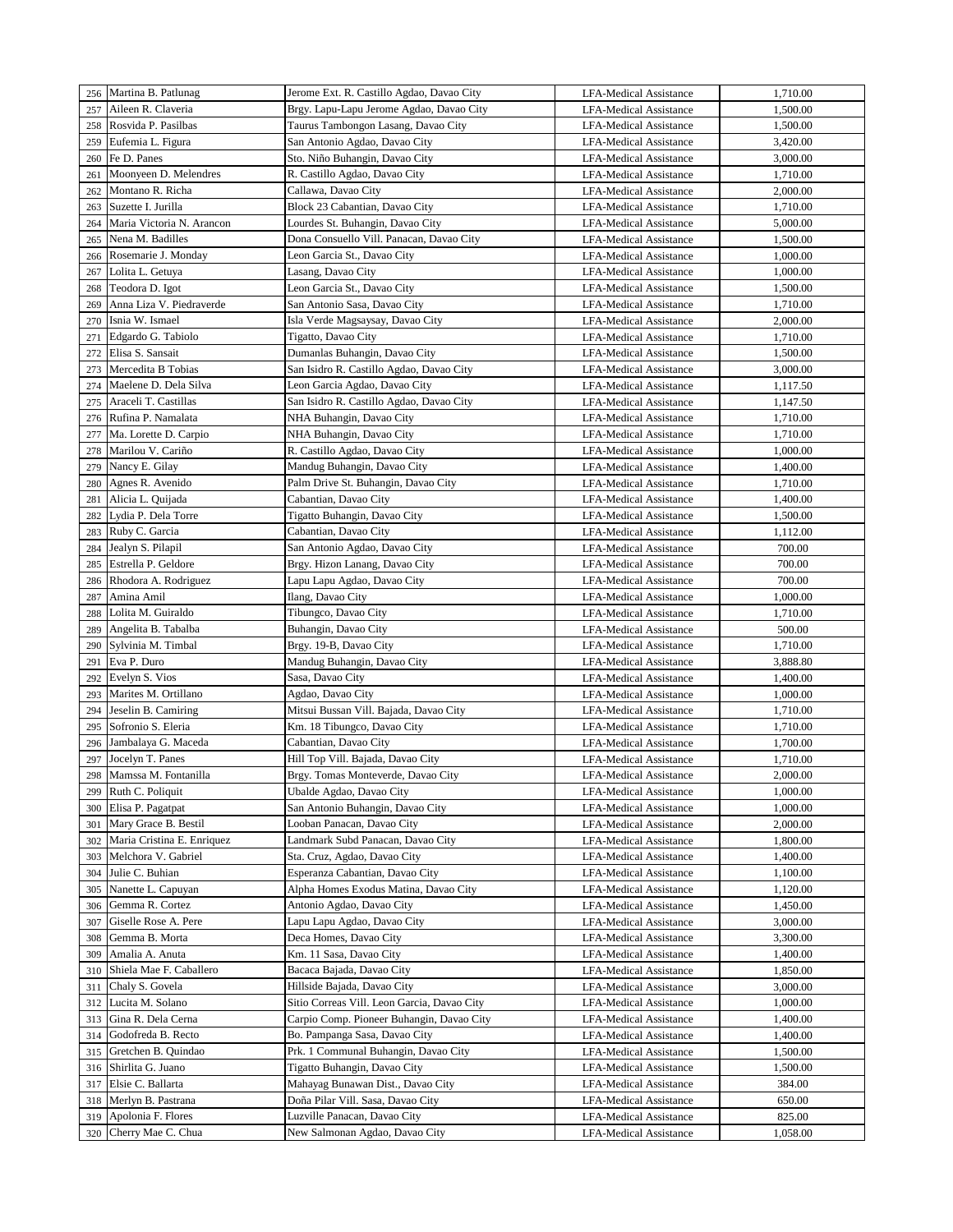|     | 321 Evelinda L. Ampong      | R. Castillo Agdao, Davao City                                             | <b>LFA-Medical Assistance</b> | 1,850.00 |
|-----|-----------------------------|---------------------------------------------------------------------------|-------------------------------|----------|
| 322 | Josephine D. Malingin       | Bo. Pampanga Sasa, Davao City                                             | <b>LFA-Medical Assistance</b> | 770.00   |
| 323 | Maria Fe B. Castolo         | Tigatto Buhangin, Davao City                                              | <b>LFA-Medical Assistance</b> | 1,000.00 |
| 324 | Belen Y. Honesto            | Km. 17 Sto. Rosario Sasa, Davao City                                      | <b>LFA-Medical Assistance</b> | 1,900.00 |
| 325 | Alexander M. Pantorilla     | Km. 12 Sasa, Davao City                                                   | <b>LFA-Medical Assistance</b> | 1,500.00 |
| 326 | Flordeliza R. Lapinid       | Sta. Cruz Brgy. Duterte Agdao, D avao City                                | <b>LFA-Medical Assistance</b> | 1,000.00 |
| 327 | Suzane P. Abangan           | Tibungco, Davao City                                                      | <b>LFA-Medical Assistance</b> | 3,000.00 |
| 328 | Catherine O. Orot           | Water Lily Vill. Agdao, Davao City                                        | <b>LFA-Medical Assistance</b> | 2,000.00 |
| 329 | Annabel T. Dimaala          | 174 San Nicolas Buhangin, Davao City                                      | LFA-Medical Assistance        | 2,000.00 |
| 330 | Raquel G. Salvaleon         | Brgy. Pampanga St., Buhangin, Davao City                                  | <b>LFA-Medical Assistance</b> | 2,000.00 |
| 331 | Rina M. Medillo             | Sasa, Davao City                                                          | <b>LFA-Medical Assistance</b> | 1,952.00 |
|     | Reynaldo O. Italio          |                                                                           |                               |          |
| 332 |                             | Lopez Jaena St. Bajada, Davao City                                        | <b>LFA-Medical Assistance</b> | 5,000.00 |
| 333 | Andrew James G. Muncay      | Rosalina 3 Dumoy, Davao City                                              | <b>LFA-Medical Assistance</b> | 4,000.00 |
| 334 | John Rusty L. Alderite      | Brgy. Callawa, Buhangin, Davao City                                       | <b>LFA-Medical Assistance</b> | 950.00   |
| 335 | Remart P. Abelgas           | Ilang, Davao City                                                         | LFA-Medical Assistance        | 1,247.00 |
| 336 | Rene S. Samonte Sr.         | Brgy. Leon Garcia Agdao, Davao City                                       | LFA-Medical Assistance        | 1,500.00 |
| 337 | Arnulfo L. Rubia            | Tibungco, Davao City                                                      | LFA-Medical Assistance        | 1,930.00 |
| 338 | Pastor C. Merin             | Upper del Carmen Sasa, Davao City                                         | LFA-Medical Assistance        | 1,000.00 |
| 339 | Peter V. Gelbolingo         | Km. 10 Cabayugan 3 Sasa, Davao City                                       | <b>LFA-Medical Assistance</b> | 1,000.00 |
| 340 | Leonides C. Cantilado       | Communal Buhangin, Davao City                                             | <b>LFA-Medical Assistance</b> | 2,000.00 |
| 341 | Peter John P. Cervantes     | Cabantian, Davao City                                                     | LFA-Medical Assistance        | 1,000.00 |
| 342 | Leo B. Trimocha             | Bo. Pampanga, Davao City                                                  | <b>LFA-Medical Assistance</b> | 3,000.00 |
| 343 | Randy R. Fernandez          | Lasang, Davao City                                                        | <b>LFA-Medical Assistance</b> | 3,000.00 |
| 344 | Wankee E. Go Jr.            | Blk 67, Cabantian, Davao City                                             | <b>LFA-Medical Assistance</b> | 1,710.00 |
| 345 | Cesar S. Acol               | 271 Leon Garcia St., Davao City                                           | <b>LFA-Medical Assistance</b> | 1,710.00 |
| 346 | Juanch A. Vizcarra Sr.      | Indangan Buhangin, Davao City                                             | <b>LFA-Medical Assistance</b> | 1,000.00 |
| 347 | Christopher S. Atillo       | Ramon Nena II Cabantian, Davao City                                       | <b>LFA-Medical Assistance</b> | 2,000.00 |
| 348 | Magdalino A. Iñigo Jr.      | Brgy. Wilfredo Aquino Agdao, Davao City                                   | <b>LFA-Medical Assistance</b> | 1,710.00 |
| 349 | Edgardo G. Tabiolo Sr.      | Tigatto, Davao City                                                       | <b>LFA-Medical Assistance</b> | 1,710.00 |
| 350 | Alexander S. Aguilar        | Tigatto, Davao City                                                       | <b>LFA-Medical Assistance</b> | 1,710.00 |
| 351 | Jorge T. Oriedo             | Brgy. Centro San Juan, Davao City                                         | <b>LFA-Medical Assistance</b> | 1,710.00 |
| 352 | Ronaldo G. Nulada           | Sto. Niño Agdao Leon Garcia, Davao City                                   | <b>LFA-Medical Assistance</b> | 1,215.00 |
| 353 | Arnel L. Geverola           | San Antonio Agdao, Davao City                                             | <b>LFA-Medical Assistance</b> | 1,710.00 |
| 354 | John Arlou T. Tubato        | Km. 9 Brgy. Sasa, Davao City                                              | <b>LFA-Medical Assistance</b> | 1,500.00 |
| 355 | Julio G. Ong                | Susana Homes Baliok Toril, Davao City                                     | <b>LFA-Medical Assistance</b> | 1,015.00 |
|     |                             |                                                                           |                               |          |
| 356 | Darwin P. Tagud             | Sasa, Davao City                                                          | LFA-Medical Assistance        | 1,000.00 |
| 357 | Fred C. Barao               | Garcia Hieghts Bajada, Davao City<br>Mariner St. Doña Vicenta, Davao City | <b>LFA-Medical Assistance</b> | 1,710.00 |
| 358 | James O. Gascon             |                                                                           | <b>LFA-Medical Assistance</b> | 2,000.00 |
| 359 | Apollo E. Bernal            | San Francisco Brgy. Centry Agdao, Davao City                              | <b>LFA-Medical Assistance</b> | 2,500.00 |
| 360 | Manuel T. Artiaga           | Garcia St. Agdao, Davao City                                              | LFA-Medical Assistance        | 1,500.00 |
| 361 | Lorenzo T. Tabaosares       | Luzville Panacan, Davao City                                              | <b>LFA-Medical Assistance</b> | 1,500.00 |
| 362 | Marcelo G. Calipayan        | Sasa, Davao City                                                          | <b>LFA-Medical Assistance</b> | 1,400.00 |
| 363 | Dante E. Quilat             | Brgy. Bunawan, Davao City                                                 | <b>LFA-Medical Assistance</b> | 932.00   |
| 364 | Ervenn C. Raganas           | Elrio Bacaca, Davao City                                                  | LFA-Medical Assistance        | 1,500.00 |
| 365 | Noel G. Paquingan           | San Lorenzo Tibungco, Davao City                                          | <b>LFA-Medical Assistance</b> | 1,900.00 |
| 366 | Erna E. Lagunsad            | Ilang, Davao City                                                         | LFA-Medical Assistance        | 995.50   |
| 367 | Angelina Gloria S. Climbing | Km. 12 Sasa, Davao City                                                   | <b>LFA-Medical Assistance</b> | 1,086.25 |
| 368 | Cirila E. Bajalla           | Sta. Ana Buhangin, Davao City                                             | LFA-Medical Assistance        | 1,182.50 |
| 369 | Antonia G. Sorigas          | Mandug Proper, Davao City                                                 | LFA-Medical Assistance        | 1,300.00 |
| 370 | Teresita S. Gonzales        | Prk. 7-A Bunawan, Davao City                                              | <b>LFA-Medical Assistance</b> | 1,500.00 |
| 371 | Minviluz A. Banta           | St. Jade Valley, Davao City                                               | <b>LFA-Medical Assistance</b> | 1,400.00 |
| 372 | Clarita A. Estorba          | Bunawan, Davao City                                                       | LFA-Medical Assistance        | 1,500.00 |
| 373 | Isabel N. Coma              | Brgy. Lapu-Lapu Agdao, Davao City                                         | LFA-Medical Assistance        | 1,400.00 |
| 374 | Nemesia P. Namoco           | Panacan, Davao City                                                       | LFA-Medical Assistance        | 1,710.00 |
| 375 | Matilde O. Agabon           | Leon Garcia Sto. Niño, Davao City                                         | LFA-Medical Assistance        | 1,710.00 |
| 376 | Purita U. Cadavas           | Brgy. Agdao, Davao City                                                   | LFA-Medical Assistance        | 4,000.00 |
| 377 | Jose C. Gatigan             | St. John Community Panacan, Davao City                                    | LFA-Medical Assistance        | 875.00   |
| 378 | Rosita C. Arcalas           | Waterlily Vill. Brgy. Aquino Agdao, Davao City                            | LFA-Medical Assistance        | 2,000.00 |
| 379 | Valeria M. Molina           | Sto. Niño Gutamco Leon Garcia Agdao, Davao City                           | LFA-Medical Assistance        | 900.00   |
| 380 | Evangeline E. Dayalo        | Brgy. Lasang, Davao City                                                  | <b>LFA-Medical Assistance</b> | 1,900.00 |
| 381 | Rose Y. Cuario              | R. Castillo Agdao, Davao City                                             | LFA-Medical Assistance        | 950.00   |
| 382 | Juanito G. Servena          | Ilang, Davao City                                                         | LFA-Medical Assistance        | 995.00   |
| 383 | Angelo S. Malay             | Pilar Ext. Agdao, Davao City                                              | LFA-Medical Assistance        | 1,000.00 |
| 384 | Guztam P. Ebno              | Deca Homes Subd., Cabantian, Davao City                                   | <b>LFA-Medical Assistance</b> | 1,000.00 |
| 385 | Daniel A. Pastrana          | Dona Pilar Sasa, Davao City                                               | LFA-Medical Assistance        | 955.00   |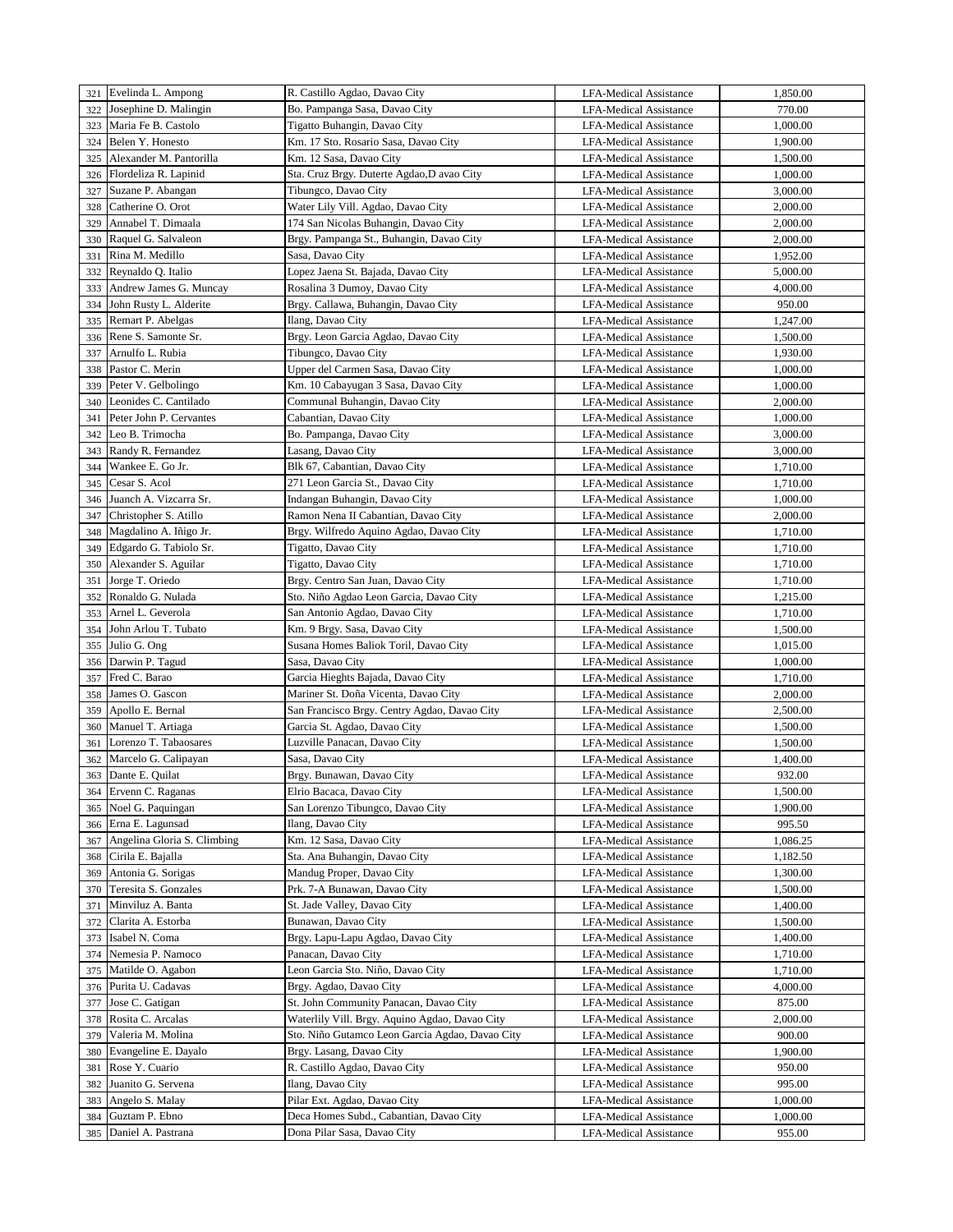| 386 | Angelito C. Robledo                               | Leon Garcia San Antonio, Davao City                     | <b>LFA-Medical Assistance</b> | 1,710.00 |
|-----|---------------------------------------------------|---------------------------------------------------------|-------------------------------|----------|
| 387 | Manuel G. Alas                                    | Brgy. Ubalde, Davao City                                | <b>LFA-Medical Assistance</b> | 725.00   |
| 388 | Leonardo G. Vergara                               | San Miguel Buhangin, Davao City                         | <b>LFA-Medical Assistance</b> | 1,400.00 |
| 389 | Richard H. Dagger                                 | Water Lily Agdao, Davao City                            | <b>LFA-Medical Assistance</b> | 546.00   |
| 390 | Aurelio C. Del Rosario                            | San Fernando Pampanga, Davao City                       | <b>LFA-Medical Assistance</b> | 1,400.00 |
| 391 | Aurelio D. Biliran                                | Sasa, Davao City                                        | <b>LFA-Medical Assistance</b> | 1,710.00 |
| 392 | Marifeh P. Panal                                  | Grand Canal Ilang, Davao City                           | <b>LFA-Burial Assistance</b>  | 1,000.00 |
| 393 | Josephine B. Magallanes                           | Brgy. Leon Garcia Agdao, Davao City                     | <b>LFA-Burial Assistance</b>  | 1,000.00 |
| 394 | Helen P. Tsukada                                  | Del Pilar Ext. Agdao, Davao City                        | <b>LFA-Burial Assistance</b>  | 1,000.00 |
| 395 | Babe P. Batoy                                     | Carmelite Bajada, Davao City                            | <b>LFA-Burial Assistance</b>  | 1,500.00 |
| 396 | Evangeline P. Sobrecarey                          | Zone 3 Saint Jude Buhangin, Davao City                  | <b>LFA-Burial Assistance</b>  | 3,000.00 |
| 397 | Arlyn F. Marimon                                  | Mudeang Bunawan, Davao City                             | <b>LFA-Burial Assistance</b>  | 3,000.00 |
| 398 | Ritchel A. Sequerra                               | San Antonio Agdao, Davao City                           | LFA-Burial Assistance         | 2,000.00 |
| 399 | Loreto P. Geguillena                              | Prk. 5 Panacan, Davao City                              | <b>LFA-Burial Assistance</b>  | 1,000.00 |
| 400 | Lenie Z. Cadao                                    | Brgy. 32 Aurora St., Davao City                         | <b>LFA-Burial Assistance</b>  | 1,500.00 |
| 401 | Fe C. Cuello                                      | Buhisan Tibungco, Davao City                            | <b>LFA-Burial Assistance</b>  | 3,000.00 |
| 402 | Maria Yolyn Demeray                               | Prk. Talisay Buhangin, Davao City                       | <b>LFA-Burial Assistance</b>  | 1,000.00 |
| 403 | Enrilie L. Andalique                              | Brgy. Ubalde Agdao, Davao City                          | LFA-Burial Assistance         | 5,000.00 |
| 404 | Elenita B. Alfaro                                 | Buhangin, Davao City                                    | LFA-Burial Assistance         | 1,000.00 |
| 405 | Rina Flor M. Barangitao                           | Ilang, Davao City                                       | <b>LFA-Burial Assistance</b>  | 1,000.00 |
| 406 | Junsay H. Armando                                 | R. Castillo Agdao, Davao City                           | <b>LFA-Burial Assistance</b>  | 3,000.00 |
| 407 | Norbeth S. Gomera                                 | Brgy. Tomas Monteverde                                  | <b>LFA-Burial Assistance</b>  | 1,000.00 |
| 408 | Marilyn B. Bolo                                   | San Antonio Agdao, Davao City                           | <b>LFA-Burial Assistance</b>  | 1,000.00 |
| 409 | Jade Q. Puerto                                    | Brgy. San Antonio Agdao, Davao City                     | <b>LFA-Burial Assistance</b>  | 1,000.00 |
| 410 | Phebe F. Ponte                                    | Km. 13 Zone 1 Zone Panacan, Davao City                  | <b>LFA-Burial Assistance</b>  | 1,000.00 |
| 411 | Angelina A. Virtudazo                             | Mudiang Bunawan, Davao City                             | <b>LFA-Burial Assistance</b>  | 1,000.00 |
| 412 | Eulalia R. Amoy                                   | Buhangin, Davao City                                    | <b>LFA-Burial Assistance</b>  | 1,000.00 |
| 413 | Judith L. Acampado                                | Brgy. San Antonio Agdao, Davao City                     | <b>LFA-Burial Assistance</b>  | 1,000.00 |
| 414 | Crizelda B. Cuta                                  | Prk. 1 Bunawan, Davao City                              | <b>LFA-Burial Assistance</b>  | 1,500.00 |
| 415 | Lucy P. Lozada                                    | Prk. Panacan, Davao City                                | <b>LFA-Burial Assistance</b>  | 1,000.00 |
| 416 | Jesserie D. Rosales                               | Km. 9 Sasa, Davao City                                  | <b>LFA-Burial Assistance</b>  | 1,500.00 |
| 417 | Efrilynda L. Veloz                                | Sandawa Spring Valley Buhangin, Davao City              | <b>LFA-Burial Assistance</b>  | 1,000.00 |
| 418 | Juanita A. Ramos                                  | Upper del Carmen Sasa, Davao City                       | <b>LFA-Burial Assistance</b>  | 1,000.00 |
| 419 | Ethel S. Gamana                                   | Doña Assuncion Vill. Bo. Pampanga, Davao City           | <b>LFA-Burial Assistance</b>  | 1,000.00 |
| 420 | Cherryl R. Solarte                                | Prk. 7 Ilang, Davao City                                | <b>LFA-Burial Assistance</b>  | 1,500.00 |
| 421 | Lida S. Moaña                                     | San isidro Bunawan, Davao City                          | LFA-Burial Assistance         | 1,000.00 |
| 422 | Ailen B. Buro                                     | Ilang Riverside, Davao City                             | <b>LFA-Burial Assistance</b>  | 1,500.00 |
| 423 | Norma V. Acedo                                    | Bunawan, Davao City                                     | <b>LFA-Burial Assistance</b>  | 1,000.00 |
| 424 | Soliel E. Daniels                                 | Lower Mahayag Bunawan, Davao City                       | <b>LFA-Burial Assistance</b>  | 1,500.00 |
| 425 | Cherry M. Parantar                                | Prk. 1 km. 23, Bunawan, Davao City                      | <b>LFA-Burial Assistance</b>  | 1,000.00 |
| 426 | Ann Erla B. Marba                                 | 165 Prk. Anahaw Buhangin, Davao City                    | <b>LFA-Burial Assistance</b>  | 1,000.00 |
| 427 | Ma. Lorena L. Erika                               | Cabantian, Davao City                                   | <b>LFA-Burial Assistance</b>  | 1,000.00 |
| 428 | Hercy Mae A. Rubio                                | Bo. Pampanga, Davao City                                | LFA-Burial Assistance         | 2,000.00 |
| 429 | Emily L. Salcedo                                  | Brgy. Lapu Lapu Agdao, Davao City                       | LFA-Burial Assistance         | 1,500.00 |
| 430 | Irene D. Pepido                                   | Km. 8 Tigatto Buhangin, Davao City                      | <b>LFA-Burial Assistance</b>  | 1,500.00 |
| 431 | Maedelyn D. Lemin                                 | Prk. 5 Bunawan, Davao City                              | <b>LFA-Burial Assistance</b>  | 1,000.00 |
| 432 | Alejandra P. Idlapina                             | 3-A NSV Ilang, Davao City                               | <b>LFA-Burial Assistance</b>  | 1,000.00 |
| 433 | Renerio B. Algodon                                | Km. 23 Bunawan, Davao City                              | LFA-Burial Assistance         | 1,000.00 |
| 434 | Alfredo S. Aparre                                 | Bunawan, Davao City                                     | LFA-Burial Assistance         | 1,000.00 |
| 435 | Roger I. Jacosalem                                | Ilang, Davao City                                       | LFA-Burial Assistance         | 2,000.00 |
| 436 | Gerwin G. Cobong                                  | Relocation Tibungco, Davao City                         | LFA-Burial Assistance         | 3,000.00 |
| 437 | Richard J. Monsale                                | Leon Garcia Agdao, Davao City                           | LFA-Burial Assistance         | 1,000.00 |
| 438 | William G. Mascariñas                             | Tibungco, Davao City                                    | LFA-Burial Assistance         | 1,000.00 |
| 439 | Ernesto D. Balaga                                 | Tibungco, Davao City                                    | <b>LFA-Burial Assistance</b>  | 1,500.00 |
| 440 | Jemuel O. Umbay                                   | San Juan Brgy. Centro Agdao, Davao City                 | LFA-Burial Assistance         | 1,000.00 |
| 441 | Ryan John A. Subaan                               | Brgy. 21-C, Davao City                                  | LFA-Burial Assistance         | 1,000.00 |
| 442 | Sofrino A. Radana                                 | New Society Ilang, Davao City                           | LFA-Burial Assistance         | 1,000.00 |
| 443 | Michael Roy C. Soliva                             | Leon Garcia, Davao City                                 | LFA-Burial Assistance         | 2,000.00 |
| 444 | Amado Z. Marimon                                  | Prk. 10 Tibungco, Davao City                            | LFA-Burial Assistance         | 1,000.00 |
| 445 | Rolando E. Jordan Sr.                             | Tibungco, Davao City                                    | LFA-Burial Assistance         | 1,000.00 |
| 446 | Carmelita G. Dy                                   | San Nicolas Buhangin, Davao City                        | LFA-Burial Assistance         | 1,000.00 |
| 447 | Alpio A. Sempilo Jr.                              | Buhangin, Davao City                                    | LFA-Burial Assistance         | 1,000.00 |
| 448 | Tereista S. Nalipay                               | Toril, Davao City                                       | <b>LFA-Medical Assistance</b> | 762.50   |
| 449 | Antonette G. Edullantes<br>Jovelyn O. Mirafuentes | Toril Baliok, Davao City<br>Marapangi Toril, Davao City | <b>LFA-Medical Assistance</b> | 2,000.00 |
| 450 |                                                   |                                                         | <b>LFA-Medical Assistance</b> | 1,000.00 |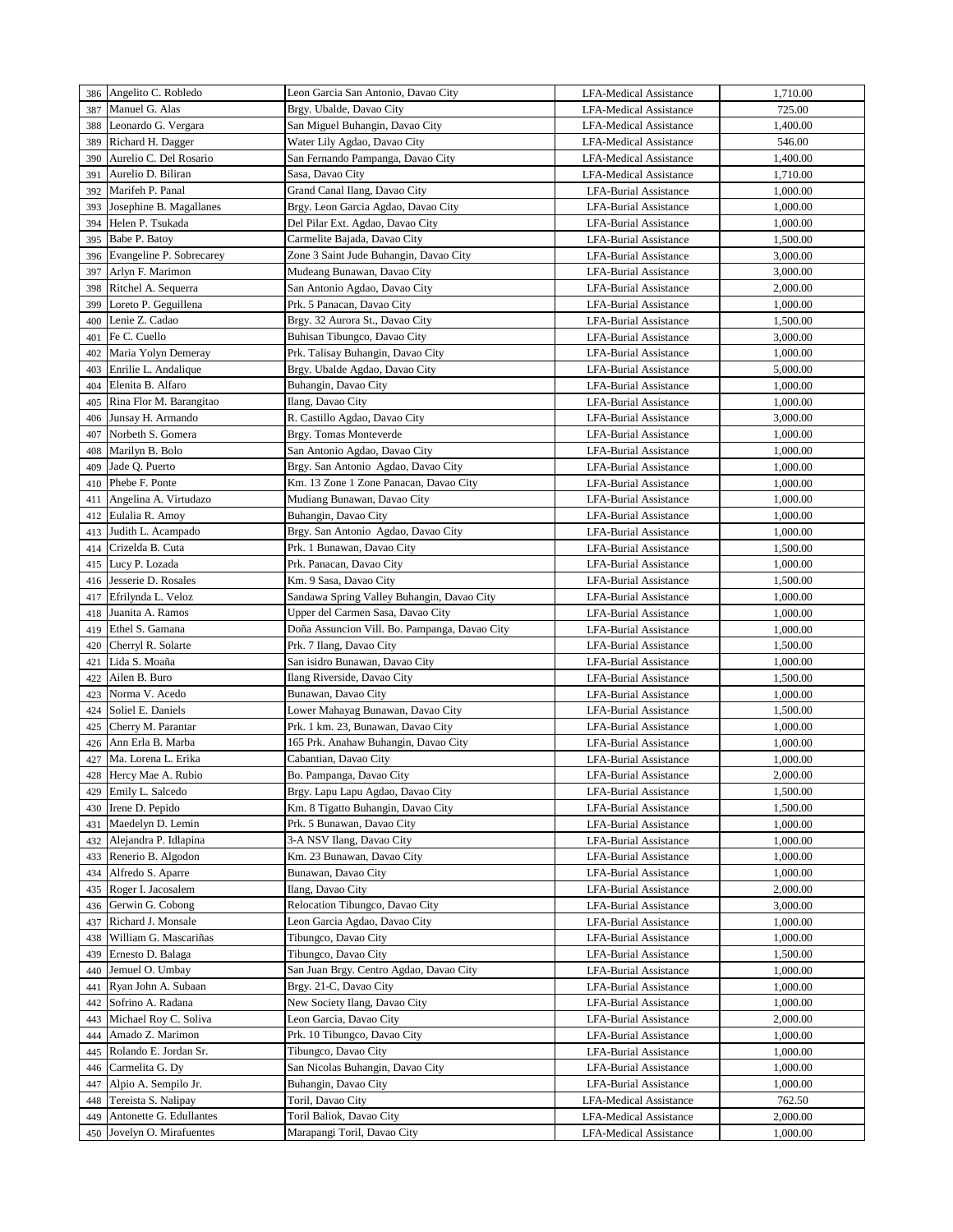|     | 451 Paulina A. Dalisay       | Lubogan Toril, Davao City                | <b>LFA-Medical Assistance</b> | 1,035.00 |
|-----|------------------------------|------------------------------------------|-------------------------------|----------|
| 452 | Benjamin S. Infiesto         | Deca Homes Mintal, Davao City            | <b>LFA-Medical Assistance</b> | 2,000.00 |
| 453 | Cristina S. Camilotes        | Camansi Toril, Davao City                | <b>LFA-Medical Assistance</b> | 2,500.00 |
| 454 | Arlyn M. Buan                | Brgy. Lizada Toril, Davao City           | <b>LFA-Medical Assistance</b> | 1,000.00 |
| 455 | Imelda J. Cagape             | Marapangi Toril, Davao City              | <b>LFA-Medical Assistance</b> | 3,000.00 |
| 456 | Delia E. Fuerzas             | Park Side Calinan, Davao City            | <b>LFA-Medical Assistance</b> | 1,000.00 |
| 457 | Elma P. Uy                   | Baracatan Toril, Davao City              | <b>LFA-Medical Assistance</b> | 3,000.00 |
| 458 | Annalyn B. Lizada            | Abayon Vill. Calinan, Davao City         | <b>LFA-Medical Assistance</b> | 1,710.00 |
| 459 | Rudelisa B. Olbis            | Gumalang Baguio Dist., Davao City        | LFA-Medical Assistance        | 1,710.00 |
| 460 | Lealyn M. Amador             | Baliok Toril, Davao City                 | <b>LFA-Medical Assistance</b> | 890.75   |
|     |                              | Marapangi Toril, Davao City              | <b>LFA-Medical Assistance</b> | 1,000.00 |
| 461 | Rosielyn T. Auguis           |                                          |                               |          |
| 462 | Jeanalyn B. De Leon          | Bago Oshiro Tugbok, Davao City           | <b>LFA-Medical Assistance</b> | 3,000.00 |
| 463 | Jocelyn C. Leonardo          | Marapangi Toril, Davao City              | LFA-Medical Assistance        | 1,710.00 |
| 464 | Nenita L. Etom               | Prk. 2 Waan Toril, Davao City            | <b>LFA-Medical Assistance</b> | 1,075.50 |
| 465 | Alice V. Mirafuentes         | Crossing Bayabas, Davao City             | <b>LFA-Medical Assistance</b> | 1,705.00 |
| 466 | Lenjie A. Dumandan           | Talandang Tugbok, Davao City             | <b>LFA-Medical Assistance</b> | 969.00   |
| 467 | Michelle P. Gonzaga          | Lizada Toril, Davao City                 | LFA-Medical Assistance        | 1,000.00 |
| 468 | Lina Y. Cariaga              | Sto. Niño Dist. Tugbok, Davao City       | LFA-Medical Assistance        | 3,000.00 |
| 469 | Ruth D. Calacar              | Mintal, Davao City                       | <b>LFA-Medical Assistance</b> | 1,500.00 |
| 470 | Cheryl M. Penales            | Calinan, Davao City                      | <b>LFA-Medical Assistance</b> | 1,710.00 |
| 471 | Antonia L. Baratbati         | Lizada Toril, Davao City                 | <b>LFA-Medical Assistance</b> | 2,000.00 |
| 472 | Karen Mae L. Gomez           | Crossing Bayabas, Davao City             | <b>LFA-Medical Assistance</b> | 2,000.00 |
| 473 | Lita P. Galili               | San Francisco Mintal, Davao City         | <b>LFA-Medical Assistance</b> | 1,400.00 |
| 474 | Elisa R. Sismar              | Lubogan Toril, Davao City                | <b>LFA-Medical Assistance</b> | 1,000.00 |
| 475 | Rosana F. Umpal              | Dacoville Dumoy, Davao City              | <b>LFA-Medical Assistance</b> | 1,710.00 |
| 476 | Marife S. Mesibas            | Daliao Toril, Davao City                 | <b>LFA-Medical Assistance</b> | 1,500.00 |
| 477 | Sarah Diana Rose S. Manalili | Tacunan Mintal, Davao City               | <b>LFA-Medical Assistance</b> | 3,000.00 |
| 478 | Elena S. Limbadan            | Brgy. 26-C, Davao City                   | <b>LFA-Medical Assistance</b> | 1,900.00 |
| 479 | Anabel D. Panopio            | Green Meadows Tugbok, Davao City         | <b>LFA-Medical Assistance</b> | 2,000.00 |
| 480 | Rosalie D. Antiga            | Prk. 3 Manambulan Tugbok, Davao City     | <b>LFA-Medical Assistance</b> | 1,710.00 |
| 481 | Christine C. Albañez         | Don Lorenzo Toril, Davao City            | <b>LFA-Medical Assistance</b> | 1,000.00 |
| 482 | Maricar S. Sabanal           | Susana Vill. Sirawan Toril, Davao City   | <b>LFA-Medical Assistance</b> | 1,900.00 |
|     | Jiezl Lane T. Tabay          | Lizada Toril, Davao City                 |                               |          |
| 483 |                              |                                          | <b>LFA-Medical Assistance</b> | 1,710.00 |
| 484 | Yury D. Naad                 | Blk. 6 bago Toril, Davao City            | <b>LFA-Medical Assistance</b> | 4,000.00 |
| 485 | Ralph Wilrey Z. Odal         | Minal, Davao City                        | <b>LFA-Medical Assistance</b> | 877.50   |
| 486 | Carlito M. Dongallo          | Dumoy Toril, Davao City                  | LFA-Medical Assistance        | 1,500.00 |
| 487 | Ruvinilo D. Daug             | Mintal, Davao City                       | <b>LFA-Medical Assistance</b> | 1,350.00 |
| 488 | Benjamin Ang                 | De Guzman St. Toril, Davao City          | <b>LFA-Medical Assistance</b> | 4,000.00 |
| 489 | Zernan C. Bajilidad          | Daliao Toril, Davao City                 | <b>LFA-Medical Assistance</b> | 1,710.00 |
| 490 | Antonio A. Tinasas           | Baliok Toril, Davao City                 | LFA-Medical Assistance        | 3,036.80 |
| 491 | Wilfredo S. Soylon           | Mintal, Davao City                       | <b>LFA-Medical Assistance</b> | 1,710.00 |
| 492 | Jeff Harold O. Sero          | Lizada Toril, Davao City                 | <b>LFA-Medical Assistance</b> | 1,000.00 |
| 493 | Jose S. Cid                  | Bago Oshiro, Davao City                  | <b>LFA-Medical Assistance</b> | 4,000.00 |
| 494 | Richard P. Balucos           | Relocation Toril, Davao City             | LFA-Medical Assistance        | 1,000.00 |
| 495 | Lonie Y. Tan                 | Brgy. Sto. Niño Tugbok, Davao City       | <b>LFA-Medical Assistance</b> | 2,500.00 |
| 496 | Robert A. Roble              | Lizada Toril, Davao City                 | LFA-Medical Assistance        | 1,710.00 |
| 497 | Rodel C. Galos               | Bago Oshiro, Davao City                  | <b>LFA-Medical Assistance</b> | 2,500.00 |
| 498 | Roland A. Tuna               | Talomo River Calinan, Davao City         | LFA-Medical Assistance        | 2,000.00 |
| 499 | Bernabe D. Castro Jr.        | New Lizada Vill. Toril, Davao City       | <b>LFA-Medical Assistance</b> | 1,500.00 |
| 500 | Bernard L. Agron             | Prk. 3 Agton, Davao City                 | LFA-Medical Assistance        | 1,000.00 |
| 501 | Emeterio R. Dolores          | San Antonio Babak, Davao City            | LFA-Medical Assistance        | 2,200.00 |
| 502 | Tereso R. Resurreccion       | Baliok Toril, Davao City                 | LFA-Medical Assistance        | 2,000.00 |
| 503 | Felix B. Lolo                | Sitio Dacudao Toril, Davao City          | LFA-Medical Assistance        | 3,000.00 |
| 504 | Elsa C. Abellana             | Lizada Toril, Davao City                 | LFA-Medical Assistance        | 3,000.00 |
| 505 | Nelda R. Aca-ac              | Sta. Maria Dumanlas, Davao City          | LFA-Medical Assistance        | 1,710.00 |
| 506 | Concepcion L. Paquibot       | Teachers Vill. Calinan, Davao City       | LFA-Medical Assistance        | 1,710.00 |
| 507 | Gloria L. Quiamco            | Calinan, Davao City                      | LFA-Medical Assistance        | 1,710.00 |
| 508 | Jocelyn J. Muico             | Iwha Vill. Dumoy, Davao City             | LFA-Burial Assistance         | 1,000.00 |
| 509 | Ma. Lina A. Togon            | Crossing Bayabas Toril, Davao City       | LFA-Burial Assistance         | 1,000.00 |
| 510 | Myrna A. Formentina          | Toril, Davao City                        | LFA-Burial Assistance         | 1,000.00 |
|     |                              |                                          |                               |          |
| 511 | Nancy B. Mijares             | Lubogan Toril, Davao City                | LFA-Burial Assistance         | 2,000.00 |
| 512 | Teresita G. Solatorio        | Brgy. Ula Tugbok, Davao City             | LFA-Burial Assistance         | 1,000.00 |
| 513 | Arnie Boy F. Mahinay         | Crossing Bayaba, Davao City              | LFA-Burial Assistance         | 1,000.00 |
| 514 | Rodel M. Pepito              | Brgy. Daliao Toril, Davao City           | LFA-Burial Assistance         | 2,000.00 |
| 515 | Linza Michael C. Surdilla    | Brgy. Crossing Bayabas Toril, Davao City | LFA-Burial Assistance         | 1,500.00 |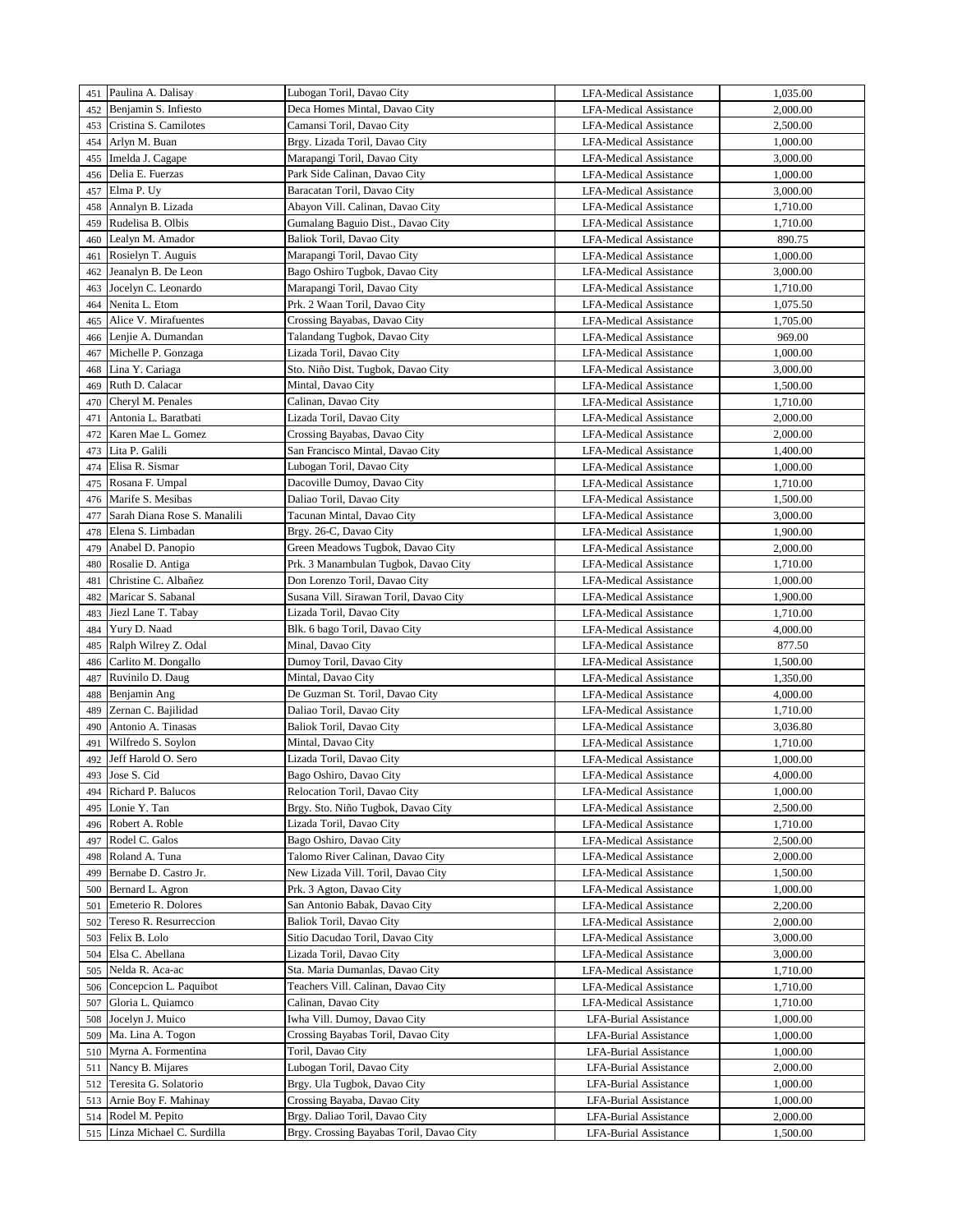|     | 516 Jasfer Cris D. Navarro | Paradise Embac Paquibato, Davao City                  | <b>LFA-Burial Assistance</b>         | 1,500.00 |
|-----|----------------------------|-------------------------------------------------------|--------------------------------------|----------|
|     | Orlinda C. Nasol           | Dusnai Vill. Dumoy, Davao City                        | <b>LFA-Burial Assistance</b>         | 1,000.00 |
| 517 |                            |                                                       |                                      |          |
| 518 | Melvin E. Española         | Mlang Cotabato, Davao City                            | <b>LFA-Medical Assistance</b>        | 700.00   |
| 519 | Lee Ann F. Contenido       | Badjangon Arakan Cotabato                             | <b>LFA-Medical Assistance</b>        | 2,500.00 |
| 520 | Rhonalyn Q. Ramos          | Suben President Quirino Sultan Kudarat                | <b>LFA-Medical Assistance</b>        | 1,710.00 |
| 521 | Aquino C. Guabong          | Lapu Lapu Kidapawan City                              | <b>LFA-Medical Assistance</b>        | 1,000.00 |
| 522 | Elena V. Lungat            | <b>Bicol City</b>                                     | <b>LFA-Transportation Assistance</b> | 900.00   |
| 523 | Sukarno P. Adam            | South Cotabato                                        | LFA-Transportation Assistance        | 1,000.00 |
| 524 | Billy D. Alvarado          | Dumangas Iloilo                                       | <b>LFA-Transportation Assistance</b> | 2,000.00 |
| 525 | Abundio A. Legaspi         | Sibugay Ipil Samboanga                                | <b>LFA-Transportation Assistance</b> | 1,500.00 |
| 526 | Timoteo C. Rayta           | Sta. Rita Tacloban                                    | <b>LFA-Transportation Assistance</b> | 3,300.00 |
|     |                            |                                                       |                                      |          |
| 527 | <b>Rudy Napoles</b>        | Prk. 7 Baybay Leyte                                   | LFA-Transportation Assistance        | 1,200.00 |
| 528 | Ben M. Morales             | Valencia Bukidnon                                     | <b>LFA-Transportation Assistance</b> | 420.00   |
| 529 | Eufemia B. Honrada         | <b>Purok 6 Poblacion Comval</b>                       | <b>LFA-Medical Assistance</b>        | 2,000.00 |
| 530 | Jade S. Baylin             | Kidawa Laak, Comval Province                          | <b>LFA-Transportation Assistance</b> | 1,800.00 |
| 531 | Mary Jane M. Baquido       | San Antonio Laak, Comval                              | <b>LFA-Transportation Assistance</b> | 1,180.00 |
| 532 | Elsie T. Ambayec           | Naga Valley Laak, Comval                              | <b>LFA-Transportation Assistance</b> | 1,500.00 |
| 533 | Judith P. Mangadlao        | Salingkumot Baganga, Davao Oriental                   | <b>LFA-Medical Assistance</b>        | 1,000.00 |
| 534 | Gimma C. Alilongan         | Manay, Davao Oriental                                 | <b>LFA-Medical Assistance</b>        | 1,500.00 |
| 535 | Mercedita S. Lunay         | Baganga, Davao Oriental                               | <b>LFA-Medical Assistance</b>        | 1,973.50 |
| 536 | Gilda A. Sarsonas          | Mati, Davao Oriental                                  | <b>LFA-Medical Assistance</b>        | 3,000.00 |
| 537 | Reynaldo G. Magadan        | Batiano Baganga, Davao Oriental                       | <b>LFA-Medical Assistance</b>        | 1,000.00 |
|     |                            |                                                       |                                      |          |
| 538 | Juvy B. Abarca             | Caraga, Davao Oriental                                | <b>LFA-Medical Assistance</b>        | 4,000.00 |
| 539 | Jennifer A. Labayon        | Cateel, Davao Oriental                                | <b>LFA-Medical Assistance</b>        | 3,000.00 |
| 540 | Ma. Judith L. Mangadlao    | Baganga, Davao Oriental                               | <b>LFA-Medical Assistance</b>        | 3,000.00 |
| 541 | Rhea R. Sajetarios         | Bato Bato San Isidro, Davao Oriental                  | <b>LFA-Medical Assistance</b>        | 2,000.00 |
| 542 | Ma. Susan R. Macayra       | Baganga, Davao Oriental                               | <b>LFA-Medical Assistance</b>        | 1,351.00 |
| 543 | Pilipina L. Rivera         | Cateel, Davao Oriental                                | <b>LFA-Medical Assistance</b>        | 3,000.00 |
| 544 | Elpedio M. Awit            | San Ignacio Manay Davao Oriental                      | LFA-Burial Assistance                | 2,000.00 |
| 545 | Christyl Shoy A. Madani    | Magugpo South, Tagum City                             | <b>LFA-Medical Assistance</b>        | 1,220.00 |
| 546 | Elsa R. Monte              | Sto. Tomas Tibal-og, Davao del Norte                  | <b>LFA-Medical Assistance</b>        | 2,000.00 |
| 547 | Rosa Lyn L. Dela Vega      | New Visayas Panabo, Davao City                        | <b>LFA-Medical Assistance</b>        | 1,700.00 |
| 548 | Ma. Vilma A. Toñacao       | San Isidro Kaputian Dist. Island Garden City of Samal | <b>LFA-Medical Assistance</b>        | 2,500.00 |
| 549 | Emma A. Caballes           | Sto. Niño, Talaingod, Davao del Norte                 | <b>LFA-Medical Assistance</b>        | 490.00   |
| 550 | Gansina B. Alvarez         |                                                       |                                      |          |
|     |                            | Talaingod Dagohoy, Davao del Norte                    | LFA-Medical Assistance               | 1,580.50 |
| 551 | Marilou M. Tan-awon        | Igacos Samal                                          | LFA-Medical Assistance               | 1,500.00 |
| 552 | Ofelia B. Cervas           | Panabo, Davao del Norte                               | LFA-Medical Assistance               | 1,710.00 |
| 553 | Teresita L. Doot           | New Visayas Panabo, Davao City                        | <b>LFA-Medical Assistance</b>        | 1,700.00 |
| 554 | Hazel Joy S. Aligado       | Sta. Cruz Talikod Igacos                              | LFA-Burial Assistance                | 2,500.00 |
| 555 | Jenny Mae M. Gordillo      | Nakasaka Bansalan, Davao del Sur                      | <b>LFA-Medical Assistance</b>        | 4,000.00 |
| 556 | Jocelyn A. Luma            | Sibulan Sta. Cruz, Davao del Sur                      | <b>LFA-Medical Assistance</b>        | 1,000.00 |
| 557 | Felix V. Davin             | Baguio Dist., Davao del Sur                           | <b>LFA-Medical Assistance</b>        | 1,710.00 |
| 558 | Leila A. Miculob           | Gulonggong, Davao del Sur                             | <b>LFA-Medical Assistance</b>        | 2,000.00 |
| 559 | Amancio A. Rosquita        | Sitio Ilang Astroga Sta. Cruz, Davao del Sur          | LFA-Burial Assistance                | 3,000.00 |
| 560 | Perla R. Fructuso          | Braulio Dujali, Davao del Sur                         | <b>LFA-Transportation Assistance</b> | 500.00   |
| 561 | Marites S. Canani          | Malita, Davao del Sur                                 | LFA-Medical Assistance               | 3,500.00 |
| 562 | Elisa G. Nichols           | Malita, Davao del Sur                                 | LFA-Medical Assistance               | 1,598.55 |
|     | Bernadette T. Cabanda      | Basiawan Sta. Maria Davao del Sur                     | LFA-Medical Assistance               | 1,500.00 |
| 563 |                            |                                                       |                                      |          |
| 564 | Renellio P. Satur          | Sta. Maria, Davao del Sur                             | LFA-Medical Assistance               | 1,271.00 |
| 565 | Alfonso L. Dipan           | New Argao Malita, Davao del Sur                       | <b>LFA-Medical Assistance</b>        | 3,300.00 |
| 566 | Jimmy C. Panay             | Kiblawan, Davao del Sur                               | <b>LFA-Medical Assistance</b>        | 1,500.00 |
| 567 | Mina H. Bernardo           | Brgy. 76-A Bucana, Davao City                         | <b>LFA-Medical Assistance</b>        | 1,224.00 |
| 568 | Ruvelyn V. De Paz          | Brgy. 28-C Ponce St., Davao City                      | LFA-Medical Assistance               | 737.00   |
| 569 | Cecilia O. Reloba          | Brgy. 76-A Bucana, Davao City                         | LFA-Medical Assistance               | 414.80   |
| 570 | Czarina Jean R. Bongcales  | Cat. Grande, Davao City                               | LFA-Medical Assistance               | 3,000.00 |
| 571 | Arienne O. Compehios       | Jacinto Blvd, Davao City                              | LFA-Medical Assistance               | 1,000.00 |
| 572 | Lienett M. Kurumada        | Avanceña St. Jacinto Ext., Davao City                 | LFA-Medical Assistance               | 1,500.00 |
| 573 | Elsie E. Tan               | Brgy. 40-D, Davao City                                | LFA-Medical Assistance               | 1,150.00 |
| 574 | Renato L. Florentino       | Brgy. Catalunan Peq., Davao City                      | LFA-Medical Assistance               | 800.00   |
| 575 | Evelyn C. Palgan           | Brgy. Dumoy Talomo Dist., Davao City                  | <b>LFA-Medical Assistance</b>        | 700.00   |
|     |                            |                                                       |                                      |          |
| 576 | Dalisay B. Magnaye         | Brgy. 33-D ArtiagaSt., Davao City                     | LFA-Medical Assistance               | 1,950.00 |
| 577 | Judith B. Tagalog          | Brgy. 76-A Bucana, Davao City                         | LFA-Medical Assistance               | 2,000.00 |
| 578 | Christy C. Magbanua        | Brgy. 19-B Garcia Hts, Davao City                     | LFA-Medical Assistance               | 700.00   |
| 579 | Imelda V. Abdala           | Aurora Quezon St., Davao City                         | LFA-Medical Assistance               | 1,000.00 |
| 580 | Lyzen Joy K. Estember      | RPJ Matina Aplaya, Davao City                         | LFA-Medical Assistance               | 1,000.00 |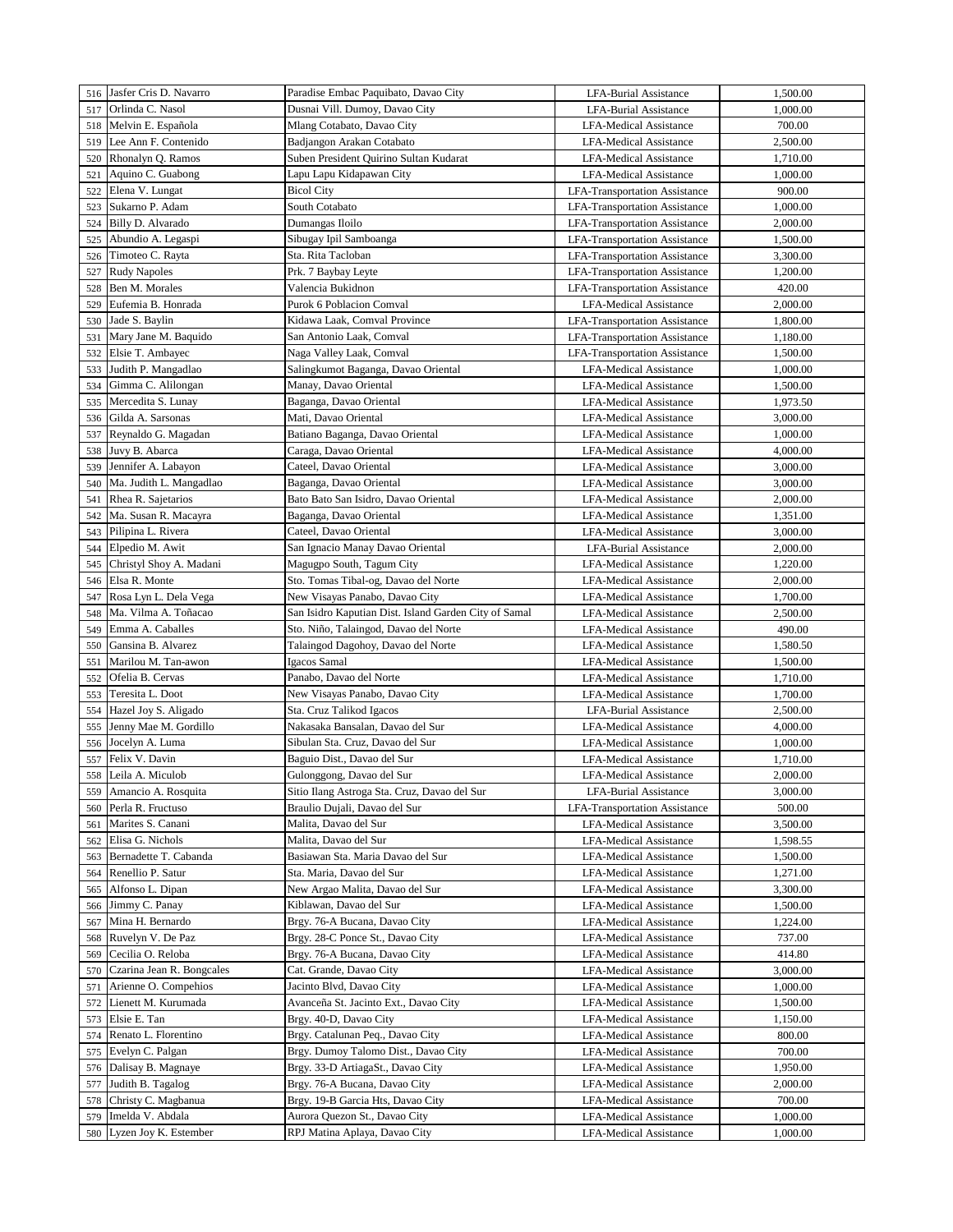|     | 581 Carolina V. Jose              | Cemento Talomo, Davao City                    | LFA-Medical Assistance        | 385.00   |
|-----|-----------------------------------|-----------------------------------------------|-------------------------------|----------|
| 582 | Lovely R. Pajadero                | Catalunan Peq., Davao City                    | <b>LFA-Medical Assistance</b> | 1,000.00 |
| 583 | Mary Joy G. Sabio                 | Bo. Santiago Balusong III, Matina, Davao City | LFA-Medical Assistance        | 1,993.50 |
| 584 | Ednest C. Turonan                 | San Rafael Muslim Area., Davao City           | <b>LFA-Medical Assistance</b> | 950.00   |
| 585 | Cherry Ann C. Camia               | Greenhills Subd Catalunan Peq., Davao City    | <b>LFA-Medical Assistance</b> | 3,000.00 |
| 586 | Gegina L. Perez                   | NHA Bangkal, Davao City                       | <b>LFA-Medical Assistance</b> | 950.00   |
| 587 | Maria A. Fortugaliza              | Brgy. 5-A Pag-Asa Bankerohan, Davao City      | <b>LFA-Medical Assistance</b> | 1,500.00 |
| 588 | Carla Key A. Boston               | NHA Bangkal, Davao City                       | <b>LFA-Medical Assistance</b> | 1,000.00 |
| 589 | Anecita B. Taotao                 | Brgy. 75-A Matina Aplaya, Davao City          | LFA-Medical Assistance        | 1,950.00 |
| 590 | Lorene V. Quisido                 | Juan Luna Ext., Davao City                    | <b>LFA-Medical Assistance</b> | 1,350.00 |
| 591 | Jovita D. Caro                    | Cemento Talomo, Davao City                    | <b>LFA-Medical Assistance</b> | 1,710.00 |
| 592 | Clarisse D. Tarazona              | Catalunan Peq., Davao City                    | <b>LFA-Medical Assistance</b> | 1,710.00 |
| 593 | Videlia L. Jagunos                | Matina Pangi, Davao City                      | LFA-Medical Assistance        | 1,710.00 |
| 594 | Ma. Stella B. Adlawan             | Brgy. 39-D Quimpo Blvd, Davao City            | <b>LFA-Medical Assistance</b> | 1,000.00 |
| 595 | Marites U. Panaligan              | Brgy. 76-A Bucana, Davao City                 | LFA-Medical Assistance        | 930.00   |
| 596 | Merry Luz T. Bandin               | Talomo, Davao City                            | LFA-Medical Assistance        | 1,080.00 |
| 597 | Ma. Elena C. Jabillo              | Jacinto Ext. Acacia, Davao City               | LFA-Medical Assistance        | 1,000.00 |
| 598 | Lilibeth R. Bisnar                | Catalunan Grande, Davao City                  | LFA-Medical Assistance        | 1,000.00 |
| 599 | Lilia F. Panchito                 | Brgy. 9-A Quirino, Davao City                 | <b>LFA-Medical Assistance</b> | 2,000.00 |
| 600 | Annaliza O. Jayme                 | Brgy. 76-A Bucana, Davao City                 | <b>LFA-Medical Assistance</b> | 1,000.00 |
| 601 | Ana G. Albores                    | Palanca Vill. Matina, Davao City              | LFA-Medical Assistance        | 1,171.00 |
| 602 | Evelyn H. Villegas                | Moun Langub Talomo Dist., Davao City          | LFA-Medical Assistance        | 1,294.50 |
| 603 | Jennette A. Odtohan               | Salakot Drive Talomo, Davao City              | <b>LFA-Medical Assistance</b> | 1,000.00 |
| 604 | Lorie C. Piamonte                 | Seaside Bago Aplaya, Davao City               | LFA-Medical Assistance        | 1,000.00 |
| 605 | Genette A. Pajaron                | SIR 76-A, Davao City                          | <b>LFA-Medical Assistance</b> | 1,000.00 |
| 606 | Ma. Cristina B. Gutierrez         | Royal Valley Bangkal, Davao City              | LFA-Medical Assistance        | 1,900.00 |
| 607 | Edwina B. Martinez                | Bago Aplaya, Davao City                       | <b>LFA-Medical Assistance</b> | 976.00   |
| 608 | Milagros A. Nayre                 | Brgy. 21-C Jacinto Blvd, Davao City           | LFA-Medical Assistance        | 1,026.00 |
| 609 | Vergie N. Dalagan                 | Brgy. 76-A Bucana, Davao City                 | <b>LFA-Medical Assistance</b> | 801.75   |
| 610 | Digna T. Linares                  | Gempesaw, Davao City                          | LFA-Medical Assistance        | 1,023.00 |
| 611 | Josefina C. De Vera               | Brgy. 3-A Rizal St., Davao City               | <b>LFA-Medical Assistance</b> | 727.50   |
| 612 | Merelyn D. Jara                   | Brgy. 76-A Bucana, Davao City                 | <b>LFA-Medical Assistance</b> | 1,000.00 |
| 613 | Queen Fe G. Arizola               | Jacinto Ext. Acacia, Davao City               | <b>LFA-Medical Assistance</b> | 1,000.00 |
| 614 | Mely O. Oñez                      | Brgy. 76-A Bucana, Davao City                 | <b>LFA-Medical Assistance</b> | 1,000.00 |
| 615 | Cynthia L. Macmod                 | Samantha Homes Bago Gallera, Davao City       | <b>LFA-Medical Assistance</b> | 976.00   |
| 616 | Marites M. Reuterez               | Talomo Proper, Davao City                     | LFA-Medical Assistance        | 976.00   |
| 617 | Juvy Jane E. Sumilang             | Brgy. 24-C, Davao City                        | <b>LFA-Medical Assistance</b> | 1,450.00 |
| 618 | Rachael G. Sajol                  | Brgy. 76-A Bucana, Davao City                 | <b>LFA-Medical Assistance</b> | 374.00   |
| 619 | Geraldine D. Catunao              | Malabog Paq., Dist., Davao City               | <b>LFA-Medical Assistance</b> | 1,350.00 |
| 620 | May C. Lopez                      | Garzon Comp. Maa, Davao City                  | <b>LFA-Medical Assistance</b> | 1,000.00 |
| 621 | Lidea C. Macaballug               | Brgy. 3-A Rizal St., Davao City               | <b>LFA-Medical Assistance</b> | 1,000.00 |
| 622 | Edna P. Olanda                    | Madapo Hills Bankerohan, Davao City           | LFA-Medical Assistance        | 1,500.00 |
| 623 | Jennifer S. Lisondra              | Brgy. 75-A Matina Aplaya, Davao City          | LFA-Medical Assistance        | 1,000.00 |
| 624 | Genevieve M. Carillo              | NHA Maa, Davao City                           | LFA-Medical Assistance        | 2,000.00 |
| 625 | Juliet G. Dael                    | New Washington Valley Talomo, Davao City      | <b>LFA-Medical Assistance</b> | 1,710.00 |
| 626 | Teresita L. Salcedo               | Bago Gallera Talomo Dist., Davao City         | LFA-Medical Assistance        | 1,000.00 |
| 627 | Gina A. Ellescas                  | Brgy. 76-A Times Beach, Davao City            | <b>LFA-Medical Assistance</b> | 1,615.00 |
| 628 | Milie A. Lachica                  | St. John Bucana, Davao City                   | <b>LFA-Medical Assistance</b> | 1,485.00 |
| 629 | Zoraida M. Lupon                  | Brgy. 5-A Bankerohan, Davao City              | LFA-Medical Assistance        | 1,000.00 |
| 630 | Vanitess F. Diaz                  | Brgy. 39-D Quimpo Blvd, Davao City            | LFA-Medical Assistance        | 1,000.00 |
| 631 | Bernadetta Melodia R. Dela Cuesta | Mini Forest Blvd, Davao City                  | <b>LFA-Medical Assistance</b> | 1,018.00 |
| 632 | Aeilen P. Leonida                 | Sto. Niño Maa, Davao City                     | LFA-Medical Assistance        | 1,006.00 |
| 633 | Rodilyn R. Putian                 | Gemilina St. Kabacan Ecoland, Davao City      | <b>LFA-Medical Assistance</b> | 1,850.00 |
| 634 | May Ann A. Gaid                   | San Pedro Ext., Davao City                    | LFA-Medical Assistance        | 525.00   |
| 635 | Nancy G. Alquino                  | #20 South Cemento Talomo, Davao City          | LFA-Medical Assistance        | 1,240.00 |
| 636 | Florie Mae E. Peñanueva           | 410 Magallanes, Davao City                    | LFA-Medical Assistance        | 1,500.00 |
| 637 | Ceballos E. Cajegas               | Km. 9 Matina Pangi, Davao City                | LFA-Medical Assistance        | 2,000.00 |
| 638 | Noraida P. Simeon                 | Brgy. 26-C Poblacion, Davao City              | LFA-Medical Assistance        | 645.00   |
| 639 | Mary Ann T. Camigao               | Brgy. 76-A Bucana, Davao City                 | LFA-Medical Assistance        | 1,450.00 |
| 640 | Florence Lynne B. Diez            | Brgy. Talomo, Davao City                      | <b>LFA-Medical Assistance</b> | 1,070.00 |
| 641 | Hazel T. Davide                   | Brgy. 76-A Bucana, Davao City                 | LFA-Medical Assistance        | 1,450.00 |
| 642 | Josephine C. Ruiz                 | Brgy. 21-C Jacinto Blvd, Davao City           | LFA-Medical Assistance        | 1,104.00 |
| 643 | Quirina P. Presquito              | Catalunan Peq., Davao City                    | LFA-Medical Assistance        | 1,000.00 |
| 644 | Marites L. Licera                 | Brgy. 37-D Quezon Blvd, Davao City            | <b>LFA-Medical Assistance</b> | 5,000.00 |
| 645 | Bethel J. Bucayan                 | Kasilak Bucana, Davao City                    | LFA-Medical Assistance        | 3,000.00 |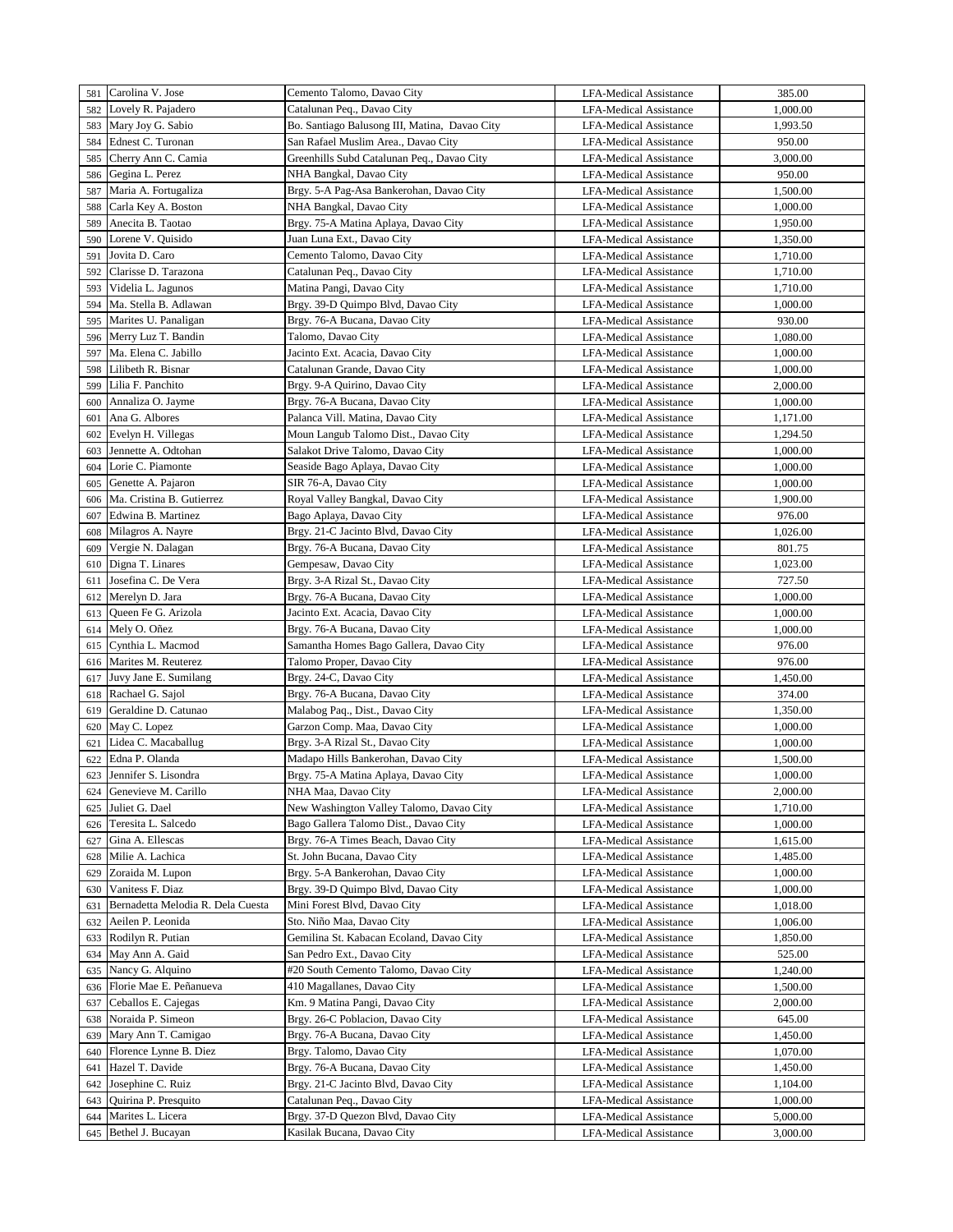| 646 | Nenita B. Lubaton                       | Maa, Davao City                                                       | <b>LFA-Medical Assistance</b>                           | 1,850.00 |
|-----|-----------------------------------------|-----------------------------------------------------------------------|---------------------------------------------------------|----------|
| 647 | Matilde P. Abenoja                      | Bago Aplaya Talomo Dist., Davao City                                  | <b>LFA-Medical Assistance</b>                           | 1,000.00 |
| 648 | Anja Lee E. Rosales                     | Brgy. 76-A Bucana, Davao City                                         | <b>LFA-Medical Assistance</b>                           | 1,050.00 |
| 649 | Estrella M. Bautista                    | Brgy. 76-A Bucana, Davao City                                         | <b>LFA-Medical Assistance</b>                           | 1,066.00 |
| 650 | Joan P. Calatian                        | Prk. 4 Maa, Davao City                                                | <b>LFA-Medical Assistance</b>                           | 1,059.25 |
| 651 | Eileen P. Alivio                        | Prk. Langub, Talomo, Davao City                                       | <b>LFA-Medical Assistance</b>                           | 1,023.10 |
| 652 | Gemma V. Daclag                         | Apo Golf Bago Aplaya, Davao City                                      | <b>LFA-Medical Assistance</b>                           | 1,000.00 |
| 653 | Merdil Q. Beniga                        | Matina Aplaya, Davao City                                             | <b>LFA-Medical Assistance</b>                           | 3,000.00 |
| 654 | Arlene E. Degara                        | SIR New Matina, Davao City                                            | LFA-Medical Assistance                                  | 828.00   |
| 655 | Emma L. Nugas                           | Trading Blvd, Davao City                                              | <b>LFA-Medical Assistance</b>                           | 915.00   |
| 656 | Riveccca M. Eleccion                    | Brgy. 76-A Bucana, Davao City                                         | <b>LFA-Medical Assistance</b>                           | 916.50   |
| 657 | Jennivieve L. Dela Cerna                | Brgy. Baliok Bagahai Talomo, Davao City                               | <b>LFA-Medical Assistance</b>                           | 1,000.00 |
| 658 | Diorena A. Bacaron                      | Brgy. 31-A Alvarez St., Davao City                                    | <b>LFA-Medical Assistance</b>                           | 2,000.00 |
| 659 | Rizalina N. Vilchez                     | Brgy. 75-A Matina Aplaya, Davao City                                  | <b>LFA-Medical Assistance</b>                           | 1,350.00 |
| 660 | Fely E. Degara                          | Brgy. 76-A Bucana, Davao City                                         | <b>LFA-Medical Assistance</b>                           | 935.00   |
| 661 | Eula R. Albano                          | Bago Aplaya, Davao City                                               | LFA-Medical Assistance                                  | 1,850.00 |
| 662 | Nelsita S. Gomez                        | Sitio Felomina Cat. Grande, Davao City                                | LFA-Medical Assistance                                  | 2,000.00 |
| 663 | Carmelita S. Manulat                    | Brgy. 74-A Matina, Davao City                                         | LFA-Medical Assistance                                  | 1,000.00 |
| 664 | Grace P. Gonzaga                        | Brgy. 5-A 33 Catleya Bankerohan, Davao City                           | <b>LFA-Medical Assistance</b>                           | 1,500.00 |
| 665 | Faojiya H. Berin                        | Brgy. 21-C Jacinto Blvd, Davao City                                   | <b>LFA-Medical Assistance</b>                           | 1,500.00 |
| 666 | Arlyn L. Seniel                         | Bago Aplaya, Davao City                                               |                                                         | 1,000.00 |
| 667 | Nenita Giducos                          | Brgy. 74-A Matina, Davao City                                         | LFA-Medical Assistance<br><b>LFA-Medical Assistance</b> | 1,500.00 |
| 668 | Cherry P. Secoya                        | Catalunan Peq., Davao City                                            | <b>LFA-Medical Assistance</b>                           | 3,000.00 |
| 669 | Shelly C. Baltazar                      | Catalunan Peq., Davao City                                            | <b>LFA-Medical Assistance</b>                           | 1,385.00 |
| 670 | Catherine Jane G. Labayen               | Matina Aplaya Dumalag, Davao City                                     | <b>LFA-Medical Assistance</b>                           | 1,000.00 |
|     | Joyce M. Malanog                        | Brgy. 8-A Madapo Hills, Davao City                                    | <b>LFA-Medical Assistance</b>                           |          |
| 671 | Maria Luisa B. Garlitos                 | Rosalina 3 Baliok Talomo Dist., Davao City                            |                                                         | 4,000.00 |
| 672 |                                         |                                                                       | <b>LFA-Medical Assistance</b>                           | 1,620.00 |
| 673 | Anita L. Coranes                        | Bago Gallera Talomo Dist., Davao City<br>Catalunan Grande, Davao City | <b>LFA-Medical Assistance</b>                           | 1,500.00 |
| 674 | Janet V. Bendijo                        |                                                                       | <b>LFA-Medical Assistance</b>                           | 3,000.00 |
| 675 | Mery Ann B. Dayot<br>Michelle M. Flores | Matina Aplaya, Davao City                                             | <b>LFA-Medical Assistance</b>                           | 1,000.00 |
| 676 |                                         | Brgy. Langub Talomo Dist., Davao City                                 | <b>LFA-Medical Assistance</b>                           | 3,000.00 |
| 677 | Cynthia R. Berdos                       | Brgy. 31-D, Davao City                                                | <b>LFA-Medical Assistance</b>                           | 1,000.00 |
| 678 | Rebecca S. Chan                         | Matina, Davao City                                                    | <b>LFA-Medical Assistance</b>                           | 3,000.00 |
| 679 | Nilda G. Dela Peña                      | Tomas Monteverde, Davao City                                          | <b>LFA-Medical Assistance</b>                           | 1,850.00 |
| 680 | Felisa A. Monteposo                     | Brgy. 28-C Ponce St., Davao City                                      | <b>LFA-Medical Assistance</b>                           | 1,309.00 |
| 681 | Arlyn M. Pabalinas                      | Del Pilar St. Agdao, Davao City                                       | LFA-Medical Assistance                                  | 945.00   |
| 682 | Evelyn T. Feliciano                     | 328 Piapi Blvd, Davao City                                            | <b>LFA-Medical Assistance</b>                           | 836.00   |
| 683 | Mae Katherine G. Medina                 | Catalunan Peq., Davao City                                            | <b>LFA-Medical Assistance</b>                           | 1,192.50 |
| 684 | Mary Ann M. Ones                        | Arroyo Comp. Matina, Davao City                                       | <b>LFA-Medical Assistance</b>                           | 1,900.00 |
| 685 | Rossaly Mahal D. Pili                   | Lower Madapo Hill Bankerohan, Davao City                              | LFA-Medical Assistance                                  | 1,500.00 |
| 686 | Ma. Elena D. Vergara                    | Crossing Bayabas, Davao City                                          | <b>LFA-Medical Assistance</b>                           | 1,500.00 |
| 687 | Jasmin A. Calderon                      | Brgy. 12-B V. Mapa St., Davao City                                    | <b>LFA-Medical Assistance</b>                           | 1,450.00 |
| 688 | Dexter Q. Roca                          | Mt. Apo St., Davao City                                               | LFA-Medical Assistance                                  | 1,376.00 |
| 689 | Reneboy P. Barlizo                      | Talomo, Davao City                                                    | LFA-Medical Assistance                                  | 756.25   |
| 690 | Jose Gamolo                             | Brgy. 17-B Obrero, Davao City                                         | <b>LFA-Medical Assistance</b>                           | 997.50   |
| 691 | Francisco P. Oregela                    | Torrejos Comp. Bago Aplaya, Davao City                                | LFA-Medical Assistance                                  | 4,000.00 |
| 692 | Loreto Y. Lumayag                       | Alpha Homes Matina Aplaya, Davao City                                 | <b>LFA-Medical Assistance</b>                           | 1,710.00 |
| 693 | Roylan T. Lanaban                       | Bago Aplaya, Davao City                                               | LFA-Medical Assistance                                  | 1,500.00 |
| 694 | Jum Bendie S. Robin                     | Brgy. Maa, Davao City                                                 | LFA-Medical Assistance                                  | 1,710.00 |
| 695 | Claudio O. Amper                        | Talomo, Davao City                                                    | LFA-Medical Assistance                                  | 700.00   |
| 696 | Teresito B. Malinao                     | Almacida St. Deldo Vill. Puan, Davao City                             | LFA-Medical Assistance                                  | 1,086.00 |
| 697 | Benedicto C. Brion                      | Luzviminda Vill. Maa, Davao City                                      | LFA-Medical Assistance                                  | 1,900.00 |
| 698 | Ronald Lester S. Broas                  | Brgy. 22-C Blvd, Davao City                                           | <b>LFA-Medical Assistance</b>                           | 1,500.00 |
| 699 | Ricarte N. Loquias                      | Suerte Times Beach Matina Aplaya, Davao City                          | LFA-Medical Assistance                                  | 1,000.00 |
| 700 | Nestor V. Naldo Jr.                     | Brgy. 5-A Bankerohan, Davao City                                      | LFA-Medical Assistance                                  | 1,710.00 |
| 701 | Ferdinand L. Masion                     | Catalunan Peq., Davao City                                            | LFA-Medical Assistance                                  | 1,000.00 |
| 702 | Lesther Paulo D. Palma                  | Catalunan Grande, Davao City                                          | LFA-Medical Assistance                                  | 1,350.00 |
| 703 | Amado A. Jomayo                         | Quezon Blvd, Davao City                                               | LFA-Medical Assistance                                  | 700.00   |
| 704 | Renaldo H. Magnanao                     | LangubTalomo, Davao City                                              | LFA-Medical Assistance                                  | 1,000.00 |
| 705 | Mark Anthony Seguilla                   | Bangkal, Davao City                                                   | <b>LFA-Medical Assistance</b>                           | 3,000.00 |
| 706 | Pepito P. Casuyon Jr.                   | Brgy. 76-A Bucana, Davao City                                         | LFA-Medical Assistance                                  | 1,000.00 |
| 707 | Ronnie M. Gulanes                       | 984 Arellano St., Davao City                                          | LFA-Medical Assistance                                  | 1,000.00 |
| 708 | Mondel C. Mamada                        | Bago Gallera, Davao City                                              | LFA-Medical Assistance                                  | 950.00   |
| 709 | Abdulhamid M. Sulaiman                  | Brgy. 23-C Mini Forest, Davao City                                    | <b>LFA-Medical Assistance</b>                           | 700.00   |
| 710 | John Philip D. Jo                       | Manggahan Bucana, Davao City                                          | LFA-Medical Assistance                                  | 1,500.00 |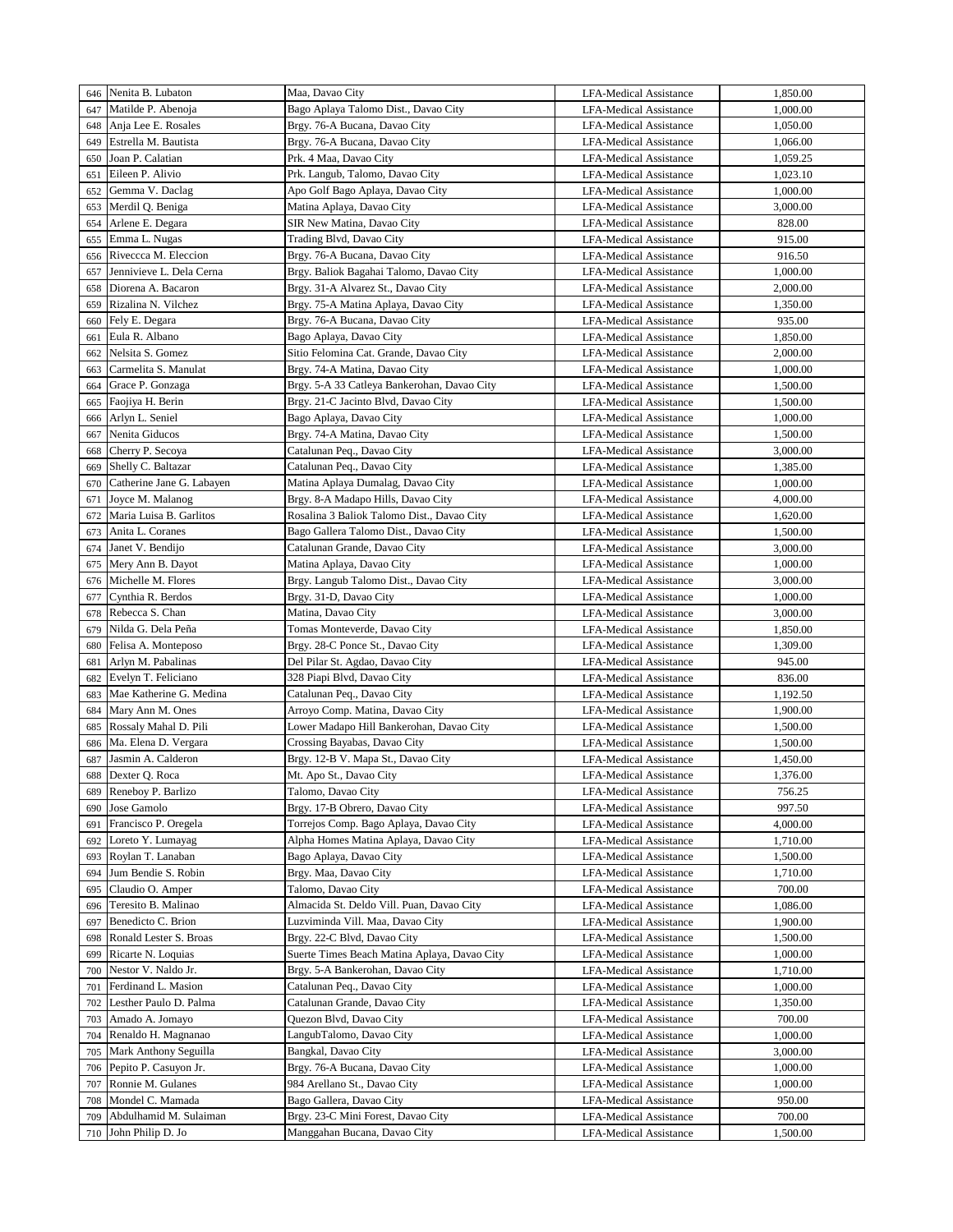|     | 711 Rhys M. Romarate         | Brgy. 5-A Bankerohan, Davao City         | <b>LFA-Medical Assistance</b> | 681.00   |
|-----|------------------------------|------------------------------------------|-------------------------------|----------|
| 712 | Edilberto Jakh Jun B. Alde   | SIR Matina, Davao City                   | <b>LFA-Medical Assistance</b> | 1,762.00 |
| 713 | Charles Roderick R. Quiñones | Catalunan Grande, Davao City             | LFA-Medical Assistance        | 700.00   |
|     |                              |                                          |                               |          |
| 714 | Eduardo B. Coloma            | Brgy. 32-D, Davao City                   | <b>LFA-Medical Assistance</b> | 1,000.00 |
| 715 | Roxell D. Caangay            | Pag-Asa St., Talomo, Davao City          | LFA-Medical Assistance        | 1,500.00 |
| 716 | Aristone Jose O. Paco        | Brgy. 5-A Bankerohan, Davao City         | <b>LFA-Medical Assistance</b> | 1,000.00 |
| 717 | Jainar O. Janarin            | Brgy. 21-C Piapi Blvd, Davao City        | <b>LFA-Medical Assistance</b> | 1,000.00 |
| 718 | Dexter G. Lajada             | GSIS Matina, Davao City                  | <b>LFA-Medical Assistance</b> | 1,500.00 |
| 719 | Alvin T. Toe                 | Brgy. 76-A Blvd, Davao City              | LFA-Medical Assistance        | 2,500.00 |
| 720 | Loiue R. Sinsona             | Brgy. 76-A Ecoland, Davao City           | <b>LFA-Medical Assistance</b> | 3,000.00 |
| 721 | Cleo John B. Emnace          | Sto. Niño Maa, Davao City                | LFA-Medical Assistance        | 800.00   |
| 722 | Nasser M. Saro               | Brgy. 2-A Magallanes, Davao City         | <b>LFA-Medical Assistance</b> | 1,100.00 |
| 723 | Danilo T. Surigao            | Talomo Proper, Davao City                | <b>LFA-Medical Assistance</b> | 1,000.00 |
| 724 | Danny R. Tupas               | Brgy. 21-C Blvd, Davao City              | <b>LFA-Medical Assistance</b> | 765.50   |
| 725 | Edwin Douglas M. Galindo     | Catalunan Grande, Davao City             | LFA-Medical Assistance        | 2,000.00 |
| 726 | Rogelia M. Palmera           | Maa, Davao City                          | <b>LFA-Medical Assistance</b> | 860.00   |
|     |                              |                                          |                               |          |
| 727 | Celito T. Morales            | Brgy. 76-A, Davao City                   | LFA-Medical Assistance        | 1,023.00 |
| 728 | Blair T. Cuares              | 78 Kilowat St., Matina, Davao City       | <b>LFA-Medical Assistance</b> | 3,000.00 |
| 729 | Edie A. Malta                | Brgy. 5-A Bankerohan, Davao City         | <b>LFA-Medical Assistance</b> | 1,142.75 |
| 730 | Gerardo N. Suan              | Brgy. 76-A Bucana, Davao City            | <b>LFA-Medical Assistance</b> | 1,000.00 |
| 731 | Ricardo G. Rivera            | Brgy. 8-A, Davao City                    | LFA-Medical Assistance        | 3,000.00 |
| 732 | Timoteo C. Garcia            | Piapi Blvd, Davao City                   | LFA-Medical Assistance        | 1,045.00 |
| 733 | Ronji O. Mangarin            | Purok 7 Brgy. 76-A Bucana, Davao City    | LFA-Medical Assistance        | 2,000.00 |
| 734 | Pablito P. Bingil            | Brgy. Communal Buhangin, Davao City      | LFA-Medical Assistance        | 1,850.00 |
| 735 | Adrian D. Macasaet           | Brgy. 3-A Anda St., Davao City           | LFA-Medical Assistance        | 432.00   |
| 736 | Ryan C. Cortez               | Brgy. 76-A Bucana, Davao City            | LFA-Medical Assistance        | 640.00   |
| 737 | Francisco A. Cadiz           | Maa, Davao City                          | <b>LFA-Medical Assistance</b> | 2,000.00 |
| 738 | Mary Rose A. Orbeta          | Brgy. 76-A Matina, Davao City            | <b>LFA-Medical Assistance</b> | 1,915.00 |
| 739 | Sally Z. Luchavez            | Mc. Arthur Highway Matina, Davao City    | LFA-Medical Assistance        | 700.00   |
|     |                              |                                          |                               |          |
| 740 | Jesus V. Basoc               | 167-2 Quezon Blvd, Davao City            | LFA-Medical Assistance        | 950.00   |
| 741 | Erlinda T. Atregenio         | Brgy. 76-A Bucana, Davao City            | <b>LFA-Medical Assistance</b> | 980.55   |
| 742 | Josefina P. Suriaga          | Bago Aplaya, Davao City                  | LFA-Medical Assistance        | 976.00   |
| 743 | Perla A. Dajao               | Quezon Blvd, Davao City                  | <b>LFA-Medical Assistance</b> | 976.00   |
| 744 | Evelyn S. Galvez             | Bago Gallera, Davao City                 | LFA-Medical Assistance        | 1,710.00 |
| 745 | Desimelda R. Dinglasan       | Guadalupe Vill. Matina, Davao City       | <b>LFA-Medical Assistance</b> | 1,246.50 |
| 746 | Remedios E. Degara           | SIR Matina, Davao City                   | LFA-Medical Assistance        | 3,000.00 |
| 747 | Leonila T. Velasco           | SIR Matina, Davao City                   | <b>LFA-Medical Assistance</b> | 1,085.00 |
| 748 | Elsa C. Dollete              | Baliok Talomo, Davao City                | <b>LFA-Medical Assistance</b> | 2,000.00 |
| 749 | Marilou J. Ocoy              | Brgy. 76-A Bucana, Davao City            | <b>LFA-Medical Assistance</b> | 1,057.50 |
| 750 | Teresita F. Abangan          | NHA Maa, Davao City                      | LFA-Medical Assistance        | 1,400.00 |
| 751 | Lydia Empig                  | Brgy. 76-A Bucana, Davao City            | <b>LFA-Medical Assistance</b> | 2,000.00 |
| 752 | Virginita R. Acevedo         | Maa, Davao City                          | <b>LFA-Medical Assistance</b> | 1,900.00 |
| 753 | Juana C. Butaya              | Sto. Niño Bulusan Bangkal, Davao City    | <b>LFA-Medical Assistance</b> | 1,850.00 |
|     |                              |                                          |                               |          |
| 754 | Thelma A. Gundaya            | Rosalina 1 Bago Gallera, Davao City      | <b>LFA-Medical Assistance</b> | 1,500.00 |
| 755 | Rosita Timkang               | Brgy. 76-A Bucana, Davao City            | <b>LFA-Medical Assistance</b> | 1,316.20 |
| 756 | Anicita Dela Peña            | Talomo Beach, Davao City                 | LFA-Medical Assistance        | 1,400.00 |
| 757 | Catalino P. Pamplona         | SPBTS Libby Road Puan Talomo, Davao City | <b>LFA-Medical Assistance</b> | 950.00   |
| 758 | Felix B. Opada               | Prk. 7 Pichon St., Davao City            | <b>LFA-Medical Assistance</b> | 420.00   |
| 759 | Conrado T. Algar             | Roxas Ave., Davao City                   | LFA-Medical Assistance        | 1,320.00 |
| 760 | Igmidio S. Sarabia           | Talomo Proper, Davao City                | LFA-Medical Assistance        | 1,414.00 |
| 761 | Francisco R. Cambaya         | Brgy. 76-A Matina, Davao City            | LFA-Medical Assistance        | 390.00   |
| 762 | Ignacio S. Sarabia           | Talomo Proper, Davao City                | LFA-Medical Assistance        | 1,600.00 |
| 763 | Alfredo M. Leopoldo          | Wellspring Catalunan Peq., Davao City    | <b>LFA-Medical Assistance</b> | 1,525.00 |
| 764 | Jesus L. Tortal              | Brgy. 9-A Torres St., Davao City         | <b>LFA-Medical Assistance</b> | 488.00   |
| 765 | Elmer B. Edpalina            | Bangkal, Talomo Dist., Davao City        | <b>LFA-Medical Assistance</b> | 3,000.00 |
| 766 | Ronald C. Abella             | Brgy. 10-A Ladesma Subd., Davao City     | LFA-Medical Assistance        | 1,138.00 |
| 767 | Leonilo V. Sarillana         | Brgy. 76-A Bucana, Davao City            | LFA-Burial Assistanec         | 1,500.00 |
| 768 | Julius Ian S. Diez           | Ice Plant Bolton, Davao City             | LFA-Burial Assistanec         | 3,000.00 |
| 769 | Roy S. Fontanares            | Padre Gomez Jacinto, Davao City          | LFA-Burial Assistanec         | 1,500.00 |
|     | Antonio D. Magallano         |                                          |                               |          |
| 770 |                              | Brgy. 22-C Piapi Blvd, Davao City        | LFA-Burial Assistanec         | 1,500.00 |
| 771 | Gerpe E. Capul               | Matina Aplaya, Davao City                | LFA-Burial Assistanec         | 1,000.00 |
| 772 | Noverono T. Madelo           | Dumalag Matina Aplaya, Davao City        | LFA-Burial Assistanec         | 1,000.00 |
| 773 | Pedro L. Ondap               | Brgy. 76-A Bucana, Davao City            | LFA-Burial Assistanec         | 1,500.00 |
| 774 | Alfredo B. Candia            | Cabacan Bucana, Davao City               | LFA-Burial Assistanec         | 1,000.00 |
| 775 | Baljunid L. Lim              | Brgy. 21-C, Davao City                   | LFA-Burial Assistanec         | 1,500.00 |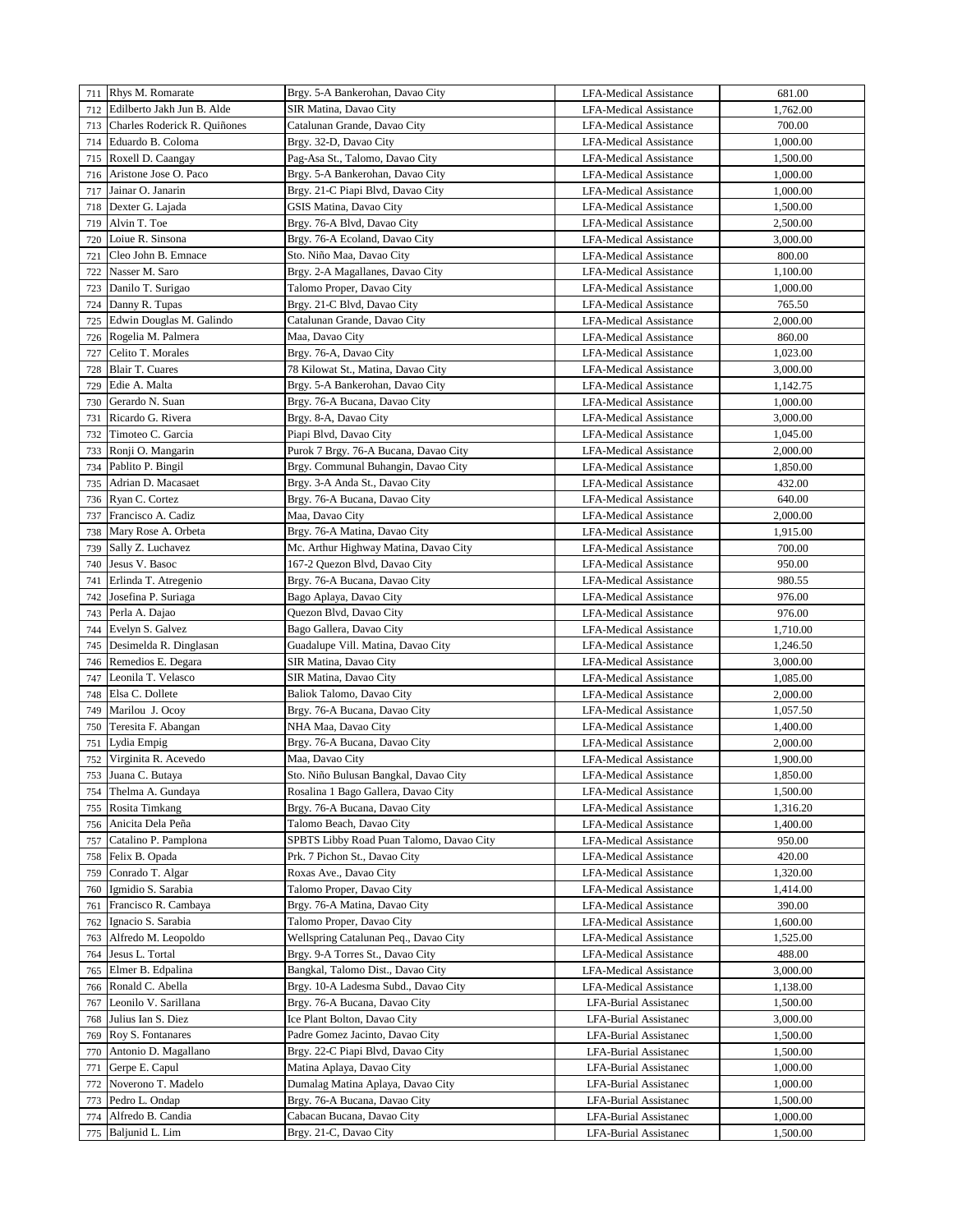|     | 776 Paknorric Edgar E. Ballera           | Brgy. 39 Purok 2 Washington, Davao City      | LFA-Burial Assistanec                | 1,000.00 |
|-----|------------------------------------------|----------------------------------------------|--------------------------------------|----------|
|     | Jimly P. Navarro                         | Maa, Davao City                              |                                      | 3,000.00 |
| 777 |                                          |                                              | LFA-Burial Assistanec                |          |
| 778 | Gonzalo O. Rubia                         | Brgy. 5-A Bankerohan, Davao City             | LFA-Burial Assistanec                | 1,500.00 |
| 779 | Lilia S. Magundayao                      | Prk. 12 St. John Bucana, Davao City          | LFA-Burial Assistanec                | 1,000.00 |
| 780 | Chona L. Sagayno                         | Brgy. 76-A St. John, Davao City              | LFA-Burial Assistanec                | 1,000.00 |
| 781 | Emelinda E. Flores                       | Brgy. 37-D Piapi Blvd, Davao City            | LFA-Burial Assistanec                | 1,000.00 |
| 782 | Analyn R. Peñaflor                       | Talomo, Davao City                           | LFA-Burial Assistanec                | 1,000.00 |
| 783 | Felicia Kristie M. Valiente              | Km. 10 Catalunan Pequiño, Davao City         | LFA-Burial Assistanec                | 1,000.00 |
| 784 | Annabel O. Lincuna                       | Brgy. 76-A St. John, Davao City              | LFA-Burial Assistanec                | 1,000.00 |
| 785 | Evelyn E. Arma                           | Brgy. 31-D, Davao City                       | LFA-Burial Assistanec                | 1,000.00 |
| 786 | Neil A. Diansay                          | Infront Talomo Elem. School. Davao City      | LFA-Burial Assistanec                | 1,500.00 |
|     |                                          |                                              |                                      |          |
| 787 | Crazy C. Andal                           | Magallanes, Davao City                       | LFA-Burial Assistanec                | 1,000.00 |
| 788 | Eutiquio G. Postanes Jr.                 | Talomo, Davao City                           | LFA-Burial Assistanec                | 2,000.00 |
| 789 | Cristina D. Castañares                   | Brgy. 37-D Piapi Blvd, Davao City            | LFA-Burial Assistanec                | 2,000.00 |
| 790 | Cristine Joy P. Panday                   | Brgy. 76-A Bucana, Davao City                | LFA-Burial Assistanec                | 2,000.00 |
| 791 | Jenny A. Valderosa                       | Brgy. 22-C Blvd, Davao City                  | LFA-Burial Assistanec                | 1,000.00 |
| 792 | Verginia M. Abobo                        | Artiaga Fatima Jacinto St., Davao City       | LFA-Burial Assistanec                | 1,000.00 |
| 793 | Flordemie B. Alcain                      | Setio Mojon Langub Maa, Davao City           | LFA-Burial Assistanec                | 1,000.00 |
| 794 | Rotchel A. Delgado                       | Talomo Center Beach, Davao City              | LFA-Burial Assistanec                | 1,000.00 |
| 795 | Veneranda B. Nayre                       | Piapi Blvd, Davao City                       | LFA-Burial Assistanec                | 1,000.00 |
| 796 | Maria Corazon F. Surigao                 | Talomo, Davao City                           | LFA-Burial Assistanec                | 4,000.00 |
| 797 | Lorna S. Erecillo                        | San Pedro Ext., Davao City                   | LFA-Burial Assistanec                | 1,000.00 |
| 798 | Dolores J. Luna                          | Brgy. Dumoy Talomo, Davao City               | LFA-Burial Assistanec                | 1,500.00 |
|     | Romeo R. Bustamante                      |                                              |                                      | 1,000.00 |
| 799 | Marissa A. Compassion                    | Pag-asa Bankerohan, Davao City               | LFA-Burial Assistanec                |          |
| 800 |                                          | Dumoy Talomo, Davao City                     | <b>LFA-Transportation Assistance</b> | 3,000.00 |
| 801 | Josefina Cruz                            | Brgy. 76-A Bucana, Davao City                | <b>LFA-Transportation Assistance</b> | 500.00   |
| 802 | Raffy P. Lamaan                          | Brgy. 76-A Bucana, Davao City                | <b>LFA-Transportation Assistance</b> | 600.00   |
| 803 | Emma C. Rosete                           | Carnation St. Brgy. Buhangin, Davao City     | <b>LFA-Medical Assistance</b>        | 170.00   |
| 804 | Carmen Lynn M. Ibo                       | Lapu Lapu, Davao City                        | <b>LFA-Medical Assistance</b>        | 1,549.25 |
| 805 | Jackilyn C. Anunciado                    | Bunawan, Davao City                          | <b>LFA-Medical Assistance</b>        | 2,538.00 |
| 806 | Emelita Q. Appillanes                    | R. Castillo Agdao, Davao City                | <b>LFA-Medical Assistance</b>        | 1,170.00 |
| 807 | Lorna A. Andres                          | Apollo St. Brgy. Buhangin, Davao City        | <b>LFA-Medical Assistance</b>        | 1,347.50 |
| 808 | Mirth M. Rojas                           | San Antonio Bajada, Davao City               | <b>LFA-Medical Assistance</b>        | 1,047.05 |
| 809 | Yurika V. Padada                         | San Roque Leon Garcia, Davao City            | <b>LFA-Medical Assistance</b>        | 1,500.00 |
| 810 | Marivic A. Romero                        | Interior Leon Garcia St., Davao City         | LFA-Medical Assistance               | 700.00   |
| 811 | Cecilia T. Jorolan                       | Leon Garcia Agdao, Davao City                | LFA-Medical Assistance               | 300.00   |
| 812 | CarlitaM. Aleman                         | Brgy. Lasang, Davao City                     | LFA-Medical Assistance               | 1,040.00 |
|     |                                          |                                              |                                      |          |
| 813 | Mary Grace B. Goloran<br>Alma G. Petallo | Grand Canal Ilang, Davao City                | <b>LFA-Medical Assistance</b>        | 1,500.00 |
| 814 |                                          | Panacan, Davao City                          | <b>LFA-Medical Assistance</b>        | 2,000.00 |
| 815 | Amelita E. Duran                         | Bunawan, Davao City                          | <b>LFA-Medical Assistance</b>        | 500.00   |
| 816 | Editha D. Dahuya                         | Renato D. Dahuya                             | <b>LFA-Medical Assistance</b>        | 1,000.00 |
| 817 | Ma. Elizabeth D. Ybañez                  | 34 Bangus St. New Salmonan Agdao, Davao City | <b>LFA-Medical Assistance</b>        | 1,000.00 |
| 818 | Rudith O. Alingasa                       | Baybay Leon Garcia St. Agdao, Davao City     | <b>LFA-Medical Assistance</b>        | 2,000.00 |
| 819 | Mercedes M. Aljo                         | Cabantian Buhangin, Davao City               | LFA-Medical Assistance               | 1,400.00 |
| 820 | Jullyben M. Polo                         | Prk. 17 Bunawan, Davao City                  | LFA-Medical Assistance               | 1,000.00 |
| 821 | Jina D. Rebollos                         | Angliongto Buhangin, Davao City              | LFA-Medical Assistance               | 1,350.00 |
| 822 | Marife A. Bahan                          | Km. 23 Bunawan, Davao City                   | LFA-Medical Assistance               | 500.00   |
| 823 | Maricris L. Oceña                        | Talisay Buhangin, Davao City                 | LFA-Medical Assistance               | 1,000.00 |
| 824 | Cheryl Mae M. Aparece                    | San Roque Agdao, Davao City                  | LFA-Medical Assistance               | 1,000.00 |
| 825 | Estrella S. Lozada                       | Carmelita Road Bajada, Davao City            | <b>LFA-Medical Assistance</b>        | 2,500.00 |
| 826 | Severina R. Celades                      | Prk. 9 Tibungco, Davao City                  | <b>LFA-Medical Assistance</b>        | 1,824.75 |
| 827 | Arlene C. Subiza                         | Doña Mercedes Panacan, Davao City            | LFA-Medical Assistance               | 700.00   |
| 828 | Rodchie P. Tompong                       | Sto. Niño R. Castillo Agdao, Davao City      | LFA-Medical Assistance               | 1,500.00 |
|     |                                          | Brgy. 19-B Bacaca Bajada, Davao City         |                                      |          |
| 829 | Jesie A. Unat                            |                                              | LFA-Medical Assistance               | 1,500.00 |
| 830 | Mabelle L. Bariñan                       | Brgy. 19-B Bacaca Bajada, Davao City         | LFA-Medical Assistance               | 700.00   |
| 831 | Jovencio R. Batoto                       | Buhangin, Davao City                         | LFA-Medical Assistance               | 597.00   |
| 832 | Norma S. Ainin                           | Prk. 6 Ilang, Davao City                     | LFA-Medical Assistance               | 1,000.00 |
| 833 | Ruth D. Tisara                           | Doña Asuncion Vill. Pampanga, Davao City     | LFA-Medical Assistance               | 1,000.00 |
| 834 | Darwin R. Nodado                         | Panacan, Davao City                          | LFA-Medical Assistance               | 1,500.00 |
| 835 | Milagros S. Temple                       | Sto. Niño Sasa, Davao City                   | <b>LFA-Medical Assistance</b>        | 893.00   |
| 836 | Roselyn B. Arendain                      | Brgy. 19-B Bacaca Bajada, Davao City         | LFA-Medical Assistance               | 3,000.00 |
| 837 | Benjelyn C. Ferrer                       | Jacinto, Davao City                          | LFA-Medical Assistance               | 2,000.00 |
| 838 | Jenever F. Torrejos                      | Bunawan, Davao City                          | LFA-Medical Assistance               | 1,000.00 |
| 839 | Velma L. Gimeno                          | Pine Tree Buhangin, Davao City               | LFA-Medical Assistance               | 1,400.00 |
| 840 | Ruth Agnes A. Yunque                     | Deca Homes Subd Cabantian, Davao City        | LFA-Medical Assistance               | 2,000.00 |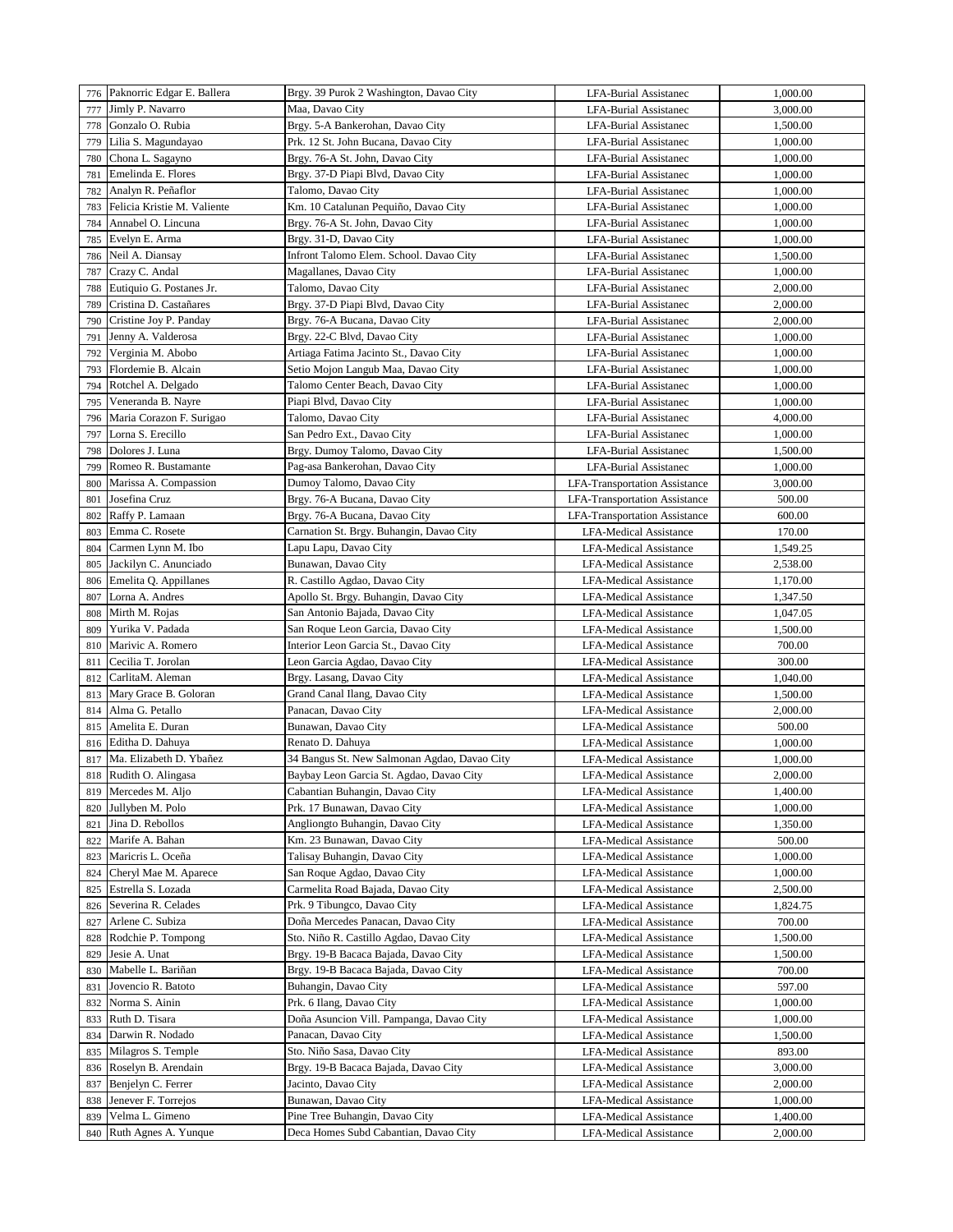| 841 | Norsan Y. Sang            | Ilang Muslim Vill., Davao City                | <b>LFA-Medical Assistance</b> | 1,500.00  |
|-----|---------------------------|-----------------------------------------------|-------------------------------|-----------|
| 842 | Oharina V. Onde           | Bunawan, Davao City                           | <b>LFA-Medical Assistance</b> | 700.00    |
| 843 | Juliet B. Ediza           | Bunawan, Davao City                           | <b>LFA-Medical Assistance</b> | 500.00    |
| 844 | Mary Jane B. Tilacan      | San Lorenzo Buhangin, Davao City              | <b>LFA-Medical Assistance</b> | 1,710.00  |
| 845 | Jessa M. Hizon            | Doña Asuncion Vill. Pampanga, Davao City      | <b>LFA-Medical Assistance</b> | 1,400.00  |
| 846 | Estila V. Lugas           | Lower Pandaitan Paquibato, Davao City         | <b>LFA-Medical Assistance</b> | 2,200.00  |
| 847 | Henedina N. Boyles        | Country Homes Cabantian, Davao City           | <b>LFA-Medical Assistance</b> | 1,000.00  |
| 848 | Cherry Lyn J. Sagetarios  | Brgy. 22-C Piapi Blvd, Davao City             | <b>LFA-Medical Assistance</b> | 970.00    |
| 849 | Alfreda G. Maghuyop       | Bunawan, Davao City                           | LFA-Medical Assistance        | 1,000.00  |
| 850 | Merlinda M. Rom           | Km. 12 Sasa, Davao City                       | <b>LFA-Medical Assistance</b> | 1,000.00  |
| 851 | Gloria T. Custodio        | Bo. Pampanga San Roque, Davao City            | LFA-Medical Assistance        | 1,000.00  |
| 852 | Jessie D. Medes           | Tibungco, Davao City                          | <b>LFA-Medical Assistance</b> | 1,500.00  |
| 853 | Alice C. Libradilla       | T. Monteverde Agdao, Davao City               | LFA-Medical Assistance        | 1,000.00  |
| 854 | Josphine U. Liquido       | Ubalde Agdao, Davao City                      | <b>LFA-Medical Assistance</b> | 700.00    |
| 855 | Arnolfo C. Sumalindao     | Brgy. 19-B Garcia Heights, Bajada, Davao City | <b>LFA-Medical Assistance</b> | 1,850.00  |
| 856 | Sarah T. Binayao          | Brgy. 29-A Panacan, Davao City                | <b>LFA-Medical Assistance</b> | 1,000.00  |
| 857 | Helen R. Formarejo        | Leon Garcia Agdao, Davao City                 | LFA-Medical Assistance        | 1,000.00  |
|     | Doce L. Apostol           | Panacan, Davao City                           |                               | 1,200.00  |
| 858 |                           | Prk. 5 B Ilang, Davao City                    | LFA-Medical Assistance        |           |
| 859 | Liza Gen L. Balaga        | Km. 10 Wharf Sasa, Davao City                 | <b>LFA-Medical Assistance</b> | 1,450.00  |
| 860 | Norma E. Subrio           |                                               | <b>LFA-Medical Assistance</b> | 700.00    |
| 861 | Lenie B. Navaja           | San Antonio Agdao, Davao City                 | <b>LFA-Medical Assistance</b> | 1,275.00  |
| 862 | Nita A. Apoyon            | Waling Waling Buhangin, Davao City            | <b>LFA-Medical Assistance</b> | 1,400.00  |
| 863 | Auradione A. Lagamon      | Santol St. Buhangin, Davao City               | <b>LFA-Medical Assistance</b> | 2,000.00  |
| 864 | Maria Perpetua C. Occeña  | Km. 11 Sasa, Davao City                       | <b>LFA-Medical Assistance</b> | 1,850.00  |
| 865 | Melissa W. Compoc         | La Verna Hills Buhangin, Davao City           | <b>LFA-Medical Assistance</b> | 1,000.00  |
| 866 | Mitzie G. Gulayan         | Brgy. Duterte Agdao, Davao City               | <b>LFA-Medical Assistance</b> | 950.00    |
| 867 | Marilou L. Silvano        | Blck 13 Lot 10 NHA Buhangin, Davao City       | <b>LFA-Medical Assistance</b> | 1,000.00  |
| 868 | Analiza M. Arieta         | Sto. Domingo Pampanga, Davao City             | <b>LFA-Medical Assistance</b> | 1,000.00  |
| 869 | Lorah I. Natividad        | Lanang Ext., Davao City                       | <b>LFA-Medical Assistance</b> | 2,200.00  |
| 870 | Prescilla C. Ejusa        | Buhangin, Davao City                          | <b>LFA-Medical Assistance</b> | 1,950.00  |
| 871 | Luvilla F. Celerio        | Doña Salud Sasa, Davao City                   | <b>LFA-Medical Assistance</b> | 1,500.00  |
| 872 | Gerlie D. Basingan        | San Miguel St. Dumanlas Buhangin, Davao City  | <b>LFA-Medical Assistance</b> | 1,000.00  |
| 873 | Rosalinda C. Bajado       | Purok 29-A Panacan, Davao City                | <b>LFA-Medical Assistance</b> | 1,500.00  |
| 874 | Mary Grace B. Goloran     | Ilang Grand Canal, Davao City                 | <b>LFA-Medical Assistance</b> | 1,450.00  |
| 875 | Maricel N. Buhia          | 5th Iñego St., Agdao, Davao City              | <b>LFA-Medical Assistance</b> | 1,450.00  |
| 876 | Florenda B. Macalisang    | Sto. Domingo Pampanga, Davao City             | LFA-Medical Assistance        | 1,256.25  |
| 877 | Armie Eliza P. Buenaflor  | Luzville Subd., Panacan, Davao City           | LFA-Medical Assistance        | 1,200.00  |
| 878 | Carmelita A. Balderas     | Spring Valley Buhangin, Davao City            | <b>LFA-Medical Assistance</b> | 1,710.00  |
| 879 | Maria May C. Sayago       | Angliongto Buhangin, Davao City               | <b>LFA-Medical Assistance</b> | 1,500.00  |
| 880 | Roselyn R. Anden          | R. Castillo Agdao, Davao City                 | <b>LFA-Medical Assistance</b> | 1,000.00  |
| 881 | Glen C. Hiponia           | Leon Garcia Agdao, Davao City                 | <b>LFA-Medical Assistance</b> | 1,710.00  |
| 882 | Julieta B. Alcoriza       | Seaside Agdao, Davao City                     | <b>LFA-Medical Assistance</b> | 915.00    |
| 883 | Shella May B. Baid        | Millenium Vill. Indangan Buhangin, Davao City | LFA-Medical Assistance        | 1,000.00  |
| 884 | Wendelyn L. Cempron       | Leon Garcia Agdao, Davao City                 | LFA-Medical Assistance        | 1,000.00  |
| 885 | Myla R. Quiamco           | Dumanlas Buhangin, Davao City                 | <b>LFA-Medical Assistance</b> | 2,200.00  |
| 886 | Cherry M. Brillo          | NSV Ilang, Davao City                         | <b>LFA-Medical Assistance</b> | 1,450.00  |
| 887 | Nellie Fe A. Nopre        | San Vicente Tigatto Buhangin, Davao City      | <b>LFA-Medical Assistance</b> | 1,850.00  |
| 888 | Juanita F. Campo          | Central Ilang, Davao City                     | <b>LFA-Medical Assistance</b> | 1,329.00  |
| 889 | Edelyn Pearl N. Auristela | San Antonio Agdao, Davao City                 | LFA-Medical Assistance        | 1,910.00  |
| 890 | Pearl Joy A. Ramos        | Brgy. Mandug Buhangin, Davao City             | LFA-Medical Assistance        | 1,450.00  |
| 891 | Mariano C. Añasco         | Golden Hills Panacan, Davao City              | LFA-Medical Assistance        | 1,850.00  |
| 892 | Jaena B. Bosquit          | T. Monteverde Agdao, Davao City               | LFA-Medical Assistance        | 2,000.00  |
| 893 | Sylvia P. Alvarez         | Spring Valley Buhangin, Davao City            | <b>LFA-Medical Assistance</b> | 1,350.00  |
| 894 | Darlyn M. Sakkam          | Doña Pilar Vill. Sasa, Davao City             | <b>LFA-Medical Assistance</b> | 3,000.00  |
| 895 | Trinidad B. Pangilan      | NHA Agdao, Davao City                         | LFA-Medical Assistance        | 1,726.00  |
| 896 | Irene D. Pareja           | Agdao, Davao City                             | LFA-Medical Assistance        | 1,850.00  |
| 897 | Cherie Mae Mundala        | Bajada, Davao City                            | LFA-Medical Assistance        | 1,500.00  |
| 898 | Mariven D. Dagso          | Cabantian Buhangin, Davao City                | LFA-Medical Assistance        | 1,072.50  |
| 899 | Gemma B. Plaza            | Bagong Buhay Bangoy, Davao City               | LFA-Medical Assistance        | 1,060.00  |
| 900 | Florilyn L. Rosauro       | Soliman st. Agdao, Davao City                 | LFA-Medical Assistance        | 10,000.00 |
| 901 | Sharra Mae G. Reyes       | San Miguel St. Dumanlas Buhangin, Davao City  | LFA-Medical Assistance        | 1,500.00  |
| 902 | Marlyn F. Serra           | Cabantian Buhangin, Davao City                | LFA-Medical Assistance        | 1,000.00  |
| 903 | Ma. Marina F. Macion      | Brgy. Lion Garcia Agdao, Davao City           | LFA-Medical Assistance        | 2,000.00  |
| 904 | Marietta D. Wee           | Panacan Relocation, Davao City                | <b>LFA-Medical Assistance</b> | 1,000.00  |
| 905 | Ramil B. Tabañag          | NHA Agdao, Davao City                         | LFA-Medical Assistance        | 1,650.00  |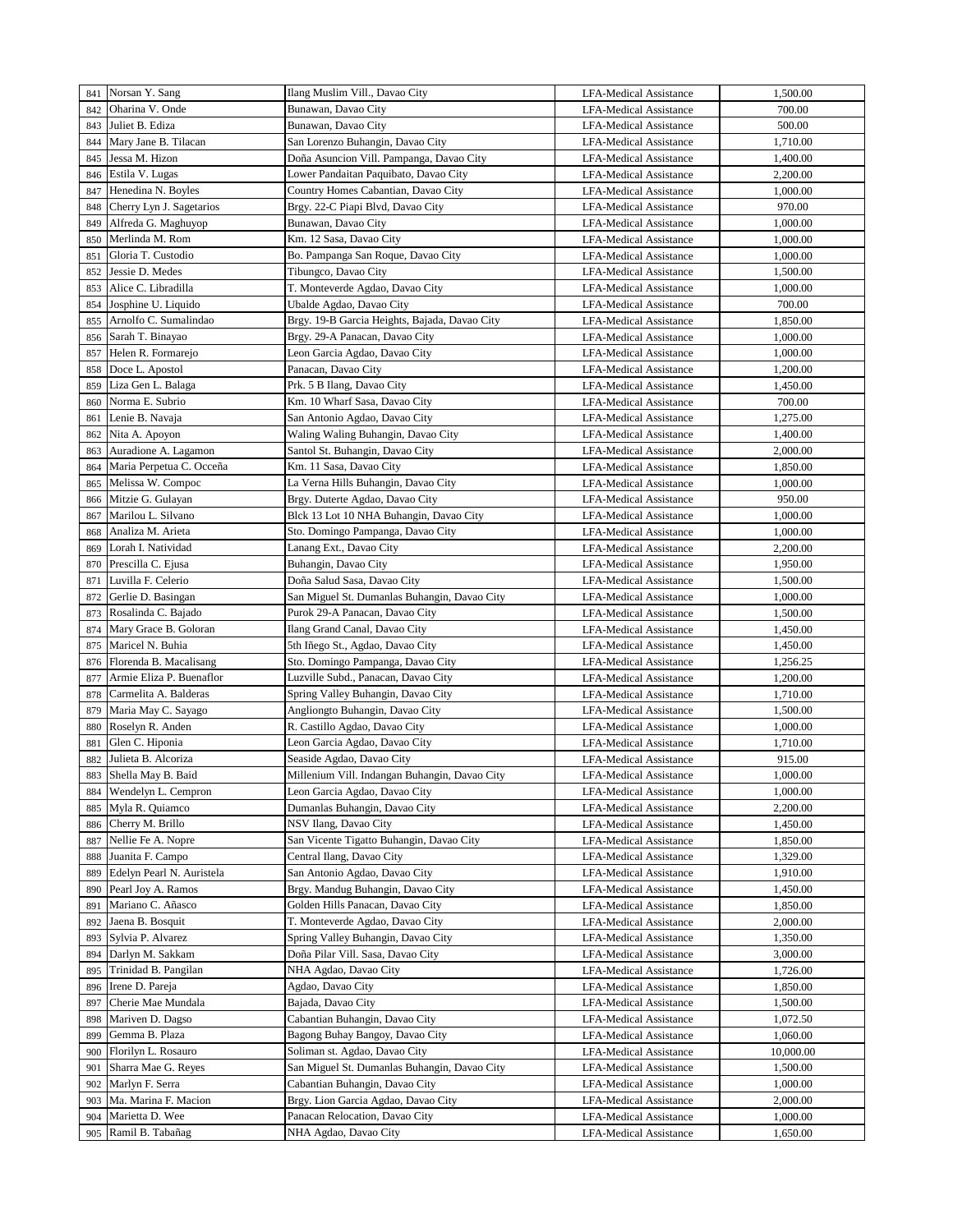|     | 906 Ely G. Susas           | Km. 22 Bunawan, Davao City                     | LFA-Medical Assistance        | 1,000.00 |
|-----|----------------------------|------------------------------------------------|-------------------------------|----------|
| 907 | Perseverando H. Viñalon    | Brgy. 76-A R.C. Agdao, Davao City              | <b>LFA-Medical Assistance</b> | 1,710.00 |
| 908 | Ruselo L. Pique            | Cabantian, Davao City                          | LFA-Medical Assistance        | 1,000.00 |
| 909 | Herminio P. Bacalla        | Ubalde Agdao, Davao City                       | <b>LFA-Medical Assistance</b> | 1,968.00 |
| 910 | Glenn S. Ramirez           | Zone 1 Buhangin, Davao City                    | <b>LFA-Medical Assistance</b> | 1,000.00 |
| 911 | Shanley Ray D. Basilio     | Angliongto Agdao,, Davao City                  | <b>LFA-Medical Assistance</b> | 1,000.00 |
| 912 | Roberto A. Navarro         | Leon Garcia St. Sitio Bakal Agdao, Davao City  | <b>LFA-Medical Assistance</b> | 1,013.00 |
| 913 | Mark S. Blando             | Relocation Panacan, Davao City                 | <b>LFA-Medical Assistance</b> | 1,000.00 |
| 914 | Jessie G. Raganot          | Sto. Niño Buhangin, Davao City                 | LFA-Medical Assistance        | 999.25   |
| 915 | Rodolfo I. Igov            | Emiliy Homes Cabantian, Davao City             | <b>LFA-Medical Assistance</b> | 1,710.00 |
| 916 | Bon Jovi J. Abao           | Bo. Obrero Veloso Cervantes, Davao City        | <b>LFA-Medical Assistance</b> | 700.00   |
| 917 | Shirly L. Chua             | Agdao, Davao City                              | <b>LFA-Medical Assistance</b> | 976.00   |
| 918 | Efren B. Dela Vega         | Bo. Pampanga, Davao City                       | LFA-Medical Assistance        | 1,710.00 |
| 919 | Michael Glenn P. Trinidad  | Pioneer St. Carpio Comp. Buhangin, Davao City  | <b>LFA-Medical Assistance</b> | 1,950.00 |
| 920 | Silvestre A. Barbarona Jr. | St. Jerome Ext. Agdao, Davao City              | <b>LFA-Medical Assistance</b> | 976.00   |
| 921 | Bernel M. Berdera          | Palayo Centro Agdao, Davao City                | LFA-Medical Assistance        | 1,500.00 |
| 922 | Allan O. Barbarona         | New Ilang, Davao City                          | LFA-Medical Assistance        | 1,500.00 |
| 923 | Demar D. Abenoja           | Sta. Maria Agdao, Davao City                   | LFA-Medical Assistance        | 1,211.00 |
| 924 | Joseberto G. Lumapas       | Brgy. 19-B Bajada, Davao City                  | LFA-Medical Assistance        | 2,000.00 |
| 925 | Eugene D. Pairez           | Sto. Niño Tigatto, Davao City                  | <b>LFA-Medical Assistance</b> | 1,000.00 |
| 926 | Mark Anthony L. Enriquez   | NSV Ilang, Davao City                          | LFA-Medical Assistance        | 1,331.25 |
| 927 | Consorcio M. Getigan       | Doña Milagros Vill. Bajada, Davao City         | LFA-Medical Assistance        | 976.00   |
| 928 | Alejandro A. Abaniez       | Sasa, Davao City                               | <b>LFA-Medical Assistance</b> | 1,150.00 |
| 929 | Ricafort A. Ellivera       | Brgy. 17-B Obrero, Davao City                  | LFA-Medical Assistance        | 400.00   |
| 930 | Dexter M. Lara             | Emily Homes Cabantian, Davao City              | <b>LFA-Medical Assistance</b> | 4,000.00 |
| 931 | Romar D. Villarico         | Kap. Tomas, Davao City                         | LFA-Medical Assistance        | 1,000.00 |
| 932 | Ben G. Dellera             | Orchid St. Sasa, Davao City                    | <b>LFA-Medical Assistance</b> | 1,350.00 |
| 933 | Rizalito M. Roon           | San Antonio Agdao, Davao City                  | LFA-Medical Assistance        | 1,000.00 |
| 934 | Richard S. Suello          | Buwanan, Davao City                            | <b>LFA-Medical Assistance</b> | 1,710.00 |
| 935 | Joel A. Banluta            | Brgy. Leon Garcia, Davao City                  | LFA-Medical Assistance        | 1,000.00 |
| 936 | Santiago D. Llegunas       | Hope St. Pag.ibig Buhangin, Davao City         | <b>LFA-Medical Assistance</b> | 1,000.00 |
| 937 | Jose A. Songkip Jr.        | Leon Garcia, Davao City                        | <b>LFA-Medical Assistance</b> | 2,000.00 |
| 938 | Ronald Randy C. Zorilla    | Tigatto Juliville Subd, Davao City             | <b>LFA-Medical Assistance</b> | 1,500.00 |
| 939 | Gorgonia T. Obina          | Buhangin, Davao City                           | <b>LFA-Medical Assistance</b> | 1,450.00 |
| 940 | Lucky C. Macabasa          | Brgy. Mandug Buhangin, Davao City              | <b>LFA-Medical Assistance</b> | 1,500.00 |
| 941 | Arne Deograce G. Ansaldo   | San Miguel Buhangin, Davao City                | LFA-Medical Assistance        | 2,000.00 |
| 942 | Glenn C. Hiponia           | Leon Garcia St. Agdao, Davao City              | <b>LFA-Medical Assistance</b> | 1,710.00 |
| 943 | Ernesto B. Badilles        | Doña Consuelo Vill. Panacan, Davao City        | <b>LFA-Medical Assistance</b> | 1,710.00 |
| 944 | Richard C. Panizales       | Prk. 8 Ilang, Davao City                       | <b>LFA-Medical Assistance</b> | 1,850.00 |
| 945 | Felix N. Salenasal         | Ilang, Davao City                              | <b>LFA-Medical Assistance</b> | 1,850.00 |
| 946 | Norberto T. Abrenica Jr.   | Agdao, Davao City                              | <b>LFA-Medical Assistance</b> | 918.00   |
| 947 | Julius G. Jone             | San Juan Agdao, Davao City                     | <b>LFA-Medical Assistance</b> | 1,000.00 |
| 948 | Rogelio B. Fausta          | Sasa, Davao City                               | LFA-Medical Assistance        | 1,850.00 |
| 949 | Michael W. Abellar         | Tigatto Buhangin, Davao City                   | LFA-Medical Assistance        | 1,850.00 |
| 950 | Rhodora A. Coyoca          | St. Jude Buhangin, Davao City                  | <b>LFA-Medical Assistance</b> | 1,500.00 |
| 951 | Leomar N. Labriga          | Bunawan, Davao City                            | LFA-Medical Assistance        | 1,576.00 |
| 952 | Gllen G. Petilo            | Brgy. 29-C Poblacion Juan Luna St., Davao City | <b>LFA-Medical Assistance</b> | 1,150.00 |
| 953 | Rina Ellaine H. Layao      | Magsaysay, Davao City                          | <b>LFA-Medical Assistance</b> | 730.00   |
| 954 | Anita P. Ellorimo          | 652 Pag-Asa St. Buhangin, Davao City           | LFA-Medical Assistance        | 470.00   |
| 955 | Brenda B. Duran            | St. Jude Buhangin, Davao City                  | <b>LFA-Medical Assistance</b> | 1,350.00 |
| 956 | Zosima M. Cedeño           | San Vice Buhangin, Davao City                  | LFA-Medical Assistance        | 1,500.00 |
| 957 | Leoncia G. Amate           | Brgy. Bunawan, Davao City                      | LFA-Medical Assistance        | 440.00   |
| 958 | Nicolasa Tiozon            | Bunawan District, Davao City                   | LFA-Medical Assistance        | 242.00   |
| 959 | Ladencia Ramos             | Km. 11 Sasa, Davao City                        | LFA-Medical Assistance        | 535.00   |
| 960 | Marcia I. Bulao            | Brgy. 19-B Garcia Heights Bajada, Davao City   | <b>LFA-Medical Assistance</b> | 1,150.00 |
| 961 | Nieves U. Saguid           | Mandug Buhangin, Davao City                    | LFA-Medical Assistance        | 700.00   |
| 962 | Norberta C. Zamura         | Km. 10 Sasa, Davao City                        | LFA-Medical Assistance        | 1,620.00 |
| 963 | Jovita A. Sabay            | Hillside Buhangin, Davao City                  | LFA-Medical Assistance        | 1,871.00 |
| 964 | Henidina D. Manubay        | Duterte Agdao, Davao City                      | LFA-Medical Assistance        | 1,039.50 |
| 965 | Florencia S. Te            | Brgy. Rafael Castillo Ext., Davao City         | <b>LFA-Medical Assistance</b> | 1,400.00 |
| 966 | Carmelita Lorejo           | Buhangin, Davao City                           | LFA-Medical Assistance        | 1,500.00 |
| 967 | Rodolfo P. Chicherita      | Duterte Agdao, Davao City                      | LFA-Medical Assistance        | 1,100.00 |
| 968 | Ricardo M. Morada          | Sto. Niño Riverside Sasa, Davao City           | LFA-Medical Assistance        | 1,384.50 |
| 969 | Edgar A. Ballera           | Brgy. 39-D, Davao City                         | <b>LFA-Medical Assistance</b> | 1,500.00 |
| 970 | Manwing S. Lee             | San Antonio Agdao, Davao City                  | LFA-Medical Assistance        | 1,095.00 |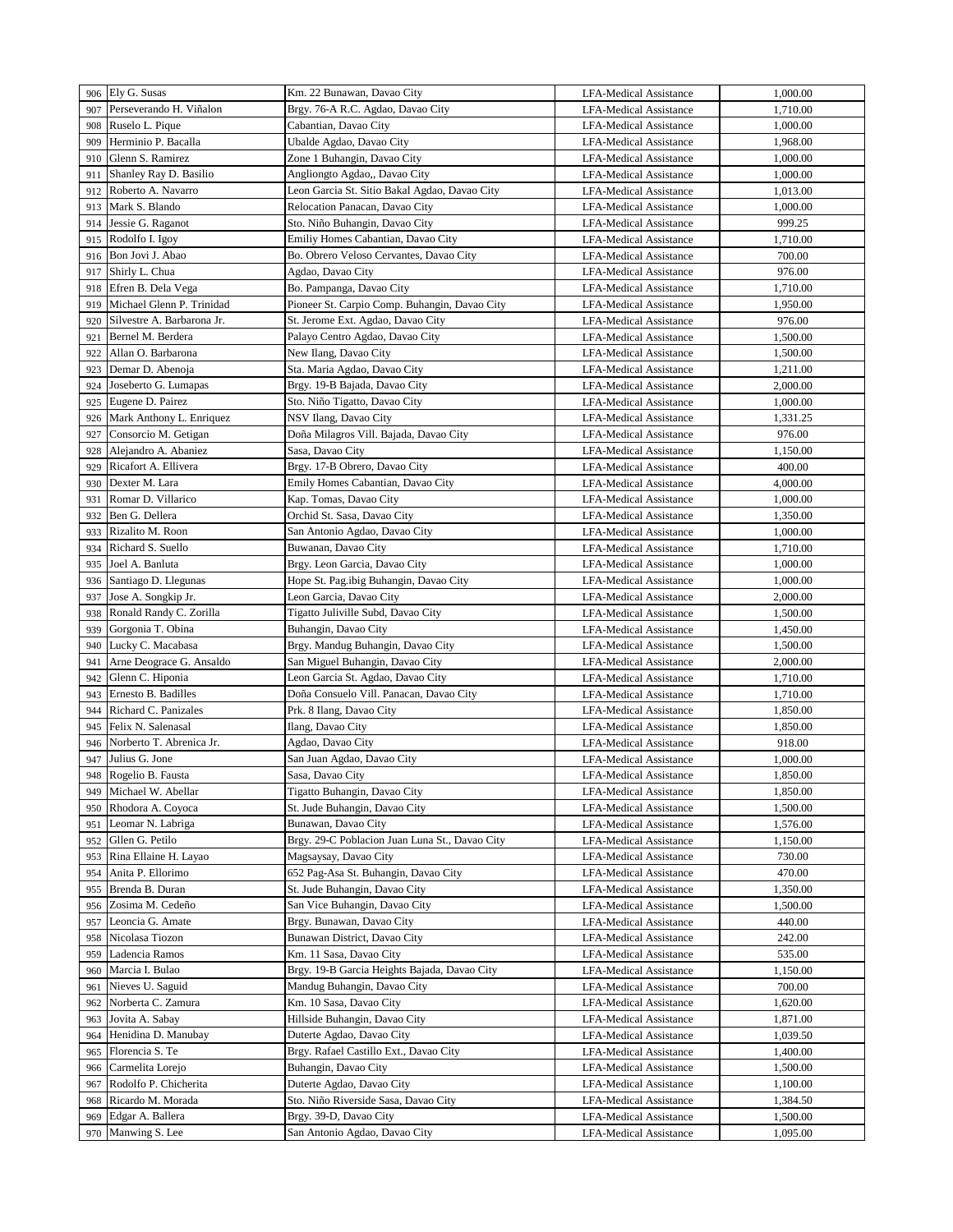| 971  | Manuel R. Exclamador     | Ubalde Agdao, Davao City                          | <b>LFA-Burial Assistance</b>         | 1,000.00 |
|------|--------------------------|---------------------------------------------------|--------------------------------------|----------|
| 972  | Robert L. Bughao         | Duplex Subd., Lanang, Davao City                  | LFA-Burial Assistance                | 1,000.00 |
| 973  | Ramelson T. Borres       | Bread Vill. Buhangin, Davao City                  | LFA-Burial Assistance                | 1,000.00 |
| 974  | Mauro R. Ignacio         | Agdao, Davao City                                 | LFA-Burial Assistance                | 1,000.00 |
| 975  | Arnel O. Dela Calzada    | Panacan, Davao City                               | <b>LFA-Burial Assistance</b>         | 1,000.00 |
|      | Arnold A. Mamac          | Mandug Buhangin, Davao City                       |                                      |          |
| 976  |                          |                                                   | LFA-Burial Assistance                | 1,000.00 |
| 977  | Joemar C. Er-Er          | Leon Garcia Agdao, Davao City                     | <b>LFA-Burial Assistance</b>         | 1,000.00 |
| 978  | Ricardo C. Arcalas       | Waterlily Brgy. Aquino Agdao, Davao City          | LFA-Burial Assistance                | 1,000.00 |
| 979  | Concordio S. Lastimado   | San Antonio Buhangin, Davao City                  | LFA-Burial Assistance                | 1,000.00 |
| 980  | Rex M. Leopardas         | Old San Isidro Buhangin, Davao City               | <b>LFA-Burial Assistance</b>         | 1,000.00 |
| 981  | Julius D. Pinto          | R. Castillo Agdao, Davao City                     | LFA-Burial Assistance                | 1,500.00 |
| 982  | Epefanio P. Navarro      | Tinago Brgy. Tigatto Buhangin, Davao City         | <b>LFA-Burial Assistance</b>         | 1,000.00 |
| 983  | Carmencita B. Maristela  | Panacan, Davao City                               | LFA-Burial Assistance                | 1,000.00 |
| 984  | Margie T. Malan          | San Juan Subd, Brgy. Panacan, Davao City          | LFA-Burial Assistance                | 1,000.00 |
| 985  | Erme O. Mahinay          | Tibungco, Davao City                              | LFA-Burial Assistance                | 1,000.00 |
| 986  | Gina S. Rojas            | Relocation Tibungco, Davao City                   | LFA-Burial Assistance                | 1,500.00 |
| 987  | Arfel N. Masayon         | Leon Garcia St., Davao City                       | LFA-Burial Assistance                | 1,500.00 |
| 988  | Amelita M. Butogon       | Tibungco, Davao City                              | LFA-Burial Assistance                | 2,000.00 |
|      |                          | Purok 3 Tibungco, Davao City                      |                                      |          |
| 989  | Honorina C. Paghubasan   |                                                   | LFA-Burial Assistance                | 1,000.00 |
| 990  | Teresita L. Reponte      | Indangan Buhangin, Davao City                     | LFA-Burial Assistance                | 5,000.00 |
| 991  | Vilma B. Lagare          | Jerome Agdao, Davao City                          | <b>LFA-Burial Assistance</b>         | 2,000.00 |
| 992  | Riza R. Abellanosa       | Bunawan, Davao City                               | <b>LFA-Burial Assistance</b>         | 1,500.00 |
| 993  | Nancy T. Yap             | Gladiola St. Buhangin, Davao City                 | <b>LFA-Burial Assistance</b>         | 1,000.00 |
| 994  | Reynaldo C. Latonio      | Spring Valley Buhangin, Davao City                | <b>LFA-Burial Assistance</b>         | 1,000.00 |
| 995  | Mary Joy B. Sugano       | Prk. II Communal, Davao City                      | <b>LFA-Burial Assistance</b>         | 1,000.00 |
| 996  | Eloisa L. Manes          | Lasang, Davao City                                | <b>LFA-Burial Assistance</b>         | 1,000.00 |
| 997  | Marilou J. Laping        | Medalla Milagrosa Buhangin, Davao City            | LFA-Burial Assistance                | 1,000.00 |
| 998  | Jennylyn A. Fernandez    | PRk. 9 Apper Panongtongan Tibungco, Davao City    | <b>LFA-Burial Assistance</b>         | 1,000.00 |
| 999  | Janet A. Paculanan       | Buhisan Tibungco, Davao City                      | <b>LFA-Burial Assistance</b>         | 1,000.00 |
| 1000 | Josephine P. Warain      | San Juan Subd, Brgy. Panacan, Davao City          | <b>LFA-Burial Assistance</b>         | 1,000.00 |
| 1001 | Jovelita B. Olaer        | Brgy. Sumimao Paquibato Dist., Davao City         | <b>LFA-Burial Assistance</b>         | 1,000.00 |
| 1002 | Pilar M. Basul           | Amparo Homes Ilang, Davao City                    | <b>LFA-Burial Assistance</b>         | 1,000.00 |
|      |                          |                                                   |                                      |          |
| 1003 | Jaime D. Cabatuan        | Lubogan Toril, Davao City                         | <b>LFA-Burial Assistance</b>         | 1,000.00 |
| 1004 | Anecita T. Dagami        | Mudiang Bunawan, Davao City                       | <b>LFA-Burial Assistance</b>         | 1,000.00 |
| 1005 | Mary Ann S. Alcebar      | Mandug Buhangin, Davao City                       | LFA-Burial Assistance                | 1,000.00 |
| 1006 | Lucy C. Jayagan          | Brgy. San Antonio Agdao, Davao City               | LFA-Burial Assistance                | 1,000.00 |
| 1007 | Anabelle A. Delute       | Brgy. R. Castillo, Davao City                     | LFA-Burial Assistance                | 1,000.00 |
| 1008 | Gerlie A. Tonog          | P. Orchids Paquibato, Davao City                  | LFA-Burial Assistance                | 1,000.00 |
| 1009 | Carmen T. Bebero         | Bunawan Proper, Davao City                        | LFA-Burial Assistance                | 1,000.00 |
| 1010 | Jackilyn S. Estrada      | Prk. Orchids Brgy. Buhangin, Davao City           | LFA-Burial Assistance                | 1,500.00 |
| 1011 | Susana A. Pauner         | San Nicolas Buhangin, Davao City                  | <b>LFA-Burial Assistance</b>         | 1,000.00 |
| 1012 | Marife A. Bahan          | Km. 23 Bunawan, Davao City                        | <b>LFA-Burial Assistance</b>         | 1,000.00 |
|      | 1013 Renato T. Panes     | Sta. Teresista San Nicolas                        | LFA-Burial Assistance                | 1,000.00 |
|      | 1014 Marivic E. Palman   | San Miguel Panacan, Davao City                    | LFA-Burial Assistance                | 1,000.00 |
| 1015 | Luzcita A. Sibunga       | Lizada Lanang, Davao City                         | <b>LFA-Burial Assistance</b>         | 1,000.00 |
| 1016 | Mari Mar A. Limpajan     | Mag Lana Spring Valley Buhangin, Davao City       | LFA-Burial Assistance                | 1,000.00 |
| 1017 | Edna S. Po               | 104 Lizada St. Agdao, Davao City                  | LFA-Burial Assistance                | 2,000.00 |
| 1018 | Gina C. Dela Cruz        | Lasang Bunawan, Davao City                        | LFA-Burial Assistance                | 2,000.00 |
|      |                          |                                                   |                                      |          |
| 1019 | Lovely Rose D. Rodriguez | Sampaguita RGA Vill. Agdao, Davao City            | LFA-Burial Assistance                | 1,000.00 |
| 1020 | Gemma G. Cogollodo       | Brgy. Lapu-Lapu Agdao, Davao City                 | LFA-Burial Assistance                | 2,000.00 |
| 1021 | Arlene C. Subiza         | Doña Mercedes Panacan, Davao City                 | LFA-Burial Assistance                | 1,000.00 |
| 1022 | Rhecila A. Lebante       | Purok 12 Tibungco, Davao City                     | LFA-Burial Assistance                | 1,000.00 |
| 1023 | Marisa M. Jong           | T. Monteverde Bangoy Agdao, Davao City            | LFA-Burial Assistance                | 1,000.00 |
| 1024 | Lourdes Ong L. Ong       | NHA Agdao, Davao City                             | LFA-Burial Assistance                | 3,000.00 |
| 1025 | Raquel M. Torrecampo     | Tibungco, Davao City                              | LFA-Burial Assistance                | 1,000.00 |
| 1026 | Antonio D. Acosta        | Brgy. 17-A Bo Obrero, Davao City                  | LFA-Burial Assistance                | 2,000.00 |
| 1027 | Rodolfo C. Oberes        | Brgy.-A Camus Extension, Davao City               | LFA-Burial Assistance                | 1,000.00 |
| 1028 | Virginia M. Arib         | Safamana Brgy. Panacan, Bunawan Dist., Davao City | LFA-Burial Assistance                | 1,500.00 |
| 1029 | Rosalind T. Dumadapat    | Belisario Agdao, Davao City                       | LFA-Transportation Assistance        | 1,200.00 |
| 1030 | Analea B. Parenas        | Km. 11 Zone 3 Sasa, Davao City                    | LFA-Transportation Assistance        | 1,500.00 |
| 1031 | Jose Luis B. Mendiguetti | San Antonio, Agdao, Davao City                    | <b>LFA-Transportation Assistance</b> | 2,000.00 |
| 1032 | Analyn D. Catao          | Sirawan Toril, Davao City                         | LFA-Medical Assistance               | 1,000.00 |
| 1033 | Leticia A. Villeza       | Lizada Toril, Davao City                          | LFA-Medical Assistance               | 1,400.00 |
|      | Sayson L. Margie         | Urban Bato Toril, Davao City                      |                                      | 1,400.00 |
| 1034 |                          |                                                   | <b>LFA-Medical Assistance</b>        |          |
|      | 1035 Lany B. Arellano    | San Roque Daliao Toril, Davao City                | LFA-Medical Assistance               | 1,000.00 |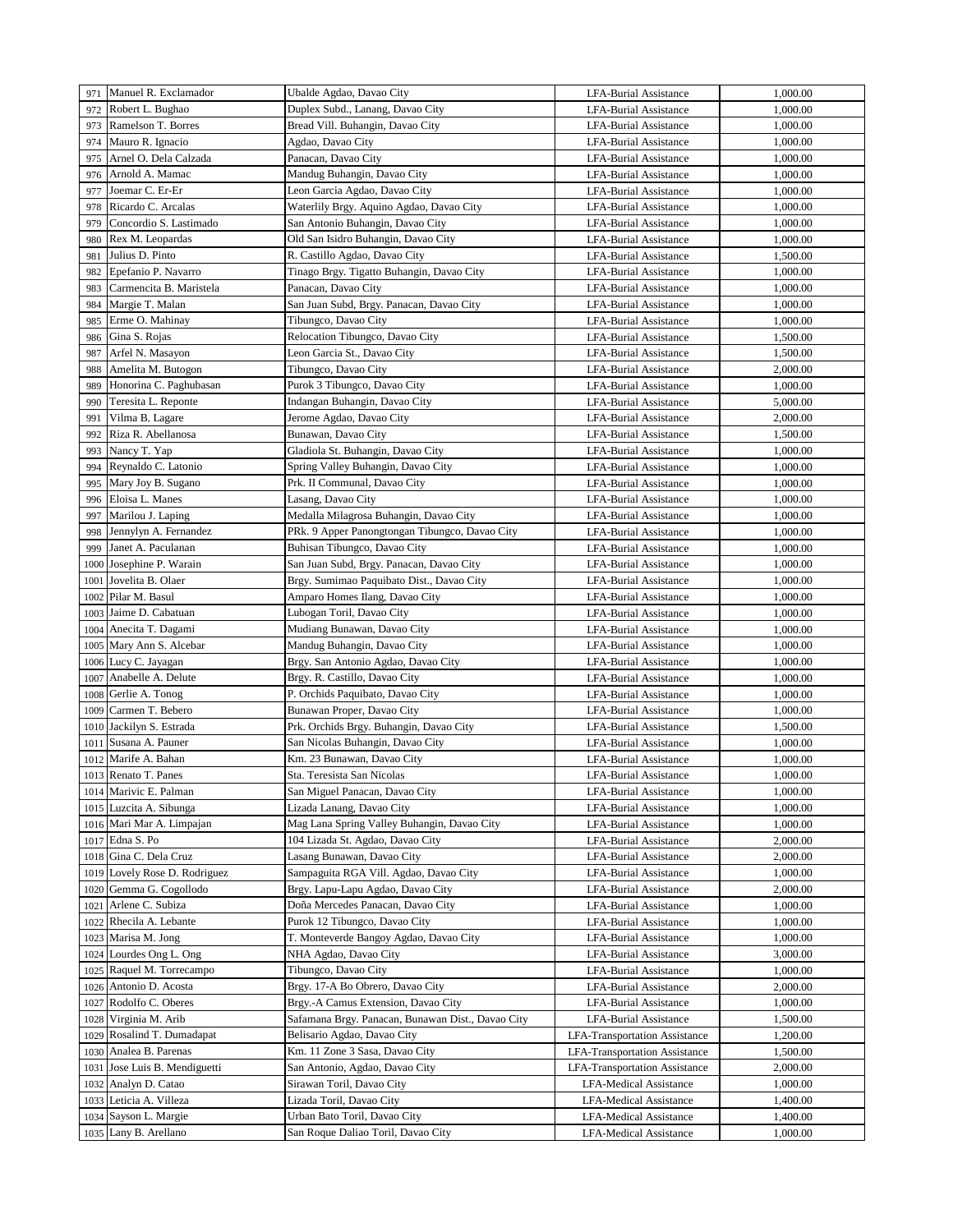|      | 1036 Teresita A. Domugho   | Toril, Davao City                            | <b>LFA-Medical Assistance</b> | 1,500.00 |
|------|----------------------------|----------------------------------------------|-------------------------------|----------|
|      | 1037 Analyn H. Saminiano   | Tugbok, Davao City                           | <b>LFA-Medical Assistance</b> | 700.00   |
|      | 1038 Liecel T. Montañez    | Daliao Toril, Davao City                     | LFA-Medical Assistance        | 1,500.00 |
|      |                            |                                              |                               |          |
| 1039 | Eya P. Aguilar             | Rosalina 3 Baliok Toril, Davao City          | LFA-Medical Assistance        | 1,850.00 |
|      | 1040 Mariefe C. Remoticado | Ula Tugbok, Davao City                       | LFA-Medical Assistance        | 1,000.00 |
| 1041 | Riechel T. Avenido         | Sirawan Toril, Davao City                    | <b>LFA-Medical Assistance</b> | 1,000.00 |
|      | 1042 Cindy C. Itchon       | Lizada Toril, Davao City                     | <b>LFA-Medical Assistance</b> | 1,000.00 |
|      | 1043 Diocelyn M. Galon     | Los Angeles Tugbok, Davao City               | LFA-Medical Assistance        | 1,000.00 |
|      | 1044 Erlinda H. Bacan      | Prk. 7 Feria St. Calinan, Davao City         | <b>LFA-Medical Assistance</b> | 1,000.00 |
|      | 1045 Lida T. Seguerra      | Lubogan Toril, Davao City                    | <b>LFA-Medical Assistance</b> | 1,710.00 |
|      | 1046 Leshe S. Omblero      | Lizada Toril, Davao City                     | <b>LFA-Medical Assistance</b> | 1,000.00 |
| 1047 | Marissa G. Carpio          | Elenita Homes Mintal, Davao City             | <b>LFA-Medical Assistance</b> | 3,000.00 |
|      | 1048 Norma A. Cisneros     | Rosalina Vill. Baliok Toril, Davao City      | LFA-Medical Assistance        | 700.00   |
|      | 1049 Indanan R. Lipa       | Brgy. 26-C Lizada, Davao City                | <b>LFA-Medical Assistance</b> | 955.00   |
|      | 1050 Noralyn S. Salapuddin | Sirawan Toril, Davao City                    | <b>LFA-Medical Assistance</b> | 2,000.00 |
| 1051 | Leah L. Aleria             | Brgy. Sto. Niño Tugbok, Davao City           | <b>LFA-Medical Assistance</b> | 1,200.00 |
|      | 1052 Sonia M. Zerrudo      |                                              |                               | 1,000.00 |
|      |                            | San Nicolas Daliao Toril, Davao City         | LFA-Medical Assistance        |          |
|      | 1053 Lealyn M. Amador      | Baliok Toril, Davao City                     | <b>LFA-Medical Assistance</b> | 145.00   |
| 1054 | Ezpha Q. Blantucas         | Lower Tamugan Marilog Dist., Davao City      | LFA-Medical Assistance        | 1,710.00 |
|      | 1055 Maracel B. Restauro   | Balingaeng Tugbok, Davao City                | <b>LFA-Medical Assistance</b> | 1,710.00 |
|      | 1056 Helen B. Samson       | Lubogan Toril, Davao City                    | LFA-Medical Assistance        | 1,500.00 |
|      | 1057 Valentina B. Gopella  | Gumalang Calinan, Davao City                 | LFA-Medical Assistance        | 700.00   |
|      | 1058 Manilyn T. Domugho    | De Guzman St. Toril, Davao City              | LFA-Medical Assistance        | 1,000.00 |
|      | 1059 Dennis P. Cubero      | Prk. 8 Cogon Sirawan Toril, Davao City       | LFA-Medical Assistance        | 1,000.00 |
|      | 1060 Imelda G. Geongo      | Daliao Toril, Davao City                     | LFA-Medical Assistance        | 1,000.00 |
| 1061 | Marilou Q. Nacario         | Daliao Toril, Davao City                     | <b>LFA-Medical Assistance</b> | 500.00   |
| 1062 | Helen S. Villasante        | Toril, Davao City                            | LFA-Medical Assistance        | 1,200.00 |
| 1063 | Lora L. Ocon               | Sto. Niño Crossing Bayabas Toril, Davao City | <b>LFA-Medical Assistance</b> | 1,000.00 |
|      | 1064 Lucila C. Alcantara   | Brgy. 26-C Lizada, Davao City                | <b>LFA-Medical Assistance</b> | 1,450.00 |
|      | 1065 Ruth D. Calacar       |                                              | <b>LFA-Medical Assistance</b> | 1,000.00 |
|      |                            | Bandera Española St. Mintal, Davao City      |                               |          |
|      | 1066 Cristina A. Lovedioro | Brgy. Lizada Toril, Davao City               | LFA-Medical Assistance        | 1,400.00 |
|      | 1067 Rovelyn P. Calimpong  | Brgy. Sto. Niño Tugbok, Davao City           | <b>LFA-Medical Assistance</b> | 2,000.00 |
|      | 1068 Rowena C. Dumogho     | De Guzman St. Toril, Davao City              | <b>LFA-Medical Assistance</b> | 1,029.25 |
|      | 1069 Joan O. Tripoli       | Prk. Durian Talandang Tugbok, Davao City     | <b>LFA-Medical Assistance</b> | 1,000.00 |
| 1070 | Marichu P. Palen           | Brgy. Los Amigos Tugbok, Davao City          | <b>LFA-Medical Assistance</b> | 1,000.00 |
| 1071 | Daisy C. Savella           | Brgy. Lizada Toril, Davao City               | <b>LFA-Medical Assistance</b> | 1,000.00 |
| 1072 | Ruth Joy G. Castillo       | Abayaon Subd., Calinan, Davao City           | <b>LFA-Medical Assistance</b> | 3,000.00 |
| 1073 | Sarah M. Cadujale          | Baliok Toril, Davao City                     | <b>LFA-Medical Assistance</b> | 1,213.00 |
| 1074 | Divina M. Mullon           | Balingaeng Tugbok, Davao City                | <b>LFA-Medical Assistance</b> | 1,340.00 |
|      | 1075 Herculina M. Miculob  | Daliao Toril, Davao City                     | <b>LFA-Medical Assistance</b> | 1,000.00 |
|      | 1076 Mary Jane E. Sudaria  | Crossing Bayabas Toril, Davao City           | <b>LFA-Medical Assistance</b> | 1,000.00 |
|      | 1077 Enriquita T. Abatayo  | Balingaeng Tugbok, Davao City                | <b>LFA-Medical Assistance</b> | 1,710.00 |
|      | 1078 Mary Joy P. Sasutana  | Lubogan Toril, Davao City                    | <b>LFA-Medical Assistance</b> | 1,000.00 |
|      | 1079 Widelyn M. Rofuli     | Toril, Davao City                            | LFA-Medical Assistance        | 2,000.00 |
|      | Sandra C. Quidato          | Saypon Riverside Toril, Davao City           | <b>LFA-Medical Assistance</b> | 1,000.00 |
| 1080 |                            |                                              |                               |          |
| 1081 | Romnick C. Enobio          | Prk. 2 Manggahan Toril, Davao City           | LFA-Medical Assistance        | 1,000.00 |
| 1082 | Eflida V. Galos            | Crossing Bayabas Toril, Davao City           | <b>LFA-Medical Assistance</b> | 1,000.00 |
| 1083 | Ferdinan D. Camporedondo   | Upper Tamayong Calinan, Davao City           | LFA-Medical Assistance        | 950.00   |
| 1084 | Charlie B. Manginlaud      | Daliao Toril, Davao City                     | <b>LFA-Medical Assistance</b> | 1,000.00 |
| 1085 | Jayric B. Demoral          | Mintal, Davao City                           | <b>LFA-Medical Assistance</b> | 1,000.00 |
| 1086 | Fitz Gerald O. Lipa        | Brgy. 26-C Lizada, Davao City                | <b>LFA-Medical Assistance</b> | 955.00   |
| 1087 | Ronnel C. Bangkil          | Riverside Calinan, Davao City                | LFA-Medical Assistance        | 1,400.00 |
| 1088 | Merlito G. Billones        | Diamond St. Toril, Davao City                | LFA-Medical Assistance        | 1,000.00 |
| 1089 | Bernard C. Sarabia         | Sto. Niño Vill. Toril, Davao City            | <b>LFA-Medical Assistance</b> | 1,000.00 |
| 1090 | Chester Rowell S. Ranque   | Lapu-Lapu Toril, Davao City                  | LFA-Medical Assistance        | 1,500.00 |
| 1091 | Jovany G. Otida            | Lizada Toril, Davao City                     | LFA-Medical Assistance        | 1,500.00 |
| 1092 | Erwin D. Alcazaren         | Lizada Proper Toril, Davao City              | LFA-Medical Assistance        | 1,500.00 |
| 1093 | Norvel B. Taoy             | Tugbok, Davao City                           | LFA-Medical Assistance        | 1,000.00 |
| 1094 | Jacobo S. Anonuevo         | Dumoy Toril, Davao City                      | <b>LFA-Medical Assistance</b> | 2,000.00 |
|      | Alex B. Darilay            | Riverside Calinan, Davao City                | <b>LFA-Medical Assistance</b> | 1,000.00 |
| 1095 |                            |                                              |                               |          |
| 1096 | Emilio M. Manday-onan      | Brgy. Tapak Paquibato Dist., Davao City      | LFA-Medical Assistance        | 1,000.00 |
| 1097 | Allan G. Tuazon            | Toril, Davao City                            | LFA-Medical Assistance        | 2,500.00 |
| 1098 | Joby M. Pascua             | Binugao Toril, Davao City                    | LFA-Medical Assistance        | 2,000.00 |
| 1099 | Gualberto S. Llagas        | Tugbok Dist., Davao City                     | LFA-Medical Assistance        | 1,250.00 |
|      | 1100 Rosalinda W. Pacquing | Sitio Doña Lizada Toril, Davao City          | LFA-Medical Assistance        | 976.00   |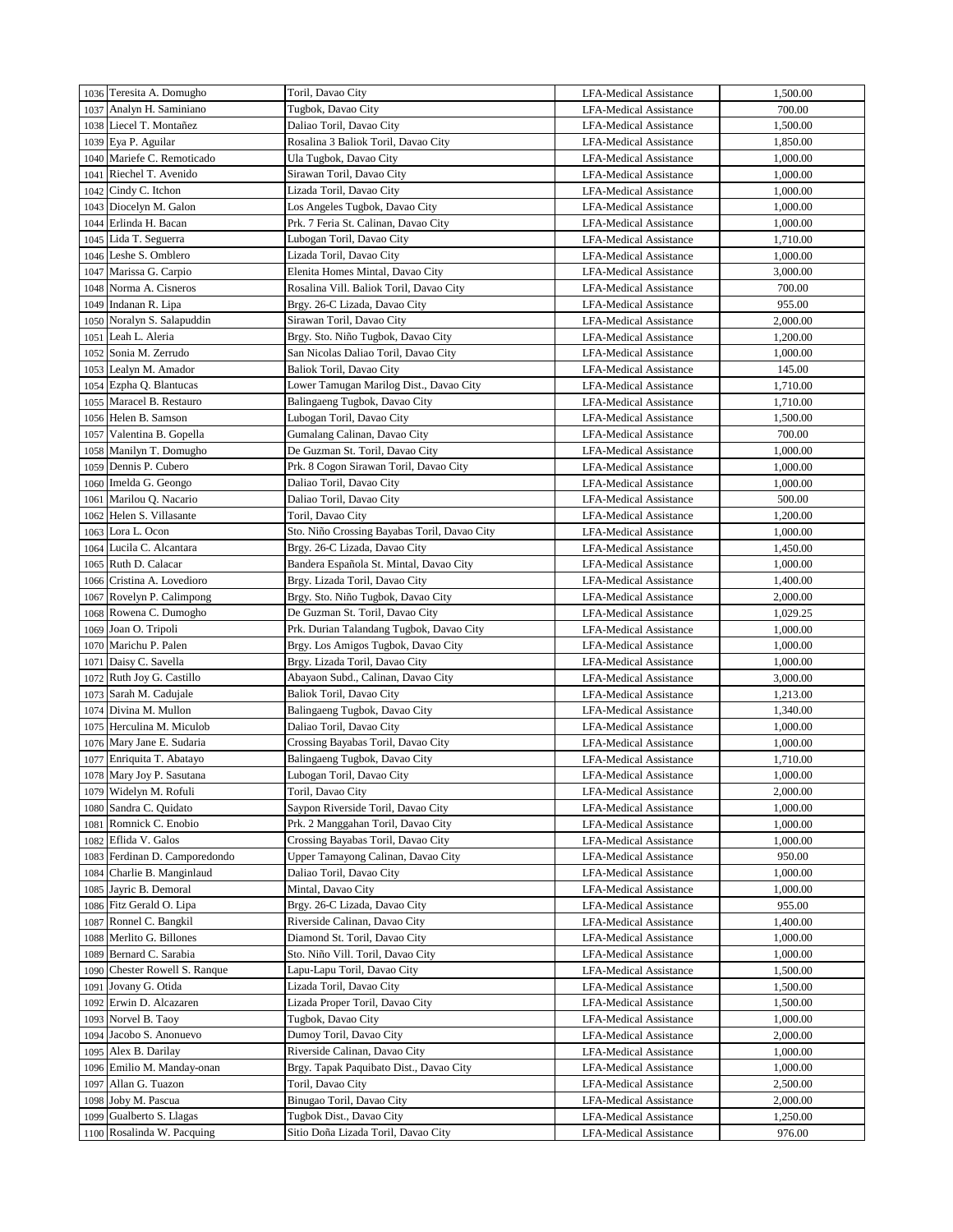|      | 1101 Angeles S. Cuenca              | Baliok, Davao City                            | <b>LFA-Medical Assistance</b>        | 1,300.00 |
|------|-------------------------------------|-----------------------------------------------|--------------------------------------|----------|
|      | 1102 Danilo H. Hernandez            | Calinan, Davao City                           | <b>LFA-Medical Assistance</b>        | 1,710.00 |
|      | 1103 Felix I. Lastimado             | Brgy. Daliao Toril, Davao City                | LFA-Burial Assistance                | 1,000.00 |
|      | 1104 Victoria L. Peña               | Bangkas Heights Toril, Davao City             | LFA-Burial Assistance                | 1,000.00 |
|      | 1105 Emelda M. Hontiveros           | Crossing Bayabas, Davao City                  | <b>LFA-Burial Assistance</b>         | 1,000.00 |
|      | 1106 Lorna B. Patigue               | Dacodao Brgy. Lizada Toril, Davao City        | <b>LFA-Burial Assistance</b>         | 1,000.00 |
|      | 1107 Diana Grace Almerez            | Toril, Davao City                             | <b>LFA-Burial Assistance</b>         | 1,000.00 |
|      | 1108 Hermie J. Pudoc                | Crossing Bayabas, Davao City                  | LFA-Burial Assistance                | 1,000.00 |
|      | 1109 Jessel A. Liton                | Calinan, Davao City                           | <b>LFA-Burial Assistance</b>         | 3,000.00 |
|      | 1110 Alma P. Ruite                  | Balingaeng Tugbok, Davao City                 | <b>LFA-Burial Assistance</b>         | 1,000.00 |
| 1111 | Lavella A. Suaner                   | Daliao Toril, Davao City                      | <b>LFA-Burial Assistance</b>         | 1,000.00 |
| 1112 | Ana D. Agle                         | Tagakpan Tugbok, Davao City                   | <b>LFA-Burial Assistance</b>         | 2,000.00 |
|      | 1113 Medie M. Lapa                  | Daliao Toril, Davao City                      | <b>LFA-Burial Assistance</b>         | 1,000.00 |
| 1114 | Medie M. Lapa                       | Daliao Toril, Davao City                      | <b>LFA-Burial Assistance</b>         | 1,000.00 |
|      | 1115 Rosalyn A. Camarillo           | Crossing Bayabas, Davao City                  | <b>LFA-Burial Assistance</b>         | 2,000.00 |
| 1116 | Maricel C. Paradillo                | Mirilog District., Davao City                 | <b>LFA-Burial Assistance</b>         | 1,000.00 |
|      | Elizabeth C. Ceballos               |                                               |                                      | 1,500.00 |
| 1117 | 1118 Lucelle Sunshine J. Cabiasan   | Baliok Toril, Davao City                      | LFA-Burial Assistance                | 500.00   |
|      | Anthel A. Bajo                      | Jerome Agdao, Davao City                      | <b>LFA-Burial Assistance</b>         |          |
| 1119 |                                     | Dumoy Toril, Davao City                       | <b>LFA-Transportation Assistance</b> | 2,000.00 |
| 1120 | Joseph S. Nalipay                   | Mintal Tugbok, Davao City                     | <b>LFA-Transportation Assistance</b> | 3,000.00 |
| 1121 | Nita D. Arguelles                   | North Cotabato                                | <b>LFA-Medical Assistance</b>        | 1,000.00 |
| 1122 | Emelyn C. Orzales                   | Tandag City Surigao Sur                       | LFA-Medical Assistance               | 1,000.00 |
| 1123 | Nenita P. Desales                   | Esperanza, Sultan Kudarat                     | <b>LFA-Medical Assistance</b>        | 1,500.00 |
| 1124 | Christy A. Corcilles                | Tandag City Surigao Sur                       | <b>LFA-Medical Assistance</b>        | 1,566.00 |
| 1125 | Stephanie Aquanta                   | Brgy. Santo Niño Kidapawan City               | <b>LFA-Medical Assistance</b>        | 3,277.00 |
| 1126 | Susan D. Del Negro                  | Polomolok Silway 8 Cotabato City              | <b>LFA-Medical Assistance</b>        | 1,166.00 |
| 1127 | Rosalito D. Chavez                  | South Cotabato                                | <b>LFA-Medical Assistance</b>        | 1,000.00 |
|      | 1128 Pearly Joy M. Lagurin          | Sta. Irene, Bayugan City                      | <b>LFA-Medical Assistance</b>        | 1,500.00 |
| 1129 | Berianne Clark A. Torre             | Palili Sulop, Davao del Sur                   | <b>LFA-Medical Assistance</b>        | 700.00   |
|      | 1130 Nelboy Banayao                 | Kitaotao, Bukidnon                            | <b>LFA-Medical Assistance</b>        | 500.00   |
| 1131 | Joey P. Babayen-on                  | Koronadal City                                | <b>LFA-Medical Assistance</b>        | 3,000.00 |
| 1132 | Saed E. Abdulrahman                 | North Cotabato City                           | <b>LFA-Medical Assistance</b>        | 1,500.00 |
|      | 1133 Danny L. Laspania              | Bayugan City, Agusan del Sur                  | <b>LFA-Medical Assistance</b>        | 903.00   |
|      | 1134 Teodorico P. Agujetas          | Kapingkong Sultan Kudarat                     | <b>LFA-Medical Assistance</b>        | 485.10   |
| 1135 | Abdula E. Asie                      | Cotabato City                                 | <b>LFA-Medical Assistance</b>        | 3,121.45 |
|      | 1136 Fatima A. Sanday               | Lugay Cotabato City                           | <b>LFA-Medical Assistance</b>        | 1,500.00 |
| 1137 | Ronald H. Pacatang                  | <b>Balilihan Bohol</b>                        | <b>LFA-Transportation Assistance</b> | 3,000.00 |
| 1138 | Edwin M. Doroteo                    | Camarin Caloocan City                         | <b>LFA-Transportation Assistance</b> | 3,000.00 |
| 1139 | Roy O. Acocta                       | Cotabato City                                 | <b>LFA-Transportation Assistance</b> | 300.00   |
| 1140 | Juliata Andong                      | Kabasalan Ipil Zamboanga City                 | <b>LFA-Transportation Assistance</b> | 1,500.00 |
| 1141 | Zuraiya B. Lumabao                  | Maharlika Vill. Taguig City                   | <b>LFA-Transportation Assistance</b> | 1,500.00 |
|      | 1142 Maria Teresita P. Macadangdang | <b>Butuan City</b>                            | <b>LFA-Transportation Assistance</b> | 500.00   |
|      | 1143 Eunelen B. Puspus              | Nabunturan Comval Province                    | LFA-Medical Assistance               | 1,700.00 |
| 1144 | Noemi C. Bolonia                    | Monkayo Comval Province                       | <b>LFA-Medical Assistance</b>        | 3,000.00 |
| 1145 | Helen D. Abellanosa                 | Sto. Niño Nabunturan, Comval Province         | <b>LFA-Medical Assistance</b>        | 1,700.00 |
| 1146 | Elisa O. Etulle                     | Prk. 11 Montevista Comval Province            | <b>LFA-Medical Assistance</b>        | 1,700.00 |
| 1147 | Noemi C. Bolonia                    | Monkayo Comval Province                       | <b>LFA-Medical Assistance</b>        | 3,000.00 |
| 1148 | Edbert M. Baliad                    | Legal St. Kingking Pantukan Comval            | <b>LFA-Medical Assistance</b>        | 3,000.00 |
| 1149 | Juliana F. Malicana                 | New Bataan, Comval Province                   | LFA-Transportation Assistance        | 2,500.00 |
| 1150 | Richie S. Dayuno                    | San Miguel Comval Province                    | <b>LFA-Transportation Assistance</b> | 500.00   |
| 1151 | Mercedita S. Lunay                  | Brgy. Salingcomot Baganga, Davao Oriental     | LFA-Medical Assistance               | 2,000.00 |
| 1152 | Rosalina C. Agbot                   | Brgy. Salingcomot Baganga, Davao Oriental     | <b>LFA-Medical Assistance</b>        | 2,000.00 |
| 1153 | Liezel C. Rusiana                   | Boston, Davao Oriental                        | <b>LFA-Medical Assistance</b>        | 1,040.00 |
| 1154 | Emmaluz C. Delos Reyes              | Paopagon Salingcomot, Baganga, Davao Oriental | <b>LFA-Medical Assistance</b>        | 2,500.00 |
| 1155 | Ma. Judith L. Mangadlao             | Paopagon Salingcomot, Baganga, Davao Oriental | <b>LFA-Medical Assistance</b>        | 3,000.00 |
| 1156 | Rosemarie S. Lunay                  | Salingcamot Baganga, Davao Oriental           | <b>LFA-Medical Assistance</b>        | 1,500.00 |
| 1157 | Norilyn P. Gudio                    | San Francisco Caraga, Davao Oriental          | <b>LFA-Medical Assistance</b>        | 3,000.00 |
| 1158 | Jaime C. Rendon                     | Magsaysay Mati, Davao Oriental                | <b>LFA-Medical Assistance</b>        | 1,850.00 |
| 1159 | Wilmer S. Capoy                     | Tubo-Tubo Baganga, Davao Oriental             | <b>LFA-Medical Assistance</b>        | 1,500.00 |
| 1160 | Ramon C. Toroba                     | Cateel Poblacion, Davao Oriental              | LFA-Medical Assistance               | 4,000.00 |
| 1161 | Donaldo P. Cagampang                | Lucod Halfmoon Baganga, Davao Oriental        | <b>LFA-Medical Assistance</b>        | 1,500.00 |
| 1162 | Mesalina Maulana                    | Lampajon Baganga, Davao Oriental              | LFA-Medical Assistance               | 918.00   |
| 1163 | Dominga T. Morales                  | Salingamot Baganga, Davao Oriental            | LFA-Educational Assistance           | 3,000.00 |
| 1164 | Arlene L. Santiago                  | Salingamot Baganga, Davao Oriental            | LFA-Educational Assistance           | 3,000.00 |
| 1165 | Ismael Impar Sr.                    | San Miguel Caraga, Davao Oriental             | <b>LFA-Transportation Assistance</b> | 500.00   |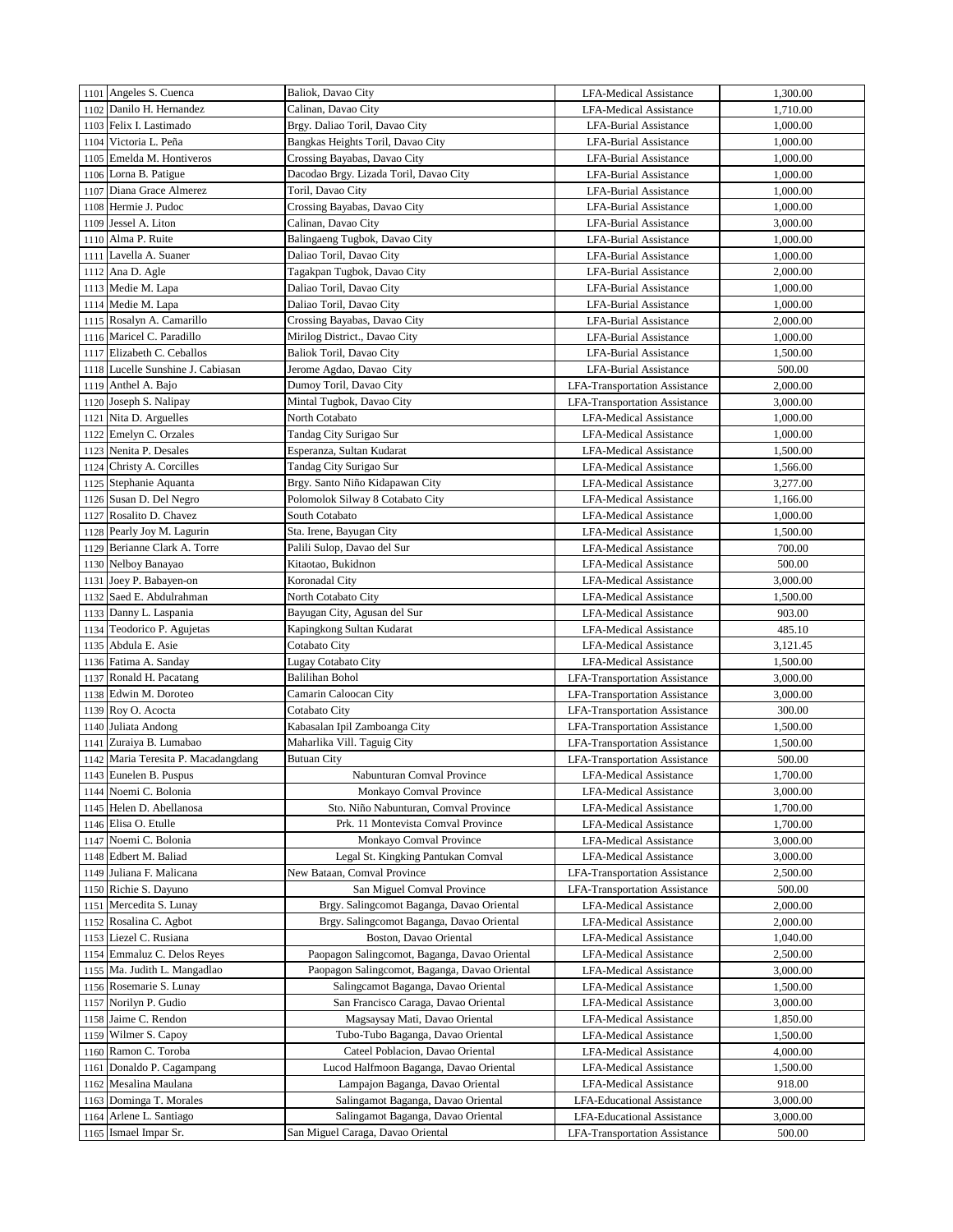|      | 1166 Amelita J. Opelenia                     | Gov. Generoso Tibanban, Davao Oriental         | <b>LFA-Medical Assistance</b>        | 3,000.00  |
|------|----------------------------------------------|------------------------------------------------|--------------------------------------|-----------|
|      | 1167 Sharon S. Baucan                        | Prk. Magapo Brgy. Central Mati, Davao Oriental | <b>LFA-Medical Assistance</b>        | 2,000.00  |
|      | 1168 Lolita Hupas                            | San Isidro Bato Bato, Davao Oriental           | <b>LFA-Medical Assistance</b>        | 1,500.00  |
| 1169 | Fe B. Arsolon                                | Gov. Generoso Poblacion, Davao Oriental        | <b>LFA-Medical Assistance</b>        | 3,547.50  |
|      | 1170 Sixto N. Gorgonio Sr.                   | Caganganan Banaybanay, Davao Oriental          | <b>LFA-Medical Assistance</b>        | 1,710.00  |
| 1171 | Felix S. Castro                              | Lanigan Mati, Davao Oriental                   | <b>LFA-Medical Assistance</b>        | 2,006.00  |
| 1172 | Jenessa R. Biyo                              | San Isidro, Davao Oriental                     | <b>LFA-Medical Assistance</b>        | 1,000.00  |
|      | 1173 Anita G. Lugay                          | Libudon Mati, Davao Oriental                   | <b>LFA-Medical Assistance</b>        | 2,000.00  |
|      | 1174 Luciano L. Fajaron                      | Mati, Davao Oriental                           | <b>LFA-Transportation Assistance</b> | 200.00    |
|      | 1175 Zeny B. Falcon                          | Apokon Tagum, Davao del Norte                  | LFA-Medical Assistance               | 1,800.00  |
| 1176 | Melanie E. Labanon                           | Carmen, Davao del Norte                        | <b>LFA-Medical Assistance</b>        | 2,500.00  |
|      | 1177 Elvira B. Anduyan                       | Tagum City, Davao del Norte                    | <b>LFA-Medical Assistance</b>        | 2,000.00  |
|      | 1178 Ronie B. Juanir                         | Visayan Vill. Tagum, Davao del Norte           | <b>LFA-Medical Assistance</b>        | 1,500.00  |
|      | 1179 Florita C. Bahinting                    | San Miguel Tagum, Davao City                   | <b>LFA-Medical Assistance</b>        | 1,700.00  |
| 1180 | Gloria B. Atos                               | New Visayas Panabo, Davao del Norte            | <b>LFA-Medical Assistance</b>        | 1,500.00  |
|      | 1181 Prescila F. Oliva                       | Sto. Tomas, Davao del Norte                    | <b>LFA-Medical Assistance</b>        | 1,710.00  |
|      | 1182 Aurelia A. Tapanan                      | San Francisco Panabo, Davao del Norte          | <b>LFA-Medical Assistance</b>        | 1,700.00  |
|      | 1183 Marlyn L. Soho                          | Sto. Tomas, Davao del Norte                    | <b>LFA-Medical Assistance</b>        | 1,710.00  |
| 1184 | Henrich S. Malacaste                         | San Francisco Panabo City                      | <b>LFA-Medical Assistance</b>        | 700.00    |
|      | 1185 Otelo T. Tamba                          | Sto. Tomas, Davao del Norte                    |                                      |           |
|      | 1186 William S. Relabo                       | Prk. 13 San Vicente Panabo City                | <b>LFA-Medical Assistance</b>        | 1,100.00  |
|      |                                              |                                                | <b>LFA-Medical Assistance</b>        | 1,350.00  |
|      | 1187 Warlito H. Miole<br>1188 Anita D. Teves | Kapungangan Kapalong, Davao del Norte          | <b>LFA-Transportation Assistance</b> | 500.00    |
|      |                                              | Brgy. Tagabuli Sta. Cruz, Davao City           | <b>LFA-Medical Assistance</b>        | 1,300.00  |
|      | 1189 Eusebia M. Tongon                       | Sta. Cruz, Davao del Sur                       | <b>LFA-Medical Assistance</b>        | 1,000.00  |
| 1190 | Connie C. Baliad                             | Inawayan Sta. Cruz, Davao del Sur              | <b>LFA-Medical Assistance</b>        | 1,000.00  |
| 1191 | Regina B. Baliscao                           | Prk. 4 Barayong, Magsaysay, Davao del Sur      | <b>LFA-Medical Assistance</b>        | 1,575.00  |
| 1192 | Aida R. Magayon                              | Zone 4 Sta. Cruz, Davao del Sur                | <b>LFA-Medical Assistance</b>        | 1,400.00  |
| 1193 | Evelyn A. Mersid                             | Purok Calubian Sta. Cruz, Davao del Sur        | <b>LFA-Medical Assistance</b>        | 1,000.00  |
| 1194 | Felipe O. Valdez Jr.                         | Manga, Matanao, Davao del Sur                  | <b>LFA-Medical Assistance</b>        | 3,000.00  |
| 1195 | Ernesto P. Pendang                           | Zone 2 Sta. Cruz, Davao City                   | <b>LFA-Medical Assistance</b>        | 1,400.00  |
| 1196 | Fidel L. Calagsan                            | Cebulan Astroga Sta. Cruz, Davao del Sur       | <b>LFA-Burial Assistance</b>         | 1,000.00  |
|      | 1197 Marcelina T. Albay                      | Sibulan Bacobo Sta. Cruz, Davao del Sur        | LFA-Burial Assistance                | 1,500.00  |
|      | 1198 Leisel Doroteo                          | Astorga Mangga Sta. Cruz, Davao del Sur        | <b>LFA-Transportation Assistance</b> | 3,000.00  |
|      | 1199 Maria Teresa B. Ayao                    | Bolia Malita, Davao del Sur                    | <b>LFA-Medical Assistance</b>        | 1,500.00  |
| 1200 | Ma. Teresa A. Agong                          | Tubalan Malita, Davao del Sur                  | <b>LFA-Medical Assistance</b>        | 2,500.00  |
|      | 1201 Bernadette T. Cabanda                   | Sta. Maria Basiawan, Davao del Sur             | LFA-Medical Assistance               | 2,000.00  |
| 1202 | Gina T. Otordos                              | Tingolo Malita, Davao del Sur                  | <b>LFA-Medical Assistance</b>        | 2,550.00  |
| 1203 | Teodolfo M. Lumbab                           | Labon Sulop, Davao del Sur                     | <b>LFA-Medical Assistance</b>        | 2,000.00  |
| 1204 | <b>Noel Compassion</b>                       | Tabalan Malita, Davao del Sur                  | <b>LFA-Medical Assistance</b>        | 2,500.00  |
|      | 1205 Alberto A. Palniman                     | Kinangan Malita, Davao del Sur                 | <b>LFA-Transportation Assistance</b> | 400.00    |
| 1206 | Genard M. Ongcal                             | Montevista, Comval Province                    | <b>LFA-Educational Assistance</b>    | 4,999.00  |
| 1207 | Nelson S. Mauro                              | Mamunga Monkayo Comval Province                | <b>LFA-Educational Assistance</b>    | 3,000.00  |
|      | 1208 Jade Brvan S. Montejo                   | Prk. 3-A Monkayo Comval                        | <b>LFA-Educational Assistance</b>    | 4,500.00  |
|      | 1209 Rodel S. Namocatcat                     | Country Homes Cabantian, Davao City            | <b>LFA-Medical Assistance</b>        | 3,000.00  |
| 1210 | Jeffony Louie D. Gallano                     | Emily Homes Cabantian, Davao City              | <b>LFA-Medical Assistance</b>        | 3,000.00  |
| 1211 | Alan Jesus T. Garcia                         | South San Juan Agdao, Davao City               | LFA-Medical Assistance               | 3,000.00  |
| 1212 | Johncel B. Sehabban                          | Monkayo Comval Province                        | <b>LFA-Medical Assistance</b>        | 3,000.00  |
| 1213 | Rommel L. Clemente                           | Brgy. 22-C Blvd, Davao City                    | <b>LFA-Medical Assistance</b>        | 3,000.00  |
| 1214 | Norris A. Acuña                              | Brgy. 22-C Blvd, Davao City                    | LFA-Medical Assistance               | 3,000.00  |
| 1215 | Manuel I. Velasco                            | Bajada, Davao City                             | LFA-Medical Assistance               | 3,000.00  |
| 1216 | Liza B. Camiros                              | Maco Comval Province                           | <b>LFA-Medical Assistance</b>        | 3,000.00  |
| 1217 | Alleya M. Saro                               | Purok 7 Magallanes, Davao City                 | <b>LFA-Medical Assistance</b>        | 931.25    |
| 1218 | Analyn C. Rocaberte                          | Talomo Cemento, Davao City                     | LFA-Medical Assistance               | 1,000.00  |
| 1219 | Rhea Renee G. Araniego                       | Royal Valley Bangkal, Davao City               | LFA-Medical Assistance               | 10,000.00 |
| 1220 | Mary Jean B. Gementiza                       | Bankerohan, Davao City                         | LFA-Medical Assistance               | 792.00    |
| 1221 | Gloria S. Alcoseba                           | Jacinto Arellano, Davao City                   | LFA-Medical Assistance               | 813.75    |
| 1222 | Maria Fe L. Pelesores                        | Brgy. 26-C Blvd Ext., Davao City               | LFA-Medical Assistance               | 1,000.00  |
| 1223 | Maida Isabel L. Saez                         | Bonifacio St., Davao City                      | LFA-Medical Assistance               | 1,500.00  |
| 1224 | Jennedel C. Balmori                          | Brgy. 33-D Artiaga St., Davao City             | LFA-Medical Assistance               | 1,400.00  |
| 1225 | Florenda Angalan                             | Catalunan Peq., Davao City                     | <b>LFA-Medical Assistance</b>        | 1,000.00  |
| 1226 | Lalaine M. Tancio                            | Brgy. 15- Sobrecarey, Davao City               | LFA-Medical Assistance               | 1,500.00  |
| 1227 | Mildred B. Hipolan                           | Elrio Vista Bacaca, Davao City                 | LFA-Medical Assistance               | 3,000.00  |
| 1228 | Rosita O. Crame                              | Brgy. 76-A Bucana, Davao City                  | LFA-Medical Assistance               | 1,414.75  |
| 1229 | Cecil J. Lomboy                              | GSIS Heights Matina, Davao City                | LFA-Medical Assistance               | 761.00    |
|      | 1230 Lucia A. Chu-he                         | Brgy. 76-A St. Bucana, Davao City              | <b>LFA-Medical Assistance</b>        | 2,000.00  |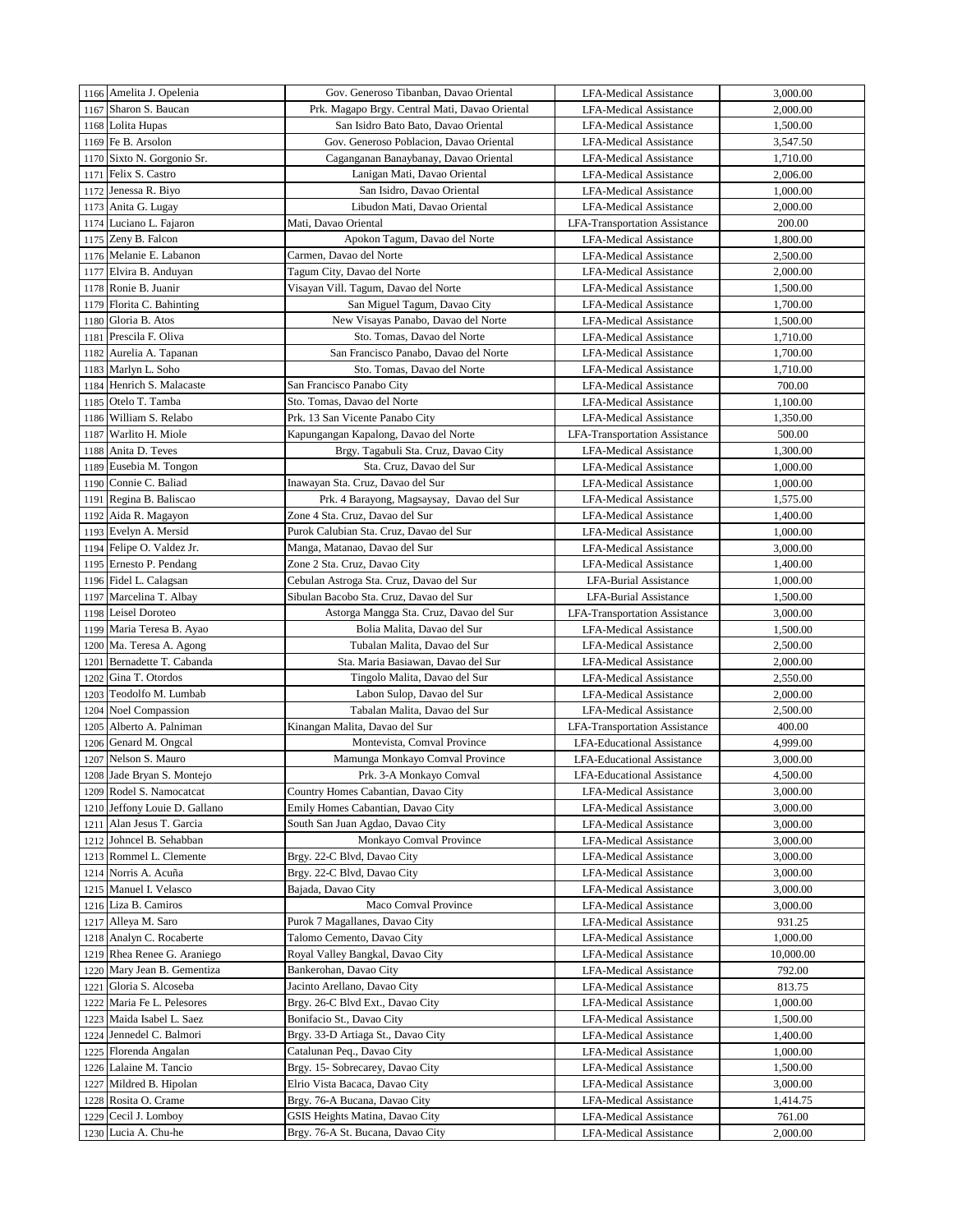|      | 1231 Candelaria C. Tingson  | La Vista Matina, Davao City                | <b>LFA-Medical Assistance</b>     | 4,000.00  |
|------|-----------------------------|--------------------------------------------|-----------------------------------|-----------|
| 1232 | Hazel Annelou R. Cirunay    | Narra St. Roldan Vill., Maa, Davao City    | <b>LFA-Medical Assistance</b>     | 10,000.00 |
| 1233 | Lilian A. Piaoan            | Bago Aplaya, Davao City                    | <b>LFA-Medical Assistance</b>     | 8,000.00  |
| 1234 | Mary Flor C. Guinaling      | Bliss Bago Aplaya, Davao City              | <b>LFA-Medical Assistance</b>     | 1,000.00  |
| 1235 | Windy C. Melldres           | Guadalupe Vill. Matina, Davao City         | <b>LFA-Medical Assistance</b>     | 4,000.00  |
| 1236 | Liza P. Corpin              | Purok 5-A Bankerohan, Davao City           | <b>LFA-Medical Assistance</b>     | 3,000.00  |
| 1237 | Lydia B. Jimenez            | Brgy. 3-A, Davao City                      | <b>LFA-Medical Assistance</b>     | 1,408.25  |
| 1238 | Amy Joy N. Ligad            | Bago Aplaya, Davao City                    | LFA-Medical Assistance            | 993.50    |
| 1239 | Lino A. Mipangkat           | Brgy. 23-C Mini Forest, Davao City         | <b>LFA-Medical Assistance</b>     | 1,000.00  |
| 1240 | Leonilo B. Dulla Jr.        | Talomo, Davao City                         | LFA-Medical Assistance            | 2,400.00  |
| 1241 | Jordan P. Paunon            | Catalunan Grande, Davao City               | <b>LFA-Medical Assistance</b>     | 1,000.00  |
| 1242 | Jojo L. Tabay               | Brgy. 76-A Bucana, Davao City              | <b>LFA-Medical Assistance</b>     | 1,110.00  |
|      | 1243 Rabolito T. Daddie Jr. | San Lorenzo Puan, Davao City               | <b>LFA-Medical Assistance</b>     | 5,000.00  |
| 1244 | Jose V. Guerrero            | GSIS Matina, Davao City                    | LFA-Medical Assistance            | 2,000.00  |
|      | 1245 Teresito S. Eltagunde  | Matina Crossing, Davao City                | LFA-Medical Assistance            | 1,882.00  |
| 1246 | Christopher R. Empig        | Brgy. 76-A Bucana, Davao City              | <b>LFA-Medical Assistance</b>     | 935.15    |
| 1247 | Antonio A. Tinasas          | Brgy. Baliok Toril, Davao City             | <b>LFA-Medical Assistance</b>     | 1,898.00  |
|      | 1248 William S. Sayad       | Isla Verde Salmonan, Davao City            | <b>LFA-Medical Assistance</b>     | 1,000.00  |
| 1249 | Roberto D. Dalisay Sr.      | Brgy. 34-D CM Recto, Davao City            | <b>LFA-Medical Assistance</b>     | 2,000.00  |
|      | 1250 Marvin L. Ruadiel      | Brgy. 76-A Bucana, Davao City              | <b>LFA-Medical Assistance</b>     | 2,000.00  |
| 1251 | Melecio L. Carcedo          | Sirawan Toril, Davao City                  | <b>LFA-Medical Assistance</b>     | 2,000.00  |
| 1252 | Antonio C. Sta. Ana         | Lanzona Subd, Matina, Davao City           | <b>LFA-Medical Assistance</b>     | 1,602.00  |
| 1253 | Nelenito L. Suazo           | Brgy. Talomo, Davao City                   | <b>LFA-Medical Assistance</b>     | 1,155.00  |
| 1254 | Rafaela G. Polancos         | Balete San Rafael, Davao City              | <b>LFA-Medical Assistance</b>     | 1,700.00  |
| 1255 | Fely J. Alegado             | Brgy. 76-A Bucana, Davao City              | <b>LFA-Medical Assistance</b>     | 1,042.75  |
|      | 1256 Rosie M. Pangilan      | Jacinto Blvd, Davao City                   | <b>LFA-Medical Assistance</b>     | 1,000.00  |
| 1257 | Ma. Norie S. Sales          | Brgy. 7-A, Davao City                      | <b>LFA-Medical Assistance</b>     | 2,460.00  |
|      | 1258 Rosa L. Uy             | Brgy. 27-C Suazo, Davao City               | <b>LFA-Burial Assistance</b>      | 2,000.00  |
| 1259 | Joseph M. Nuñez             | Trading Blvd, Davao City                   | <b>LFA-Burial Assistance</b>      | 1,000.00  |
| 1260 | Delecia C. Avellanosa       | Cat. Grande Molave St., Davao City         | <b>LFA-Burial Assistance</b>      | 5,000.00  |
| 1261 | Rose Vida L. Amizola        | Exodus Fr. Selga St., Davao City           | <b>LFA-Educational Assistance</b> | 3,000.00  |
| 1262 | Aljean C. Andaya            | Purok 10 Jirah Settera Bunawan, Davao City | <b>LFA-Medical Assistance</b>     | 1,638.50  |
| 1263 | Corazon M. Amaga            | Brgy. 28-C Damazo Suazo St., Davao City    | <b>LFA-Medical Assistance</b>     | 976.00    |
| 1264 | Susan G. Sipot              | Talisay Buhangin, Davao City               | <b>LFA-Medical Assistance</b>     | 1,500.00  |
| 1265 | Noemi B. Morales            | NHA Buhangin, Davao City                   | LFA-Medical Assistance            | 1,000.00  |
|      | 1266 Vergenia V. Maquiling  | Km. 6 Orchids Buhangin, Davao City         | LFA-Medical Assistance            | 1,274.00  |
| 1267 | Josephine B. Gancenia       | R. Castillo Brgy. Ubalde, Davao City       | LFA-Medical Assistance            | 1,710.00  |
| 1268 | Irving V. Pedres            | San Antonio Bajada, Davao City             | LFA-Medical Assistance            | 3,000.00  |
| 1269 | Fe N. Labor                 | Lapu Lapu St. Agdao, Davao City            | <b>LFA-Medical Assistance</b>     | 1,000.00  |
| 1270 | Diosdada V. Maraon          | Buhangin, Davao City                       | <b>LFA-Medical Assistance</b>     | 955.00    |
| 1271 | Radiya U. Sasang            | Purok 8 Tigatto Buhangin, Davao City       | <b>LFA-Medical Assistance</b>     | 1,053.00  |
| 1272 | Marybeth S. Bajan           | Purok II Bunawan, Davao City               | LFA-Medical Assistance            | 947.00    |
|      | 1273 Levi M. Ausa           | Purok 2 Tibungco, Davao City               | <b>LFA-Medical Assistance</b>     | 1,000.00  |
| 1274 | Antonia M. Manso            | Bo. Colosas Proper, Paq. Dist., Davao City | <b>LFA-Medical Assistance</b>     | 1,500.00  |
| 1275 | Alma B. Humilde             | Country Homes Cabantian, Davao City        | <b>LFA-Medical Assistance</b>     | 3,000.00  |
| 1276 | Janice B. Guma              | Ilang Buhangin, Davao City                 | LFA-Medical Assistance            | 1,850.00  |
| 1277 | Mary Ann D. Tungolh         | Lower Lubogan Toril, Davao City            | LFA-Medical Assistance            | 1,675.00  |
| 1278 | Marissa P. Landuman         | Pañalum Paquibato, Davao City              | <b>LFA-Medical Assistance</b>     | 1,000.00  |
| 1279 | Regin V. Lipomano           | Purok Maglana Buhangin, Davao City         | <b>LFA-Medical Assistance</b>     | 2,000.00  |
| 1280 | Amada P. Geldore            | Brgy. Lapu-Lapu Agdao, Davao City          | LFA-Medical Assistance            | 1,500.00  |
| 1281 | Nowa T. Barrera             | Golden Hills Panacan, Davao City           | <b>LFA-Medical Assistance</b>     | 1,000.00  |
| 1282 | Gilda A. Pansaon            | Purok 27 Panacan Valley, Davao City        | LFA-Medical Assistance            | 1,000.00  |
| 1283 | Susan Q. Alferez            | Spring Valley Buhangin, Davao City         | <b>LFA-Medical Assistance</b>     | 1,385.50  |
| 1284 | Jolina M. Ocon              | Ilang Robber, Davao City                   | <b>LFA-Medical Assistance</b>     | 1,850.00  |
| 1285 | Lourdes L. Acub             | Brgy. Sasa, Davao City                     | LFA-Medical Assistance            | 1,500.00  |
| 1286 | Marilyn P. Adanza           | Ilang Buhangin, Davao City                 | LFA-Medical Assistance            | 1,500.00  |
| 1287 | Emma N. Hibaya              | Cabayugan Malagamot, Panacan, Davao City   | LFA-Medical Assistance            | 1,000.00  |
| 1288 | Rodelyn S. Cabuan           | Doña Salud Sasa, Davao City                | LFA-Medical Assistance            | 1,000.00  |
| 1289 | Arlyn M. Noquiao            | Km. 10 Plain View Vill Sasa, Davao City    | LFA-Medical Assistance            | 1,500.00  |
| 1290 | Necitas S. Dalope           | Sasa, Davao City                           | <b>LFA-Medical Assistance</b>     | 3,000.00  |
| 1291 | Alma A. Saporno             | San Vicente Agdao, Davao City              | LFA-Medical Assistance            | 882.00    |
| 1292 | Joyce M. Cabrera            | Brgy. Centro Agdao, Davao City             | LFA-Medical Assistance            | 1,000.00  |
| 1293 | Monesa S. Cadunan           | Brgy. Waan, Buhangin, Davao City           | LFA-Medical Assistance            | 1,000.00  |
| 1294 | Jennalyn M. Bergado         | Zone 4 San Vicente, Davao City             | LFA-Medical Assistance            | 1,500.00  |
| 1295 | Syndie P. Memoracion        | Molave St. Agdao, Davao City               | <b>LFA-Medical Assistance</b>     | 1,450.00  |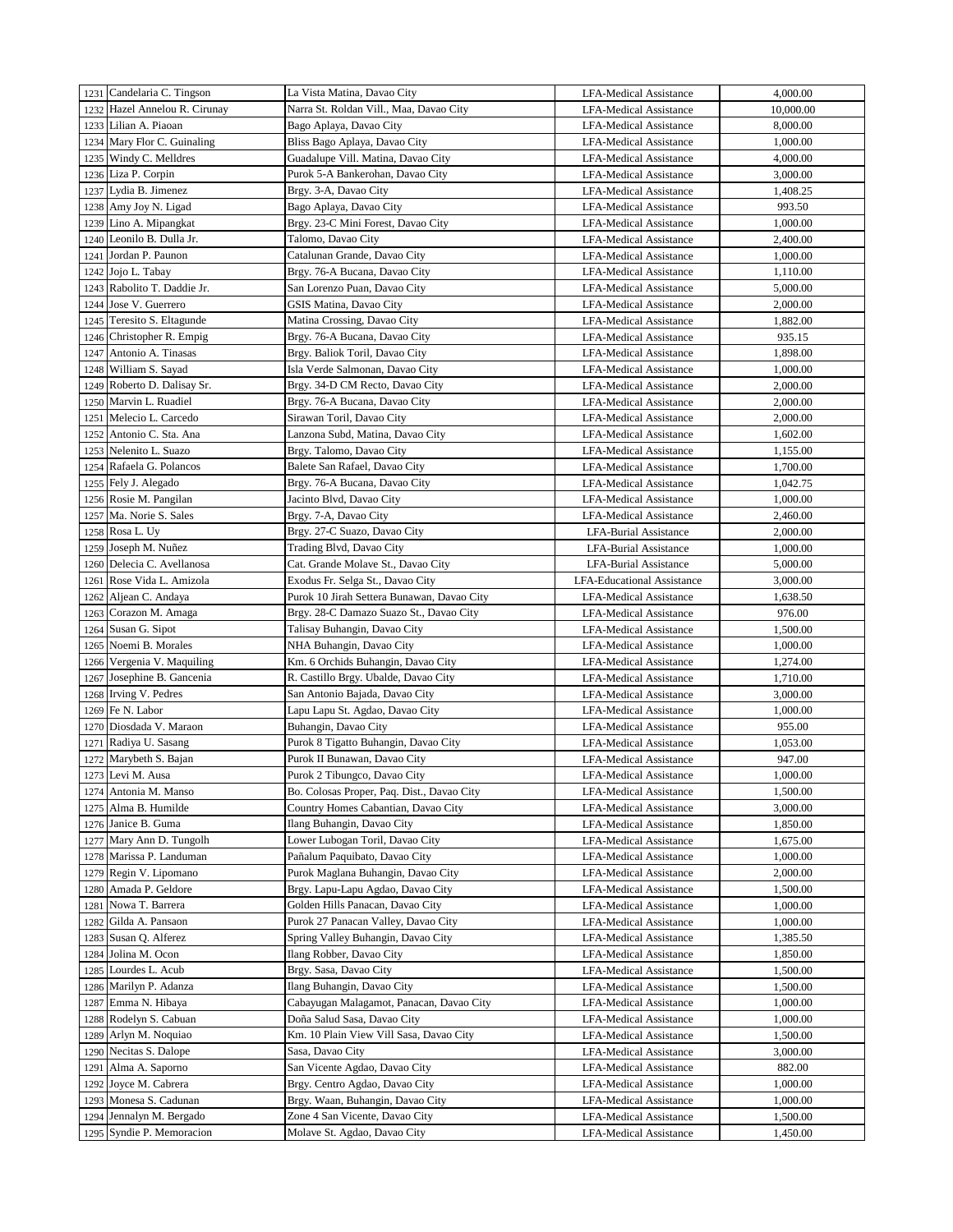|      | 1296 Gemma P. Martinez      | Soliman Agdao, Davao City                                    | <b>LFA-Medical Assistance</b>                           | 2,000.00  |
|------|-----------------------------|--------------------------------------------------------------|---------------------------------------------------------|-----------|
| 1297 | Marites N. Jandug           | Bagong Lipunan Buhangin, Davao City                          | <b>LFA-Medical Assistance</b>                           | 1,860.00  |
|      | 1298 Reynan V. Ansibod      | Leon Garcia Agdao, Davao City                                | <b>LFA-Medical Assistance</b>                           | 1,000.00  |
| 1299 | Leo R. Ballener             | Chavez St., Davao City                                       | <b>LFA-Medical Assistance</b>                           | 1,086.00  |
|      | 1300 Randy E. Bete          | Tomas Monteverde Agdao, Davao City                           | <b>LFA-Medical Assistance</b>                           | 3,600.00  |
| 1301 | Jonathan L. Bandoy          | San Isidro Bunawan, Davao City                               | <b>LFA-Medical Assistance</b>                           | 1,000.00  |
| 1302 | Rogelio V. Fernandez        | Palma Gil St. Bo. Obrero, Davao City                         | <b>LFA-Medical Assistance</b>                           | 2,000.00  |
| 1303 | John D. Palumar             | San Antonio Agdao, Davao City                                | <b>LFA-Medical Assistance</b>                           | 1,000.00  |
|      | 1304 Rodchie P. Tompong     | Sto. Niño Pelayo Centro Agdao, Davao City                    | <b>LFA-Medical Assistance</b>                           | 2,000.00  |
| 1305 | Archie S. Guintancan        | Del Pilar Agdao, Davao City                                  | <b>LFA-Medical Assistance</b>                           | 734.00    |
| 1306 | Osias R. Colo               | Leon Garcia Agdao, Davao City                                | <b>LFA-Medical Assistance</b>                           | 1,057.25  |
| 1307 | Nicolas E. Praile           | Doña Pilar Sasa, Davao City                                  | <b>LFA-Medical Assistance</b>                           | 1,462.00  |
|      | Angelito J. Robledo         | Leon Garcia Agdao, Davao City                                |                                                         | 700.00    |
| 1308 | Felixberto D. Toledo        | Sitio Mason Leon Garcia Agdao, Davao City                    | LFA-Medical Assistance<br><b>LFA-Medical Assistance</b> |           |
| 1309 | 1310 Erlinda I. Salomeri    |                                                              |                                                         | 1,085.00  |
|      |                             | Country Homes Cabantian, Davao City                          | <b>LFA-Medical Assistance</b>                           | 1,950.00  |
| 1311 | Alberta D. Vigonte          | Tancontian Duterte Agdao, Davao City                         | <b>LFA-Medical Assistance</b>                           | 830.00    |
|      | 1312 Jocelyn P. Gerona      | San Juan Agdao, Davao City                                   | LFA-Burial Assistance                                   | 1,500.00  |
| 1313 | Norma B. Olalo              | Sta. Cruz Leon Garcia Agdao, Davao City                      | LFA-Burial Assistance                                   | 1,000.00  |
| 1314 | Erna J. Tano                | Malagamot Panacan, Davao City                                | <b>LFA-Burial Assistance</b>                            | 1,500.00  |
|      | 1315 Fedelina P. Aquilar    | Buhangin, Davao City                                         | <b>LFA-Burial Assistance</b>                            | 1,000.00  |
|      | 1316 Bernadith A. Papasin   | Pioneer Vill. Buhangin, Davao City                           | <b>LFA-Burial Assistance</b>                            | 1,000.00  |
|      | 1317 Josephine O. Guerra    | Purok Bersaba Buhangin Proper, Davao City                    | <b>LFA-Burial Assistance</b>                            | 1,800.00  |
| 1318 | Rosalinda R. Macoto         | Sta. Teresita Santol St. Buhangin, Davao City                | <b>LFA-Burial Assistance</b>                            | 1,500.00  |
| 1319 | Nancy P. Camilo             | Lapu-Lapu Agdao, Davao City                                  | <b>LFA-Burial Assistance</b>                            | 1,000.00  |
|      | 1320 Emely J. Lumapas       | Brgy. Mudiang Bunawan Dist., Davao City                      | <b>LFA-Burial Assistance</b>                            | 1,500.00  |
| 1321 | Aimee Gay A. Gumantason     | Jade Valley Tigatto Buhangin, Davao City                     | <b>LFA-Burial Assistance</b>                            | 2,000.00  |
| 1322 | Dolores O. Abelong          | Purok 6 Bunawan, Davao City                                  | <b>LFA-Burial Assistance</b>                            | 1,000.00  |
|      | 1323 Hengie L. Teves        | Sto. Niño Gotamco Agdao, Davao City                          | <b>LFA-Burial Assistance</b>                            | 1,500.00  |
| 1324 | Edison S. Sayson            | Tibungco, Davao City                                         | <b>LFA-Burial Assistance</b>                            | 1,000.00  |
| 1325 | Angelito P. Punay Sr.       | San Juan Brgy. Centro Agdao, Davao City                      | <b>LFA-Burial Assistance</b>                            | 1,000.00  |
| 1326 | Virginia A. Libre           | Bunawan, Davao City                                          | <b>LFA-Burial Assistance</b>                            | 1,500.00  |
| 1327 | Fernando A. Diaz Sr.        | Sto. Tomas Tibungco, Davao City                              | <b>LFA-Burial Assistance</b>                            | 1,000.00  |
|      | 1328 Salvador M. Ventorillo | Purok 7 Bunawan, Davao City                                  | <b>LFA-Burial Assistance</b>                            | 1,000.00  |
| 1329 | Cecilio C. Cortez           | Purok 28 Pancan, Davao City                                  | <b>LFA-Burial Assistance</b>                            | 2,000.00  |
| 1330 | Edmar S. Dacula             | Brgy. Malabog Paquibato Dist., Davao City                    | <b>LFA-Burial Assistance</b>                            | 1,000.00  |
| 1331 | John Anthony G. Alinton     | San Jose Tibungco, Davao City                                | <b>LFA-Burial Assistance</b>                            | 2,000.00  |
| 1332 | Jane Marsha Adlawon         | Brgy. Kasulan Sta. Maria Cabaguio, Davao City                | <b>LFA-Educational Assistance</b>                       | 4,000.00  |
|      | 1333 Arlyn M. Buan          | San Vicente Lizada Toril, Davao City                         | <b>LFA-Medical Assistance</b>                           | 909.00    |
| 1334 | Elvie A. Dela Cruz          | Crossing Bayabas Toril, Davao City                           | <b>LFA-Medical Assistance</b>                           | 1,500.00  |
|      | 1335 Analiza L. Francisco   | Toril Bayabas, Davao City                                    | <b>LFA-Medical Assistance</b>                           | 2,000.00  |
|      | 1336 Ruel L. Cajes          | Bato Toril, Davao City                                       | <b>LFA-Medical Assistance</b>                           | 2,000.00  |
|      | 1337 Lydia B. Antes         | Lubogan Toril, Davao City                                    | <b>LFA-Medical Assistance</b>                           | 1,500.00  |
|      | 1338 Leah Mae D. Bantayan   |                                                              |                                                         | 1,000.00  |
|      | 1339 Jacelene L. Pazo       | 116-A Farra, Davao City<br>Purok 8 Sirawan Toril, Davao City | LFA-Medical Assistance                                  |           |
|      |                             |                                                              | LFA-Medical Assistance                                  | 1,350.00  |
| 1340 | Concepcion J. Sugue         | Saawan Marilog Dist., Davao City                             | <b>LFA-Medical Assistance</b>                           | 1,252.30  |
| 1341 | Marlita F. Pasagad          | Crossing Bayabas Toril, Davao City                           | LFA-Medical Assistance                                  | 1,381.50  |
| 1342 | Ivan Ray C. Pulmones        | Rasay St. Toril, Davao City                                  | <b>LFA-Medical Assistance</b>                           | 1,500.00  |
| 1343 | Rosarito S. Osorio          | Sto. Niño Tugbok, Davao City                                 | LFA-Medical Assistance                                  | 1,000.00  |
| 1344 | Margel W. Tuyor             | Babisa Lizada Toril, Davao City                              | <b>LFA-Medical Assistance</b>                           | 800.00    |
| 1345 | Roland A. Tuna              | Brgy. 9-A Talomo River Calinan, Davao City                   | LFA-Medical Assistance                                  | 2,000.00  |
| 1346 | Rudy F. Putian              | Kalubihan Ecoland, Davao City                                | <b>LFA-Medical Assistance</b>                           | 1,450.00  |
| 1347 | Tristan P. Banquerigo       | Green Meadows Subd. Mintal, Davao City                       | LFA-Medical Assistance                                  | 10,000.00 |
| 1348 | Edgardo M. Baguio           | Brgy. Baliok Toril, Davao City                               | <b>LFA-Medical Assistance</b>                           | 825.00    |
| 1349 | Josafat B. Brios            | Calinan, Davao City                                          | <b>LFA-Medical Assistance</b>                           | 2,850.00  |
|      | 1350 Enrico B. Padillo      | Datu Bago St. Bankerohan, Davao City                         | <b>LFA-Medical Assistance</b>                           | 485.00    |
| 1351 | Arturo A. Ganaden           | Rosalina 3 Toril, Davao City                                 | <b>LFA-Medical Assistance</b>                           | 1,031.50  |
| 1352 | Roberto A. Lim              | Agton St. Toril, Davao City                                  | <b>LFA-Medical Assistance</b>                           | 1,000.00  |
| 1353 | Gregorio A. Iroy            | Urban Bato Toril, Davao City                                 | LFA-Medical Assistance                                  | 1,000.00  |
| 1354 | Grace T. Altovar            | Matina Biao Tugbok Dist., Davao City                         | <b>LFA-Medical Assistance</b>                           | 1,081.25  |
| 1355 | Jessel D. Gonzaga           | Lower Lacson Calinan, Davao City                             | LFA-Burial Assistance                                   | 1,500.00  |
| 1356 | Gila D. Gallo               | Daliao Toril, Davao City                                     | LFA-Burial Assistance                                   | 1,000.00  |
| 1357 | Rubilyn B. Batiquin         | Lizada Toril, Davao City                                     | LFA-Burial Assistance                                   | 1,500.00  |
| 1358 | Rex B. Vargas               | Daliao Toril, Davao City                                     | LFA-Burial Assistance                                   | 1,500.00  |
| 1359 | Helen S. Norbe              | North Cotabato City                                          | <b>LFA-Medical Assistance</b>                           | 2,000.00  |
|      | 1360 Gerardo M. Panaguiton  | Sto. Niño Kidapawan City                                     | <b>LFA-Medical Assistance</b>                           | 1,000.00  |